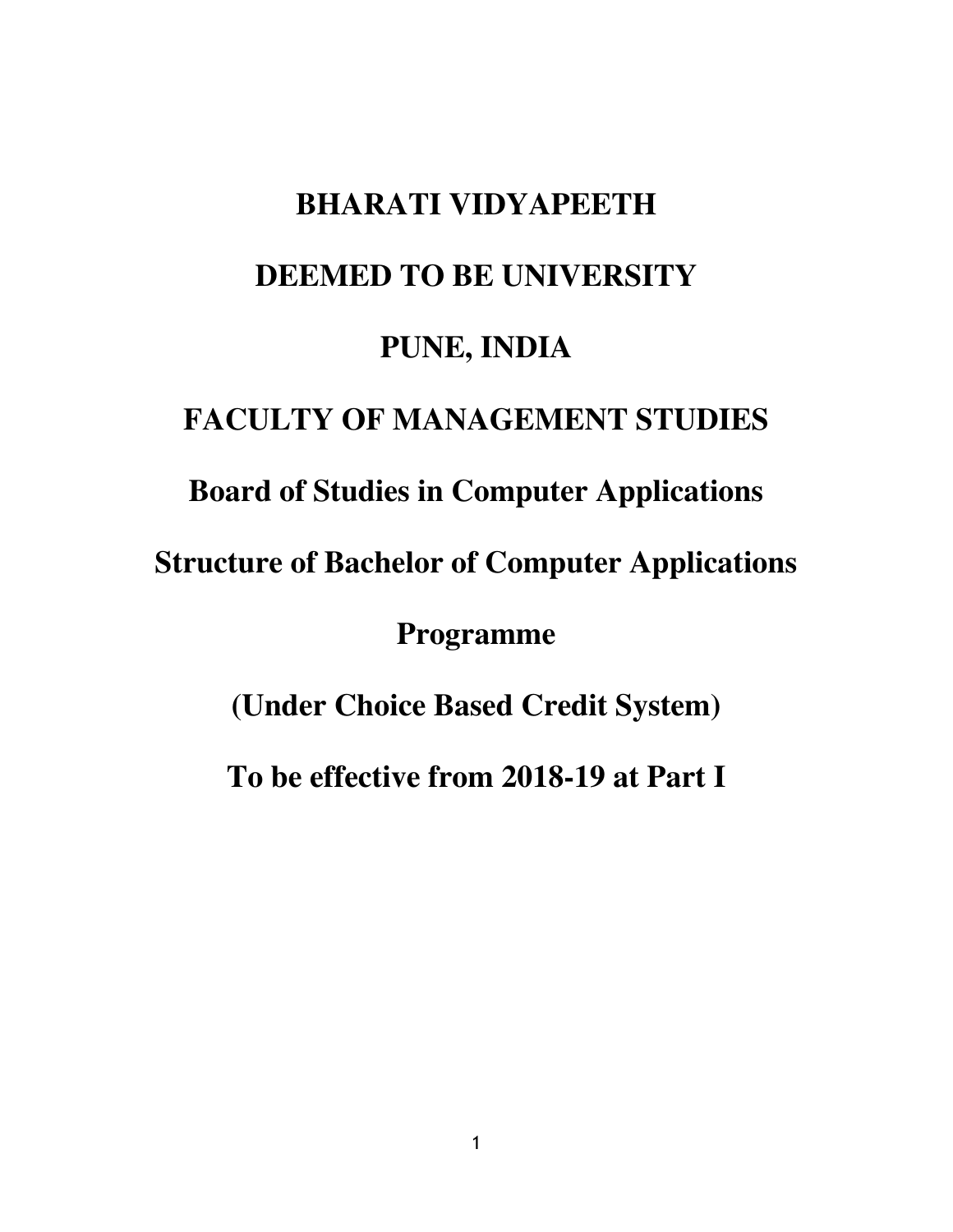# **BHARATI VIDYAPEETH (DEEMED TO BE UNIVERSITY), PUNE FACULTY OF MANAGEMENT STUDIES Board of Studies in Computer Applications and Systems Studies Structure of Bachelor of Computer applications Programme (Under Choice Based Credit System) To be effective from 2018-19 at Part I**

#### **1. Introduction:**

 The BCAProgramme is a full time 150 Credits program offered by Bharati Vidyapeeth (Deemed to be University), Pune and conducted at its management institutes in Karad, Kolhapur, Pune, Sangli, and Solapur. All the five institutes have excellent faculty, Laboratories, Library, and other facilities to provide proper learning environment. The University is reaccredited by NAAC with an 'A+' grade. The expectations and requirements of the Software Industry, immediately and in the near future, are visualized while designing the BCAprogramme. This effort is reflected in the Vision and Mission statements of the BCAprogramme. Of course, the statements also embody the spirit of the vision of Late Dr. Patangraoji Kadam, the Founder of Bharati Vidyapeeth and Chancellor, Bharati Vidyapeeth University which is to usher in "Social Transformation through Dynamic Education."

#### **2. Vision statement of BCAprogramme:**

To create high caliber solution architects and innovators for software development.

#### **3. Mission statement of BCAprogramme:**

To teach 'things, not just words', 'how to think', and 'how to self-learn'.

#### **4. Objectives of BCAprogramme:**

 The main objectives of BCA Programme are to prepare the youth to take up positions as system analysts, system engineers, software engineers and programmers. Accordingly the course curriculum aims at developing 'systems thinking' 'abstract thinking', 'skills to analyze and synthesize', and 'skills to apply knowledge', through 'extensive problem solving sessions', 'hands on practice under various hardware/software environments' and'threeprojects'. In addition, 'social interaction skills', 'communication skills', 'life skills', 'entrepreneurial skills', and 'research skills' which are necessary for career growth and for leading quality life are also imparted.

#### **5. Learning Outcomes from the BCA programme:**

At the end of the course the student should be able to:

- (a) Analyze problems and design effective and efficient software solutions.
- (b) Develop software under latest Application Development Environments.
- (c) Learn new technologies with ease and be productive at all times.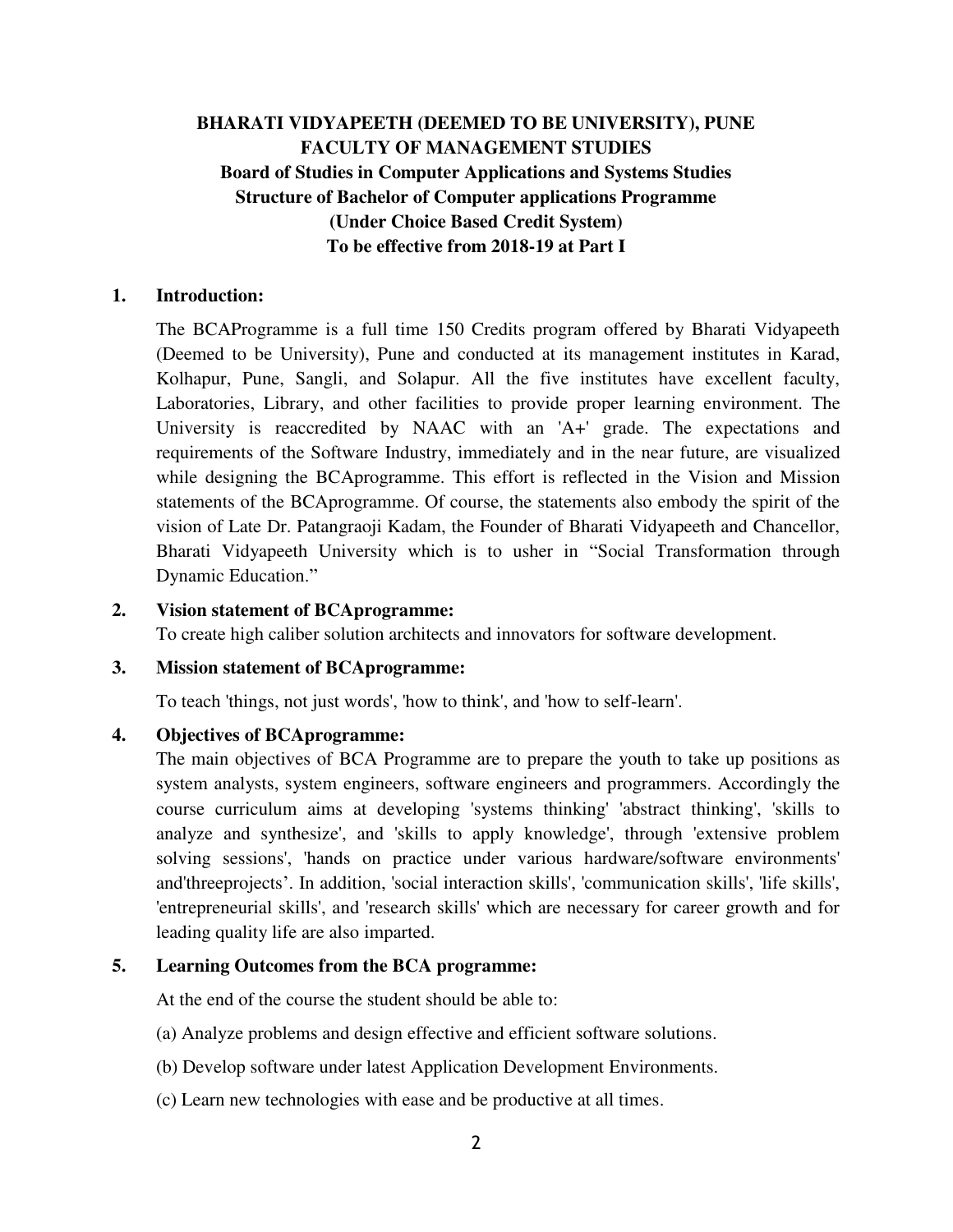- (d) Read, write, and contribute to technical literature.
- (e) Work in teams.
- (f) Be a good citizen in all respects.

#### **6. Eligibility for Admission to this course:**

 Admission to the course is open to any candidatewho has passed (10+2) or equivalentexamination of any recognized board.

Subject to the above condition, the final admission is based solely on the merit at the All

India entrance test (BU-MAT) conducted by Bharati Vidyapeeth (Deemed to be University, Pune).

#### **7 Duration of the course:**

 The duration of this course is three years divided in to six semesters or a minimum of 150 credits whichever is later. The medium of instruction and examination will be only English.

#### **Grading System for Programmes under Faculty of Management Studies**:

#### **8 Grade Points**:

The Faculty of Management Studies, Bharati Vidyapeeth University has suggested the use of a 10-point grading system for all programmes designed by its various Board of Studies. A grading system is a 10-point system if the maximum grade point is 10. The system is given in Table I below.

| Range<br><b>of</b><br>Percent<br><b>Marks</b> | [75,<br>100] | [70, 74.<br>9] | $[65,$<br>69.9] | [60,<br>64.9] | [55,<br>59.9] | $[50,$<br>54.9] | [45,<br>49.9] | $[40,$<br>44.9] | [00,<br>39.9] |
|-----------------------------------------------|--------------|----------------|-----------------|---------------|---------------|-----------------|---------------|-----------------|---------------|
| Grade<br>Point                                | <b>10.0</b>  | 9.0            | 8.0             | 7.0           | 6.0           | 5.5             | 50            | 4.5             | 0.0           |
| Grade                                         | $\mathbf 0$  | $A+$           | $\mathbf A$     | $B+$          | B             | $\mathbf C$     | $+C$          | D               | F             |

#### **Table I: The 10-point Grading System Adapted for Programmes under FMS**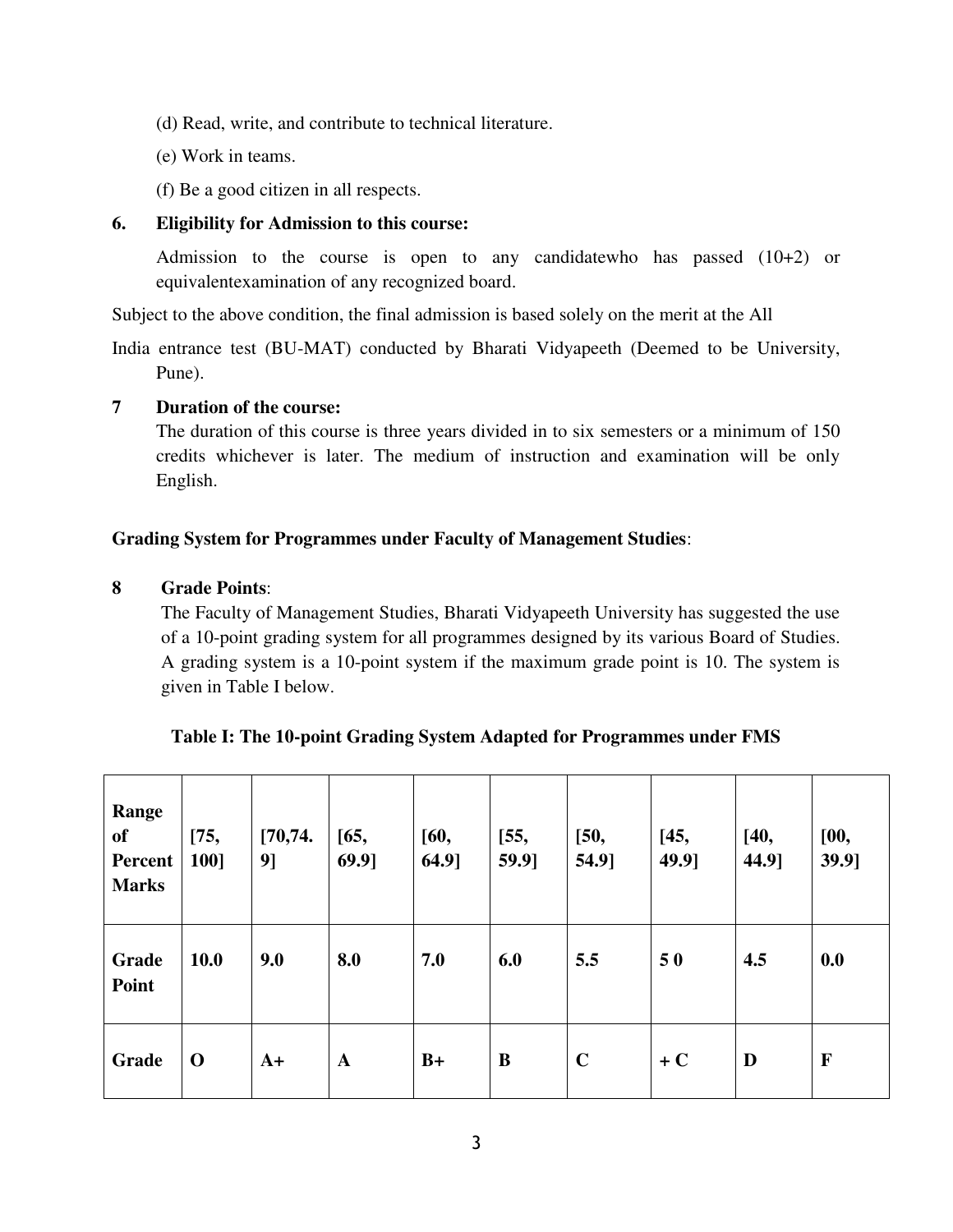**9 Scheme of Examination**: For some courses there is Internal Assessment (IA) conducted by the respective institutes as well as a University Examination (UE) at the End-of-the Term. IA will be of **40 marks** and UE will be conducted out of **60 marks** and converted to grade points and grades using Table I above.

For courses having only Continuous Assessment (CA) the respective institutes will evaluate the students in varieties of ways, three or four times, during the term for a total of 100 marks. Then the marks will be converted to grade points and grades using the Table I above.

**10 Performance in a Course**: The performance in a course is indicated by a Grade Point Index (GPI). For courses with both UE and IA components, the GPI is computed as a weighted average of grade points in UE and IA with respective weights 60% and 40%. That is,

```
GPI = 0.6* GP(UE) + 0.4*GP(IA),
```
Where GP (UE) is the grade point corresponding to UE and GP (IA) is the grade point corresponding to IA.

**For courses with CA only, the grade point itself would be the GPI.** 

**11 Semester Grade Point Average (SGPA) and Cumulative Grade Point Average (CGPA):** 

At the end of each term, SGPA is calculated as the weighted average of all GPI of courses in the current semester in which the student has passed, the weights being the credit values of respective courses. Similarly, at the end of each semester, CGPA is calculated as the weighted average of all GPI of all courses in which the student has passed **up to** the current Semester.

#### **12 Standards of Passing:**

a) In order to pass in a course, a student must obtain a minimum grade point index of 4.5 in UE and IA separately.

(b) A student who has passed in all heads of passing in Part-I, Part-II and Part-III with minimum of 150 credits will be awarded the degree of Bachelor of Computer Applications (BCA) with the honors according to Table II.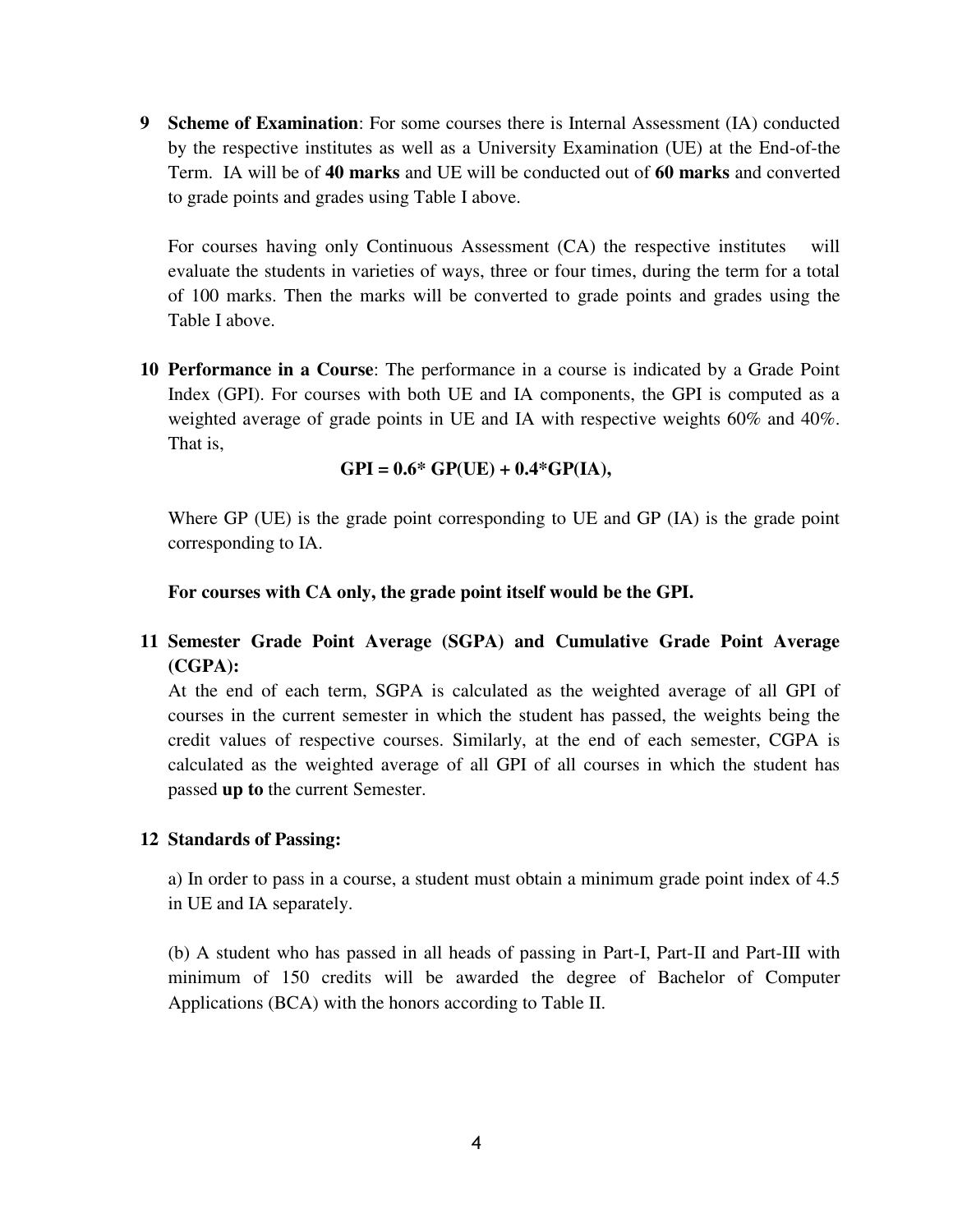| Range of        | [4.00, 4.99] | [5.00, 5.49] | [5.50, 5.99] | [6.00, 7.99]       | [8.00, 10.00]      |
|-----------------|--------------|--------------|--------------|--------------------|--------------------|
| <b>CGPA</b>     |              |              |              |                    |                    |
|                 |              |              |              |                    |                    |
| <b>Division</b> | Pass Class   | Second       | Higher       | <b>First Class</b> | <b>First Class</b> |
|                 |              | Class        | Second       |                    | with               |
|                 |              |              | Class        |                    | Distinction        |
|                 |              |              |              |                    |                    |
| Range of        | [40.0, 49.9] | [50.0, 54.9] | [55.0, 59.9] | [60.0, 69.9]       | [70.0, 100.0]      |
| Marks $(\%)$    |              |              |              |                    |                    |

Table II: CGPA Ranges for Class Declaration

 **13. Equivalence between CGPA and Percent Marks:** Any stakeholder may convert GPI of a course, SGPA, or CGPA to an equivalent percent marks using the formula

marks(%) =  $10 * CGPA$  if CGPA in [4.00, 6.00] 5 \* CGPA + 30 if CGPA in [6.00, 9.00] 25 \* CGPA – 150 if CGPA in [9.00, 10.00]

The above formula gives values in the Table III. For values which are not in the Table III, use the formula directly..

| CGP | <b>MAR</b> | CGP | <b>MAR</b> | CGP | <b>MAR</b> | CGP | <b>MARK</b> | CGP | <b>MAR</b> | CGP | <b>MARK</b> |
|-----|------------|-----|------------|-----|------------|-----|-------------|-----|------------|-----|-------------|
| A   | KS         | A   | <b>KS</b>  | A   | <b>KS</b>  | A   | S           | A   | <b>KS</b>  | A   | S           |
|     | $(\%)$     |     | $(\%)$     |     | $(\%)$     |     | $(\%)$      |     | $(\%)$     |     | $(\%)$      |
|     |            |     |            |     |            |     |             |     |            |     |             |
| 4.0 | 40.0       | 5.0 | 50.0       | 6.0 | 60.0       | 7.0 | 65.0        | 8.0 | 70.0       | 9.0 | 75.0        |
|     |            |     |            |     |            |     |             |     |            |     |             |
| 4.1 | 41.0       | 5.1 | 51.0       | 6.1 | 60.5       | 7.1 | 65.5        | 8.1 | 70.5       | 9.1 | 77.5        |
|     |            |     |            |     |            |     |             |     |            |     |             |
| 4.2 | 42.0       | 5.2 | 52.0       | 6.2 | 61.0       | 7.2 | 66.0        | 8.2 | 71.0       | 9.2 | 80.0        |
|     |            |     |            |     |            |     |             |     |            |     |             |
| 4.3 | 43.0       | 5.3 | 53.0       | 6.3 | 61.5       | 7.3 | 66.5        | 8.3 | 71.5       | 9.3 | 82.5        |
|     |            |     |            |     |            |     |             |     |            |     |             |
| 4.4 | 44.0       | 5.4 | 54.0       | 6.4 | 62.0       | 7.4 | 67.0        | 8.4 | 72.0       | 9.4 | 85.0        |
|     |            |     |            |     |            |     |             |     |            |     |             |

Table III: CGPA and Corresponding Marks (%)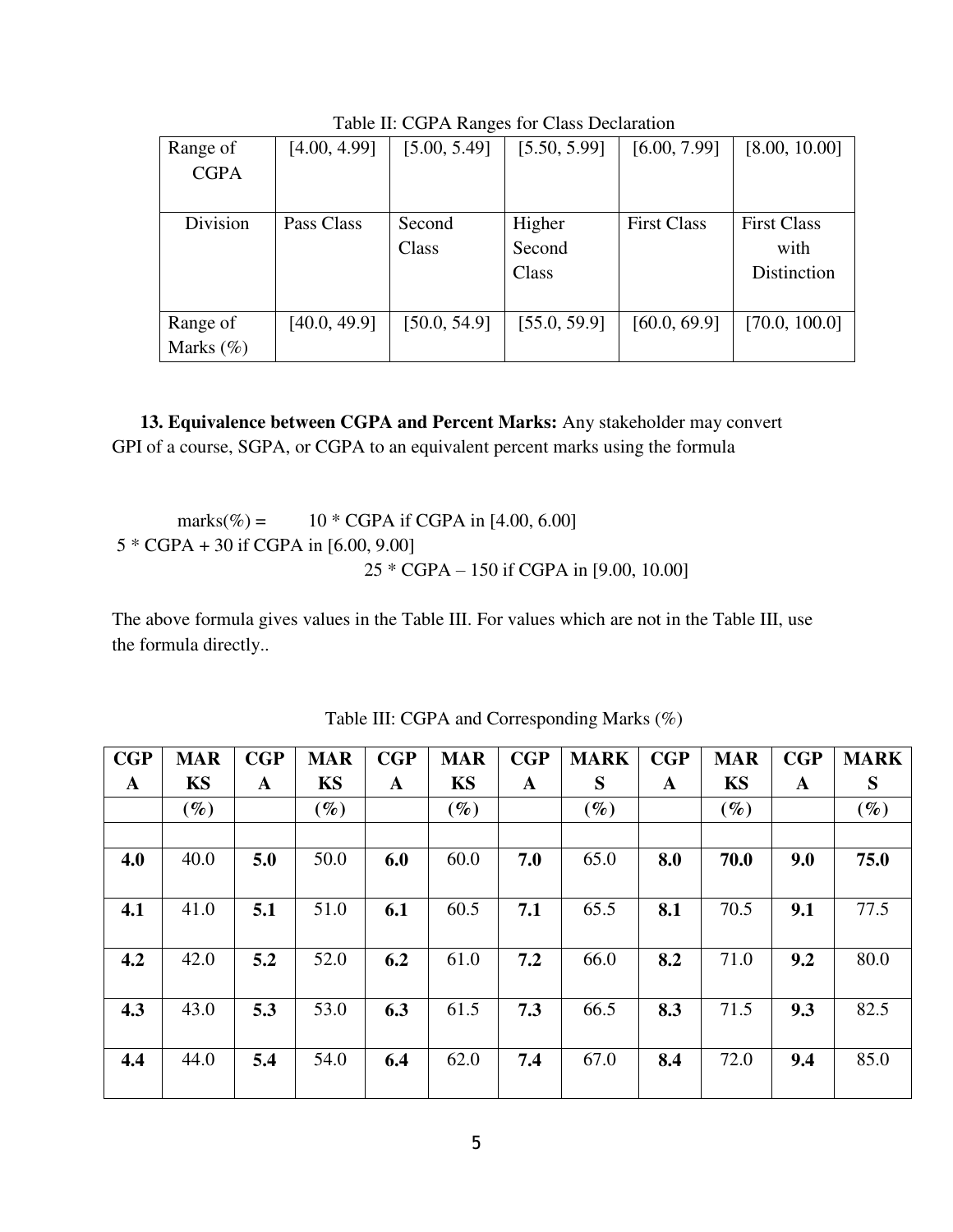| 4.5 | 45.0 | 5.5 | 55.0 | 6.5 | 62.5 | 7.5 | 67.5 | 8.5 | 72.5 | 9.5 | 87.5 |
|-----|------|-----|------|-----|------|-----|------|-----|------|-----|------|
| 4.6 | 46.0 | 5.6 | 56.0 | 6.6 | 63.0 | 7.6 | 68.0 | 8.6 | 73.0 | 9.6 | 90.0 |
| 4.7 | 47.0 | 5.7 | 57.0 | 6.7 | 63.5 | 7.7 | 68.5 | 8.7 | 73.5 | 9.7 | 92.5 |
| 4.8 | 48.0 | 5.8 | 58.0 | 6.8 | 64.0 | 7.8 | 69.0 | 8.8 | 74.0 | 9.8 | 95.0 |
| 4.9 | 49.0 | 5.9 | 59.0 | 6.9 | 64.5 | 7.9 | 69.5 | 8.9 | 74.5 | 9.9 | 97.5 |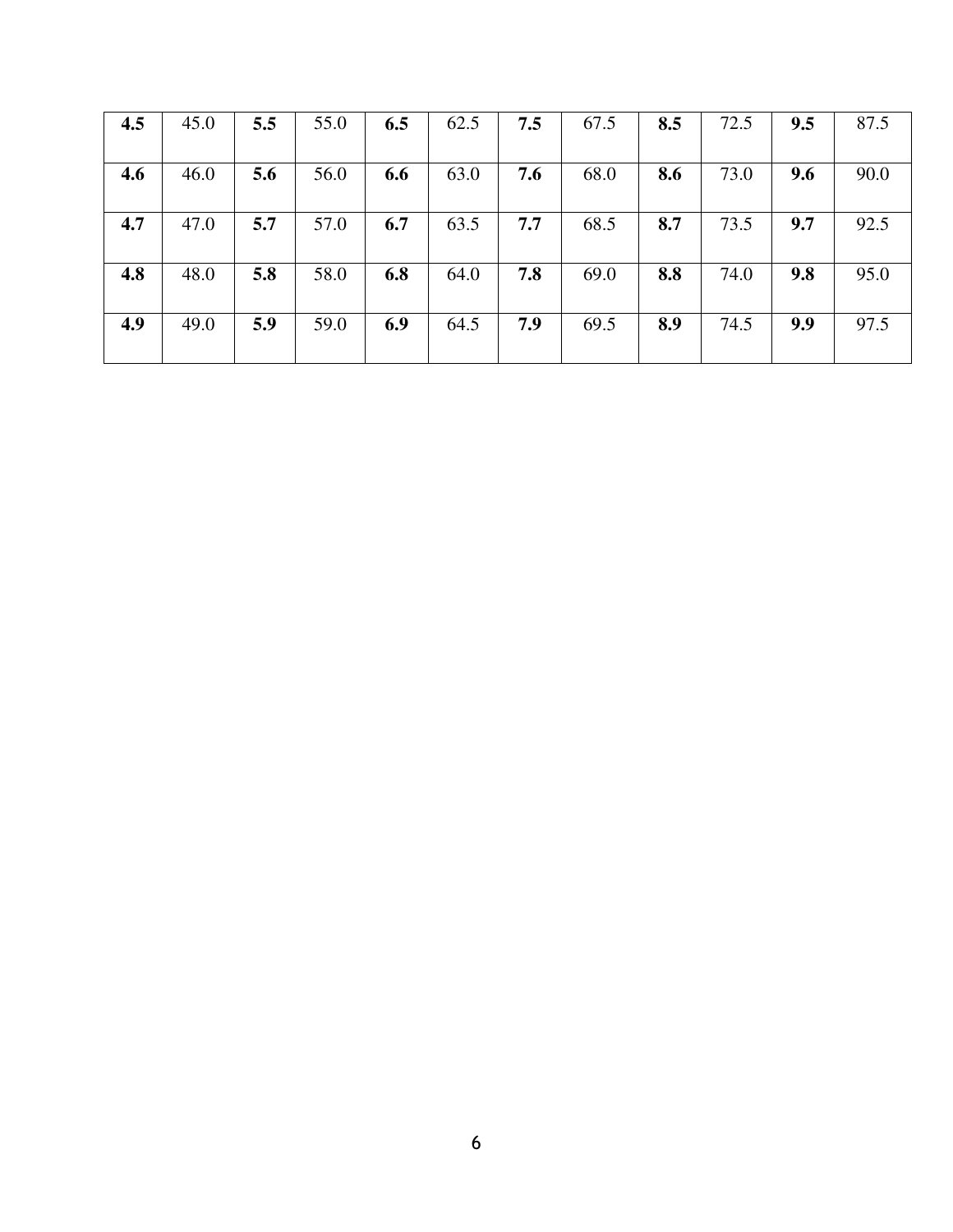# **SEMESTER-WISE COURSE STRUCTURE FOR BCA SEMESTER I**

| <b>Course</b> | <b>Course</b>                      | <b>Credit</b>  | #Lec.                    | #Tut. | #Lab.          | Weightage  | <b>EoTE</b> |
|---------------|------------------------------------|----------------|--------------------------|-------|----------------|------------|-------------|
| <b>Number</b> | <b>Title</b>                       | <b>Value</b>   |                          |       |                | for        |             |
|               |                                    |                |                          |       |                | EoTE/IA    |             |
| 101           | <b>Fundamentals of Information</b> | $\overline{4}$ | 3                        |       |                | 60%/40%    | Univ.       |
|               | Technology                         |                |                          |       |                |            |             |
| 102           | Algorithm and program Design       | $\overline{4}$ | 3                        |       |                | 60%/40%    | Univ.       |
| 103           | C Programming $-I$                 | $\overline{4}$ | 3                        | 1     |                | 60%/40%    | Univ.       |
| 104           | Business organization system       | $\overline{4}$ | 3                        |       |                | 60%/40%    | Univ.       |
| 105           | <b>Business Mathematics</b>        | $\overline{4}$ | 3                        |       |                | 60%/40%    | Univ.       |
| 106           | Lab on MS-Office Suite             | $\overline{2}$ | $\overline{\phantom{0}}$ |       | $\overline{4}$ | 60\%/40\%  | Univ.       |
| 107           | Lab on C Programming $-I$          | $\overline{2}$ | $\overline{\phantom{0}}$ |       | $\overline{4}$ | 60\%/40\%  | Univ.       |
| 108           | <b>General course-I:</b>           |                | $\overline{2}$           |       |                | Continuous | Institute   |
|               | Community Work I / Career &        |                |                          |       |                | Assessment |             |
|               | Life Skills / Waste                |                |                          |       |                |            |             |
|               | Management                         |                |                          |       |                |            |             |
| Total         |                                    | 25             | 17                       | 5     | 8              |            |             |

# **SEMESTER II**

| <b>Course</b> | <b>Course</b>                  | <b>Credit</b>  | #Lec.          | #Tut. | #Lab.          | Weightage  | <b>EoTE</b> |
|---------------|--------------------------------|----------------|----------------|-------|----------------|------------|-------------|
| <b>Number</b> | <b>Title</b>                   | <b>Value</b>   |                |       |                | for        |             |
|               |                                |                |                |       |                | EoTE/IA    |             |
| 201           | Computer Organization and      | $\overline{4}$ | 3              |       |                | 60%/40%    | Univ.       |
|               | Architecture                   |                |                |       |                |            |             |
| 202           | Database Management system     | $\overline{4}$ | 3              |       |                | 60%/40%    | Univ.       |
| 203           | C Programming - II             | $\overline{4}$ | 3              |       |                | 60%/40%    | Univ.       |
| 204           | Financial Accounting           | $\overline{4}$ | 3              |       |                | 60%/40%    | Univ.       |
| 205           | Principles of Management       | $\overline{4}$ | 3              |       |                | 60%/40%    | Univ.       |
| 206           | Lab on C Programming - II      | $\overline{2}$ |                |       | $\overline{4}$ | 60%/40%    | Univ.       |
| 207           | <b>Environmental Studies</b>   | $\overline{2}$ | $\overline{2}$ |       |                | 60%/40%    | Univ.       |
| 208           | <b>General Course II:</b>      |                | $\overline{2}$ |       |                | Continuous | Institute   |
|               | Community Work II (Swacchh     |                |                |       |                | Assessment |             |
|               | Bharat Abhiyan) / Sectoral     |                |                |       |                |            |             |
|               | <b>Analysis / Smart Cities</b> |                |                |       |                |            |             |
| Total         |                                | 25             | 19             | 5     | 4              |            |             |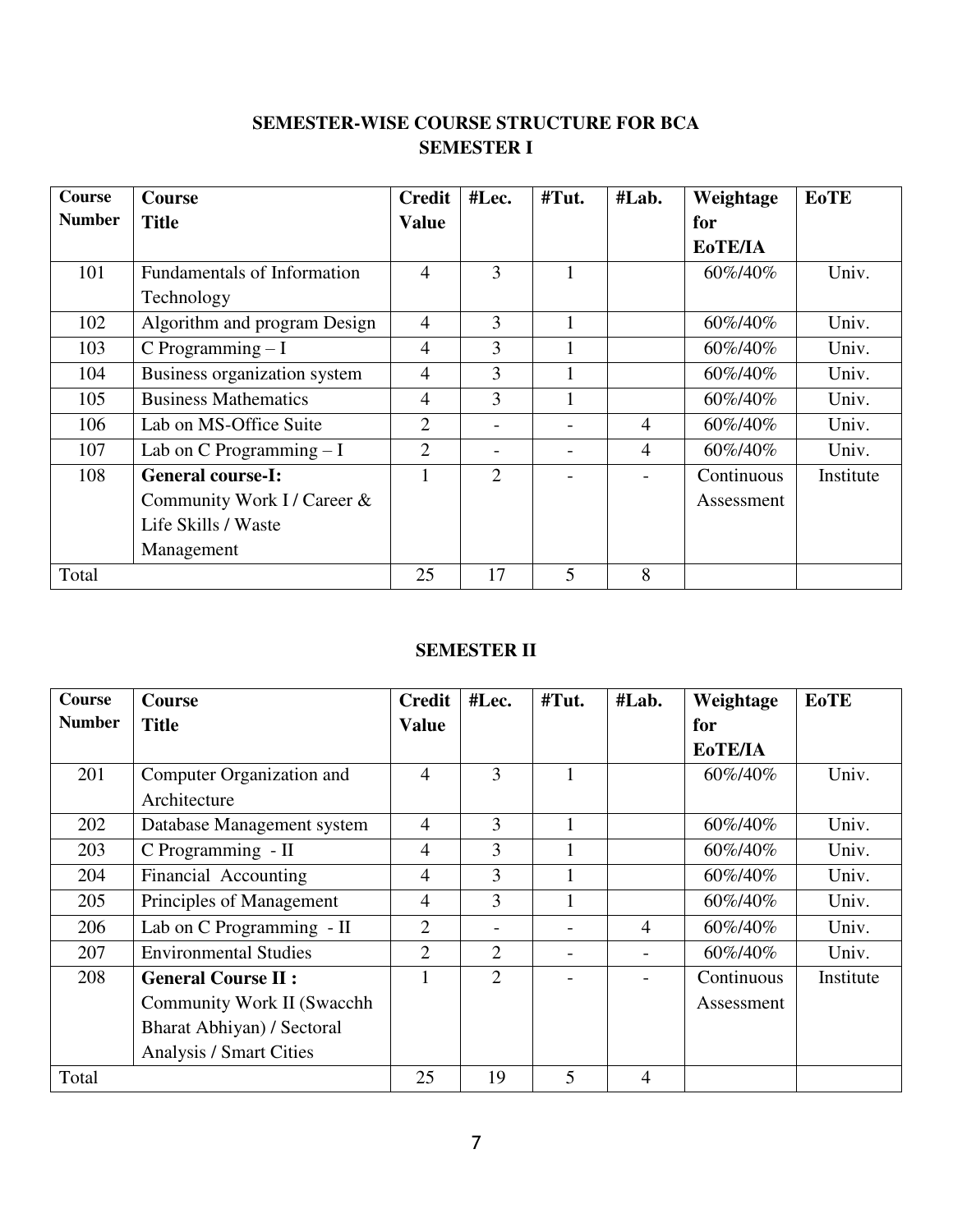# **SEMESTER III**

| Course        | <b>Course</b>                 | <b>Credit</b>  | #Lec.                    | #Tut. | #Lab. | Weightage      | <b>EoTE</b> |
|---------------|-------------------------------|----------------|--------------------------|-------|-------|----------------|-------------|
| <b>Number</b> | <b>Title</b>                  | <b>Value</b>   |                          |       |       | for            |             |
|               |                               |                |                          |       |       | <b>EoTE/IA</b> |             |
| 301           | <b>Operating Systems</b>      | 4              | 3                        |       |       | 60%/40%        | Univ.       |
| 302           | Software Engineering          | $\overline{4}$ | 3                        |       |       | 60\%/40\%      | Univ.       |
| 303           | <b>DBMS II</b>                | $\overline{4}$ | 3                        |       |       | 60\%/40\%      | Univ.       |
| 304           | <b>Statistics</b>             | $\overline{4}$ | 3                        |       |       | 60\%/40\%      | Univ.       |
| 305           | Multimedia Technology         | $\overline{4}$ | 3                        |       |       | 60\%/40\%      | Univ.       |
| 306           | Lab on Oracle and Multimedia  | $\overline{2}$ | $\overline{\phantom{0}}$ |       | 4     | 60%/40%        | Univ.       |
| 307           | Lab on Linux Operating        | $\overline{2}$ |                          |       | 4     | 60\%/40\%      | Univ.       |
|               | System                        |                |                          |       |       |                |             |
| 308           | <b>General Course III :</b>   |                | $\overline{2}$           |       |       | Continuous     | Institute   |
|               | Community Work III / Start up |                |                          |       |       | Assessment     |             |
|               | management / Agro Tourism     |                |                          |       |       |                |             |
| Total         |                               | 25             | 17                       | 5     | 8     |                |             |

#### **SEMESTER IV**

| <b>Course</b> | <b>Course</b>                       | <b>Credit</b>  | #Lec. | #Tut. | #Lab.          | Weightage      | <b>EoTE</b> |
|---------------|-------------------------------------|----------------|-------|-------|----------------|----------------|-------------|
| <b>Number</b> | <b>Title</b>                        | <b>Value</b>   |       |       |                | for            |             |
|               |                                     |                |       |       |                | <b>EoTE/IA</b> |             |
| 401           | <b>Computer Networks</b>            | $\overline{4}$ | 3     |       |                | 60%/40%        | Univ.       |
| 402           | <b>Software Testing</b>             | $\overline{4}$ | 3     |       |                | 60\%/40\%      | Univ.       |
| 403           | Java Programming                    | $\overline{4}$ | 3     |       |                | 60%/40%        | Univ.       |
| 404           | <b>Operations Research</b>          | $\overline{4}$ | 3     |       |                | 60\%/40\%      | Univ.       |
| 405           | <b>Entrepreneurship Development</b> | $\overline{4}$ | 3     |       |                | 60\%/40\%      | Univ.       |
| 406           | Lab on Java                         | $\overline{2}$ |       |       | $\overline{4}$ | 60\%/40\%      | Univ.       |
| 407           | Minor Project - I                   | $\overline{2}$ | 2     |       |                | 60\%/40\%      | Univ.       |
| 408           | <b>General Course IV:</b>           |                | 2     |       |                | Continuous     | Institute   |
|               | Community work IV / Basics of       |                |       |       |                | Assessment     |             |
|               | Taxation / Meditation & Yoga        |                |       |       |                |                |             |
| Total         |                                     | 25             | 19    | 5     | 4              |                |             |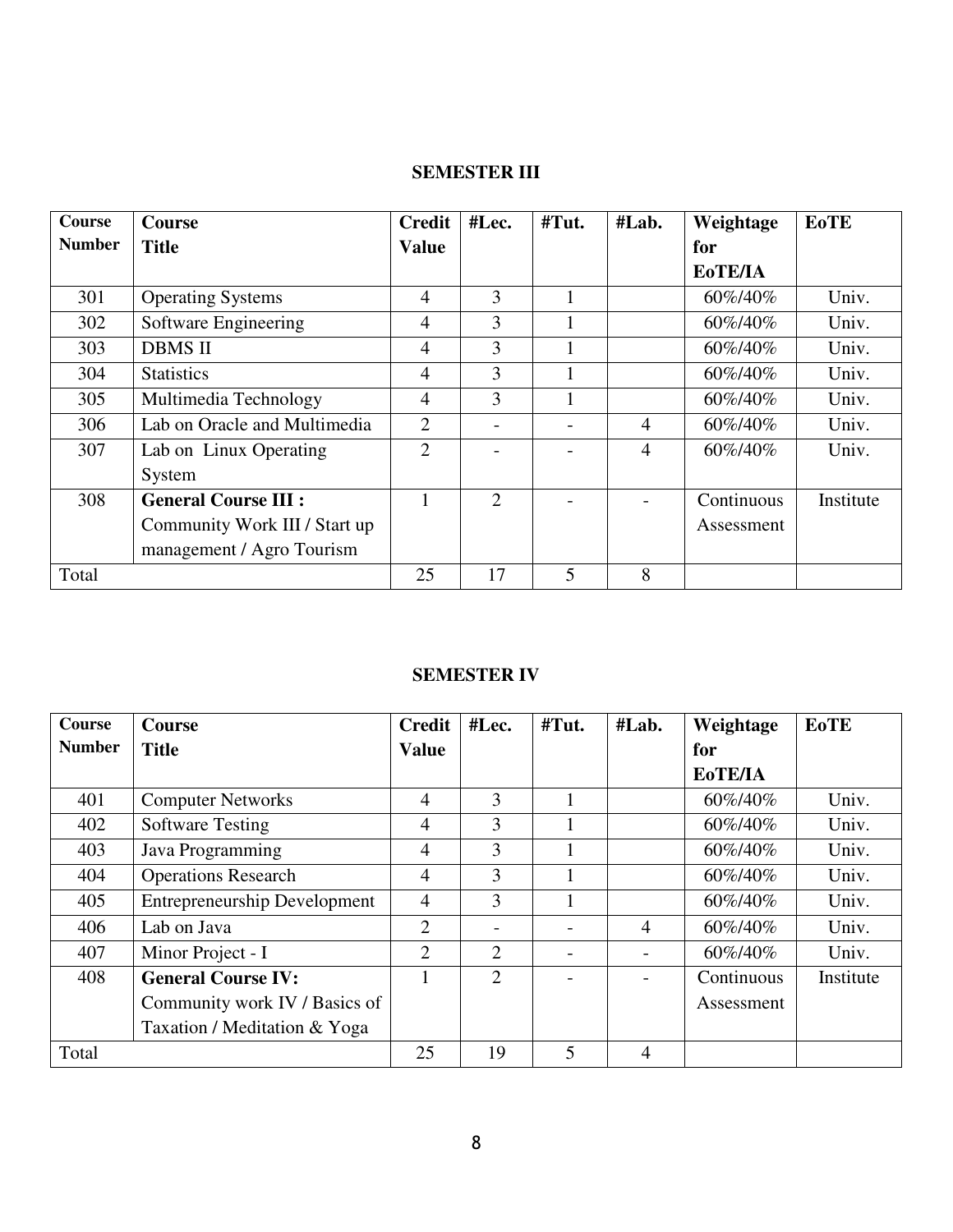# **SEMESTER V**

| <b>Course</b> | <b>Course</b>                  | <b>Credit</b>  | #Lec.          | #Tut. | #Lab.          | Weightage  | <b>EoTE</b> |
|---------------|--------------------------------|----------------|----------------|-------|----------------|------------|-------------|
| <b>Number</b> | <b>Title</b>                   | <b>Value</b>   |                |       |                | for        |             |
|               |                                |                |                |       |                | EoTE/IA    |             |
| 501           | Introduction to the Internet   | 4              | 3              |       |                | 60%/40%    | Univ.       |
|               | Technologies                   |                |                |       |                |            |             |
| 502           | Object Oriented Analysis and   | 4              | 3              | 1     |                | 60%/40%    | Univ.       |
|               | Design                         |                |                |       |                |            |             |
| 503           | C# Programming                 | $\overline{4}$ | 3              | 1     |                | 60%/40%    | Univ.       |
| 504           | <b>Graph Theory</b>            | $\overline{4}$ | 3              |       |                | 60%/40%    | Univ.       |
| 505           | E-commerce                     | $\overline{4}$ | 3              |       |                | 60%/40%    | Univ.       |
| 506           | Lab on Internet Technology and | $\overline{2}$ |                |       | $\overline{4}$ | 60%/40%    | Univ.       |
|               | C# Programming                 |                |                |       |                |            |             |
| 507           | Minor Project II               | $\overline{2}$ | $\overline{2}$ |       |                | 60%/40%    | Univ.       |
| 508           | <b>General Course V:</b>       |                | $\overline{2}$ |       |                | Continuous | Institute   |
|               | Social Media Management /      |                |                |       |                | Assessment |             |
|               | Road Safety and Management /   |                |                |       |                |            |             |
|               | <b>Event Management</b>        |                |                |       |                |            |             |
| Total         |                                | 25             | 19             | 5     | 4              |            |             |

# **SEMESTER VI**

| Course        | Course                      | <b>Credit</b>  | #Lec.           | #Tut. | #Lab.          | Weightage  | <b>EoTE</b> |
|---------------|-----------------------------|----------------|-----------------|-------|----------------|------------|-------------|
| <b>Number</b> | <b>Title</b>                | <b>Value</b>   |                 |       |                | for        |             |
|               |                             |                |                 |       |                | EoTE/IA    |             |
| 601           | <b>Information Security</b> | $\overline{4}$ | 3               |       |                | 60%/40%    | Univ.       |
| 602           | Data warehousing and Data   | $\overline{4}$ | 3               |       |                | 60%/40%    | Univ.       |
|               | Mining                      |                |                 |       |                |            |             |
| 603           | Web Programming             | $\overline{4}$ | 3               |       |                | 60%/40%    | Univ.       |
| 604           | Software project Management | $\overline{4}$ | 3               |       |                | 60%/40%    | Univ.       |
| 605           | <b>Business Analytics</b>   | $\overline{4}$ | 3               |       |                | 60%/40%    | Univ.       |
| 606           | Lab on Web programming      | $\overline{2}$ | $\qquad \qquad$ |       | $\overline{4}$ | 60%/40%    | Univ.       |
| 607           | Major Project - III         | $\overline{2}$ | $\overline{2}$  |       |                | 60%/40%    | Univ.       |
| 608           | <b>General Course VI:</b>   |                | $\overline{2}$  |       |                | Continuous | Institute   |
|               | Business Ethics / Basics of |                |                 |       |                | Assessment |             |
|               | Hospitality Management /    |                |                 |       |                |            |             |
|               | Meditation & Yoga           |                |                 |       |                |            |             |
| Total         |                             | 25             | 19              | 5     | 4              |            |             |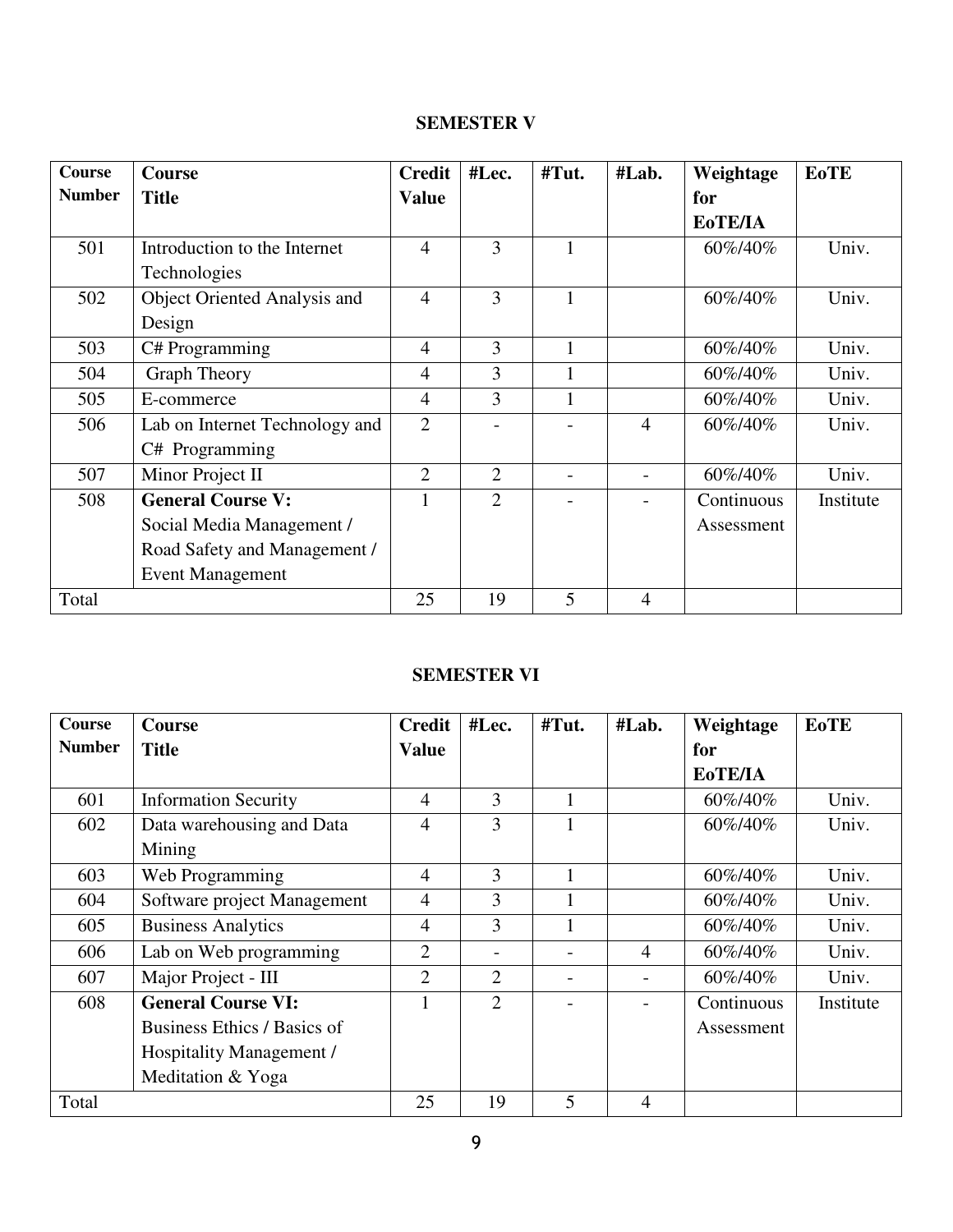# SEMESTER I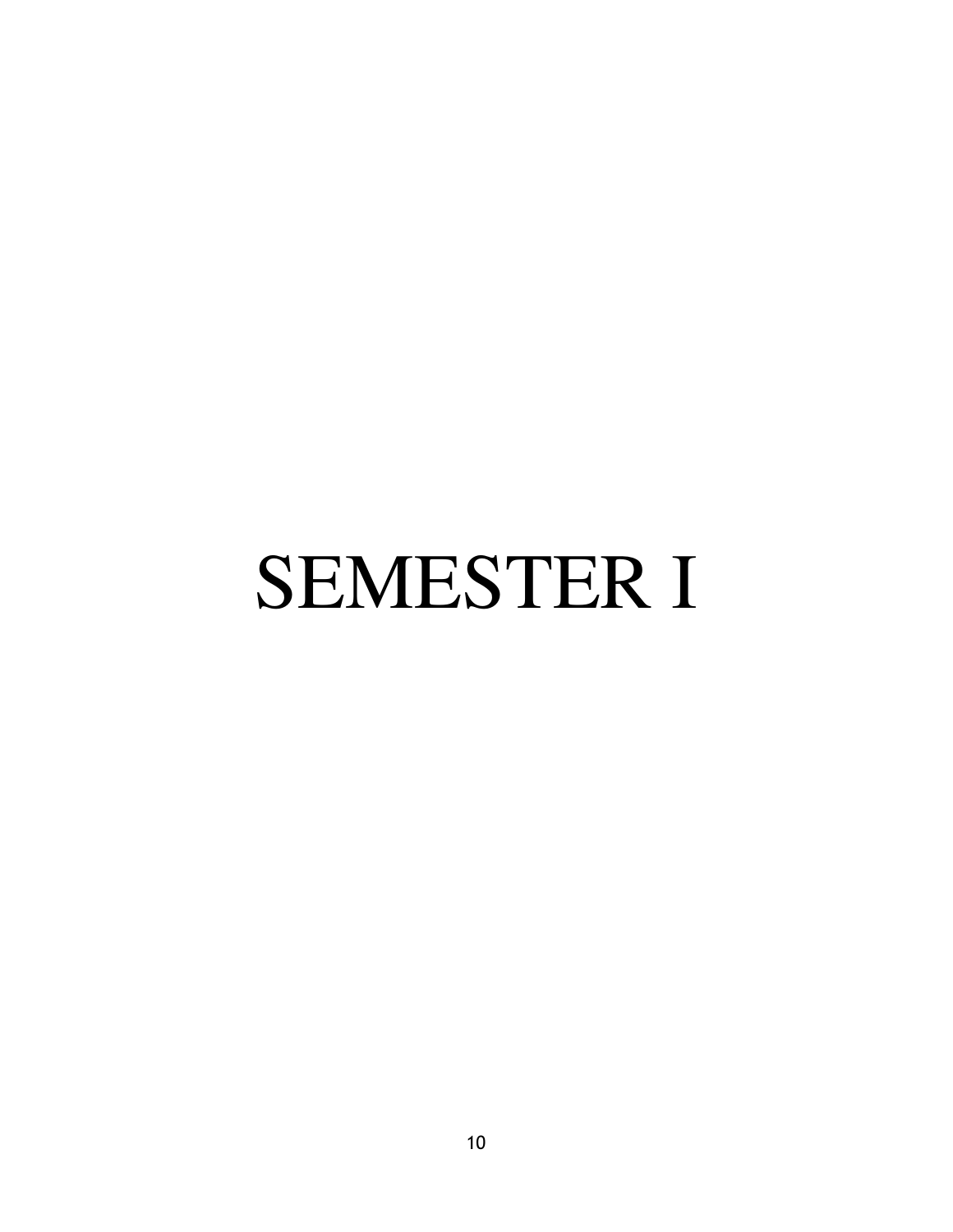#### **Semester I**

| Course Number | Course Name            | L-T-P- Credits | Year of Introduction |
|---------------|------------------------|----------------|----------------------|
| 101           | <b>Fundamentals of</b> | $3-1-0=4C$     | 2018-19              |
|               | <b>Information</b>     |                |                      |
|               | <b>Technology</b>      |                |                      |

#### **Course Objective:**

The main objective is to introduce IT in a simple language to all undergraduate students, regardless of their specialization. It will help them to pursue specialized programs leading to technical and professional careers and certifications in the IT industry. The focus of the subject is on introducing skills relating to IT basics, computer applications, programming, interactive medias, Internet basics

#### **Expected Outcome :**

At the end of this course, student should be able to

(a) Understand basic concepts and terminology of information technology.

(b) Have a basic understanding of personal computers and their operations.

(c) Be able to identify issues related to information security.

#### **References (Books, Websites etc) :**

How to solve computer – Dromey

Computer Fundamentals by P. K. Sinha,

#### **Suggested MOOC :**

Please refer these websites for MOOCS:

NPTEL / Swayam

www. edx.com

www.coursera.com

| Unit | <b>Contents</b>                                                                       |
|------|---------------------------------------------------------------------------------------|
| 1    | <b>Introduction to Computers:</b>                                                     |
|      | Definition, Basics of Computer, Characteristics of computers, Evolution of Computer,  |
|      | Block Diagram Of a computer, Generations of Computer, Classification Of Computers,    |
|      | Applications of Computer, Capabilities and limitations of computer.                   |
| 2    | <b>Computer Arithmetic:</b>                                                           |
|      | Binary, Binary Arithmetic, Number System: Positional & Non Positional, Binary, Octal, |
|      | Decimal, Hexadecimal, Converting from one number system to another, 1's               |
|      | Complements, 2's Complements, Computer Codes, Rules and laws of Boolean algebra,      |
|      | Basic Gates (NOT, AND & OR)                                                           |
| 3    | <b>Input Output Devices:</b>                                                          |
|      | Role of I/O devices in a computer system. Input Units: Keyboard, Terminals and its    |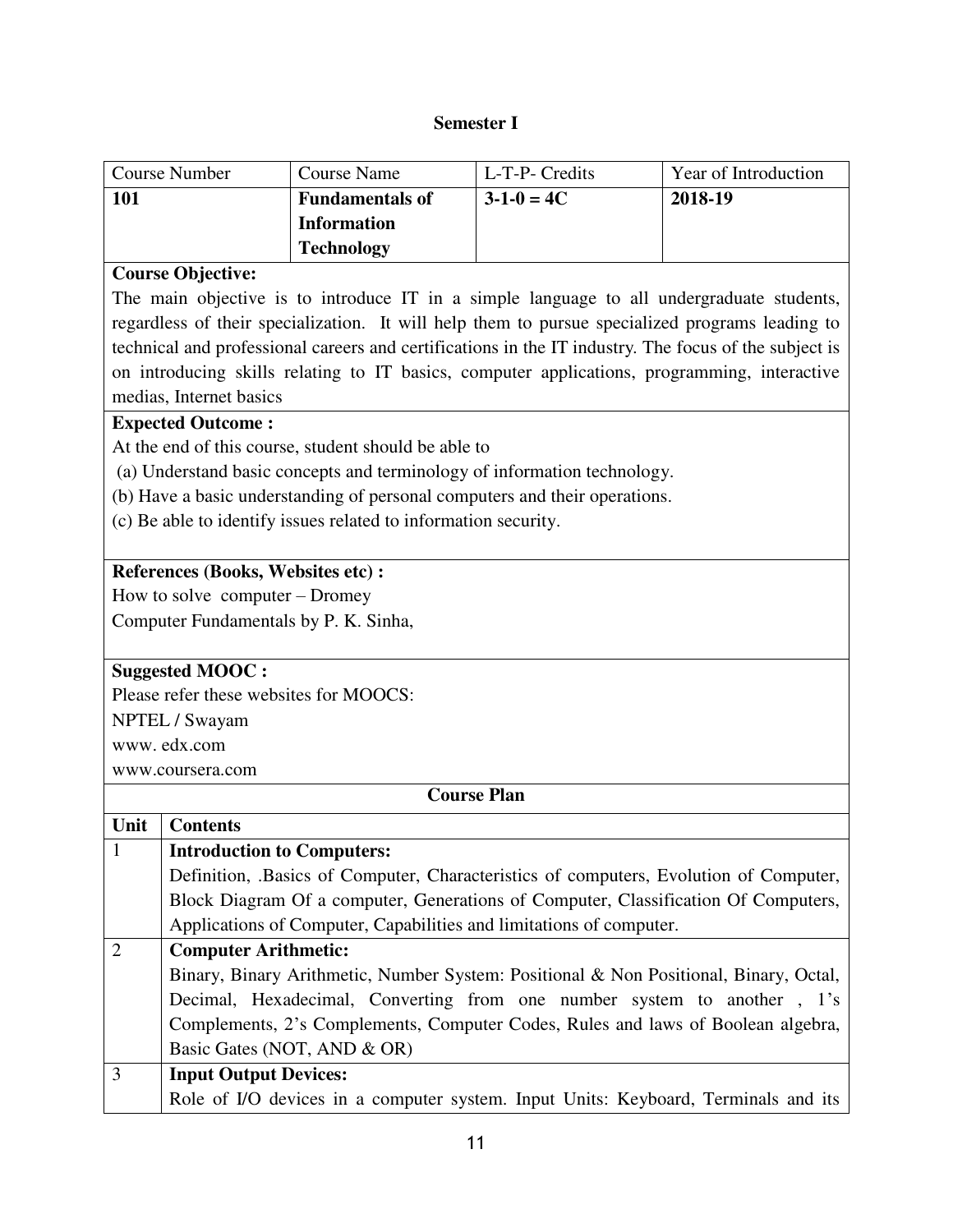|                | types. Pointing Devices, Scanners and its types, Voice Recognition Systems, Vision            |
|----------------|-----------------------------------------------------------------------------------------------|
|                | Input System, Touch Screen, Output Units: Monitors and its types. Printers: Impact            |
|                | Printers and its types. Non Impact Printers and its types, Plotters, types of plotters, Sound |
|                | cards, Speakers.                                                                              |
| $\overline{4}$ | <b>Storage Fundamentals:</b>                                                                  |
|                | Primary Vs Secondary Storage, Data storage & retrieval methods. Primary Storage:              |
|                | RAM ROM, PROM, EPROM, EEPROM. Secondary Storage: Magnetic Disks. Flash                        |
|                | Drives, DVD, Blue-Ray disc.                                                                   |
| 5              | Software:                                                                                     |
|                | Software and its needs, Types of S/W. System Software: Operating System, Utility              |
|                | Programs Programming Language: Machine Language, Assembly Language, High Level                |
|                | Language their advantages & disadvantages. Application S/W and its types: Word                |
|                | Processing, Spread Sheets Presentation, Graphics, DBMS s/w, Algorithms and Flow               |
|                | Charts.                                                                                       |
| 6              | <b>Data Communication:</b>                                                                    |
|                | Communication Process, Data Transmission speed, Communication Types (modes), Data             |
|                | Transmission Medias, Modem and its working, characteristics, Types of Networks, LAN           |
|                | Topologies, Computer Protocols, Concepts relating to networking. Internet - Web               |
|                | Browsers, Web servers, Internet Protocol, Hyper text Transfer Protocol, Business Data         |
|                | Processing: Introduction, data storage hierarchy, Method of organizing data, File Types,      |
|                | File Organization, File Utilities.                                                            |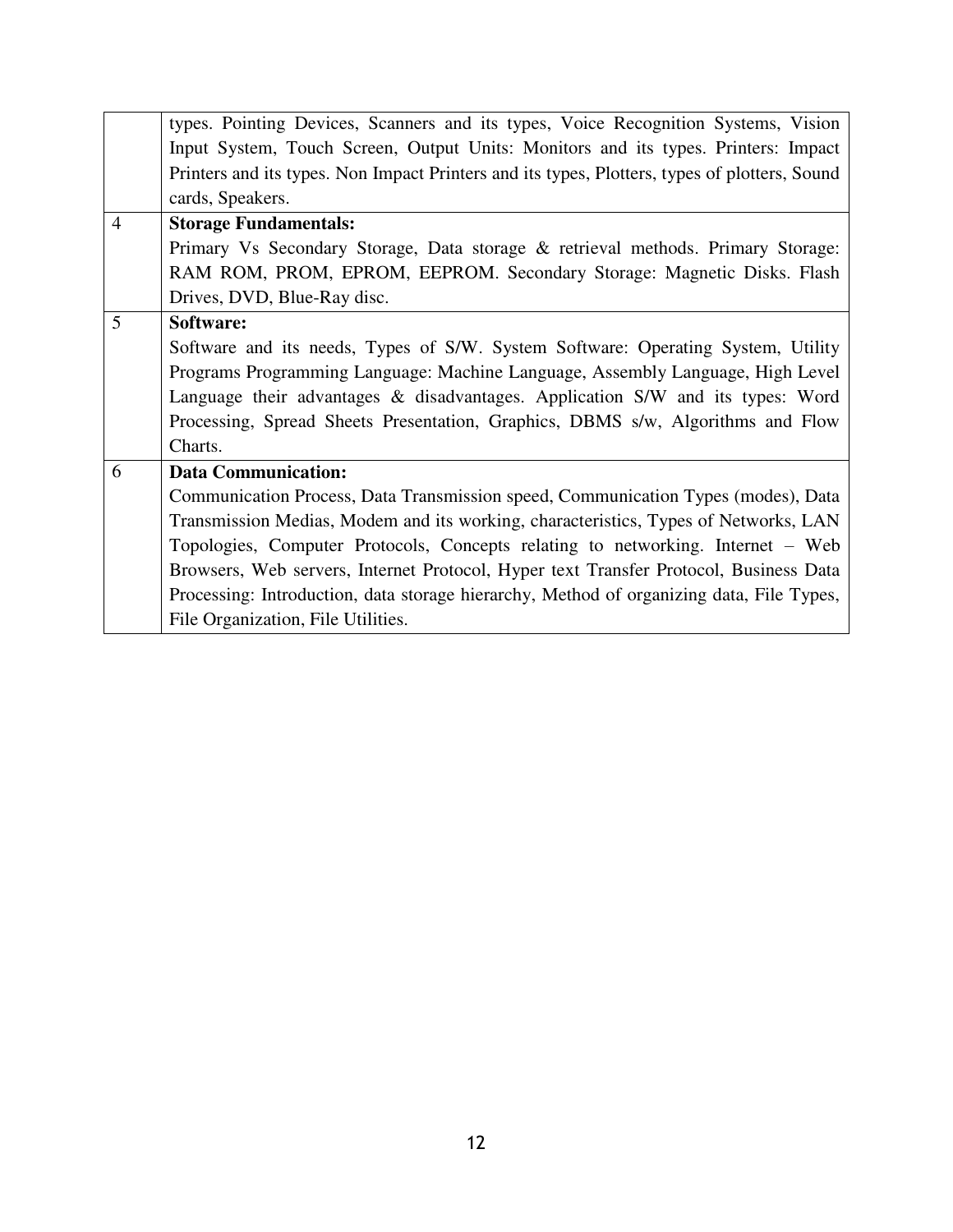| <b>Course Number</b>                                                                                                                                                                                                                                                                                                                                                                                                                |                             | <b>Course Name</b>                                        | L-T-P- Credits                                                                                     | Year of Introduction                                                                                                                                                                           |
|-------------------------------------------------------------------------------------------------------------------------------------------------------------------------------------------------------------------------------------------------------------------------------------------------------------------------------------------------------------------------------------------------------------------------------------|-----------------------------|-----------------------------------------------------------|----------------------------------------------------------------------------------------------------|------------------------------------------------------------------------------------------------------------------------------------------------------------------------------------------------|
| 105                                                                                                                                                                                                                                                                                                                                                                                                                                 |                             | <b>Algorithm and</b>                                      | $3+1+0=4C$                                                                                         | 2018-19                                                                                                                                                                                        |
|                                                                                                                                                                                                                                                                                                                                                                                                                                     |                             | <b>Program Design</b>                                     |                                                                                                    |                                                                                                                                                                                                |
| <b>Course Objective:</b>                                                                                                                                                                                                                                                                                                                                                                                                            |                             |                                                           |                                                                                                    |                                                                                                                                                                                                |
|                                                                                                                                                                                                                                                                                                                                                                                                                                     |                             |                                                           |                                                                                                    | To understand good principles of algorithm design, elementary analysis of algorithms, and fundamental                                                                                          |
|                                                                                                                                                                                                                                                                                                                                                                                                                                     |                             |                                                           | data structures. The emphasis is on choosing appropriate data structures and designing correct and |                                                                                                                                                                                                |
|                                                                                                                                                                                                                                                                                                                                                                                                                                     |                             | efficient algorithms to operate on these data structures. |                                                                                                    |                                                                                                                                                                                                |
| Syllabus Broad Units: 6                                                                                                                                                                                                                                                                                                                                                                                                             |                             |                                                           |                                                                                                    |                                                                                                                                                                                                |
| <b>Expected Outcome:</b>                                                                                                                                                                                                                                                                                                                                                                                                            |                             |                                                           |                                                                                                    |                                                                                                                                                                                                |
|                                                                                                                                                                                                                                                                                                                                                                                                                                     |                             |                                                           | This is a first course in data structures and algorithm design. Students will:                     |                                                                                                                                                                                                |
| learn good principles of algorithm design;<br>learn how to analyze algorithms and estimate their worst-case and average-case behaviour (in easy<br>cases);<br>become familiar with fundamental data structures and with the manner in which these data<br>structures can best be implemented; become accustomed to the description of algorithms in both<br>functional and procedural styles;<br>References (Books, Websites etc) : |                             |                                                           |                                                                                                    |                                                                                                                                                                                                |
|                                                                                                                                                                                                                                                                                                                                                                                                                                     |                             | 1. Dromey R. G. : How to Solve it by a Computer.          |                                                                                                    |                                                                                                                                                                                                |
|                                                                                                                                                                                                                                                                                                                                                                                                                                     |                             |                                                           | 2. Sartaj Sahni: Data Structure, Algorithms and Applications in C++ (Ch II).                       |                                                                                                                                                                                                |
| <b>Suggested MOOC:</b>                                                                                                                                                                                                                                                                                                                                                                                                              |                             |                                                           |                                                                                                    |                                                                                                                                                                                                |
|                                                                                                                                                                                                                                                                                                                                                                                                                                     |                             | Please refer theses MOOCS websites for suitable MOOCS     |                                                                                                    |                                                                                                                                                                                                |
| www.edx.com                                                                                                                                                                                                                                                                                                                                                                                                                         |                             |                                                           |                                                                                                    |                                                                                                                                                                                                |
| www.coursera.com                                                                                                                                                                                                                                                                                                                                                                                                                    |                             |                                                           |                                                                                                    |                                                                                                                                                                                                |
| www.alison.com                                                                                                                                                                                                                                                                                                                                                                                                                      |                             |                                                           |                                                                                                    |                                                                                                                                                                                                |
|                                                                                                                                                                                                                                                                                                                                                                                                                                     |                             |                                                           | <b>Course Plan</b>                                                                                 |                                                                                                                                                                                                |
| Unit   Contents                                                                                                                                                                                                                                                                                                                                                                                                                     |                             |                                                           |                                                                                                    |                                                                                                                                                                                                |
| 1                                                                                                                                                                                                                                                                                                                                                                                                                                   | <b>Introduction:</b>        |                                                           |                                                                                                    |                                                                                                                                                                                                |
|                                                                                                                                                                                                                                                                                                                                                                                                                                     |                             |                                                           |                                                                                                    | Concept, of Problem, Procedure and Algorithm, Algorithm Representation through Pseudo - Code<br>and Flow - Charts, Tracing of Algorithms Such as Swapping, Counting, Finding the Sum, Product, |
|                                                                                                                                                                                                                                                                                                                                                                                                                                     |                             | maximum, minimum, of a list of numbers.                   |                                                                                                    |                                                                                                                                                                                                |
| $\overline{2}$                                                                                                                                                                                                                                                                                                                                                                                                                      |                             |                                                           | <b>Concept of Structured Programming and Procedure Oriented Programming:</b>                       |                                                                                                                                                                                                |
|                                                                                                                                                                                                                                                                                                                                                                                                                                     |                             |                                                           | Introduction, Concept, Basic Control Structure, Benefits of Structured Programming and             |                                                                                                                                                                                                |
|                                                                                                                                                                                                                                                                                                                                                                                                                                     |                             | Procedure Oriented Programming                            |                                                                                                    |                                                                                                                                                                                                |
| 3                                                                                                                                                                                                                                                                                                                                                                                                                                   | <b>Design of Algorithm:</b> |                                                           |                                                                                                    |                                                                                                                                                                                                |
|                                                                                                                                                                                                                                                                                                                                                                                                                                     |                             |                                                           |                                                                                                    | Problem Analysis and Design of Algorithms for problems such as (1) Swapping (2) Counting (3)                                                                                                   |
|                                                                                                                                                                                                                                                                                                                                                                                                                                     |                             |                                                           |                                                                                                    | Finding the Sum, Product, maximum, minimum of a finite list of numbers, and (4) Simple                                                                                                         |
|                                                                                                                                                                                                                                                                                                                                                                                                                                     |                             |                                                           |                                                                                                    | variations of the above problem realization that, there may be alternative algorithm and that one                                                                                              |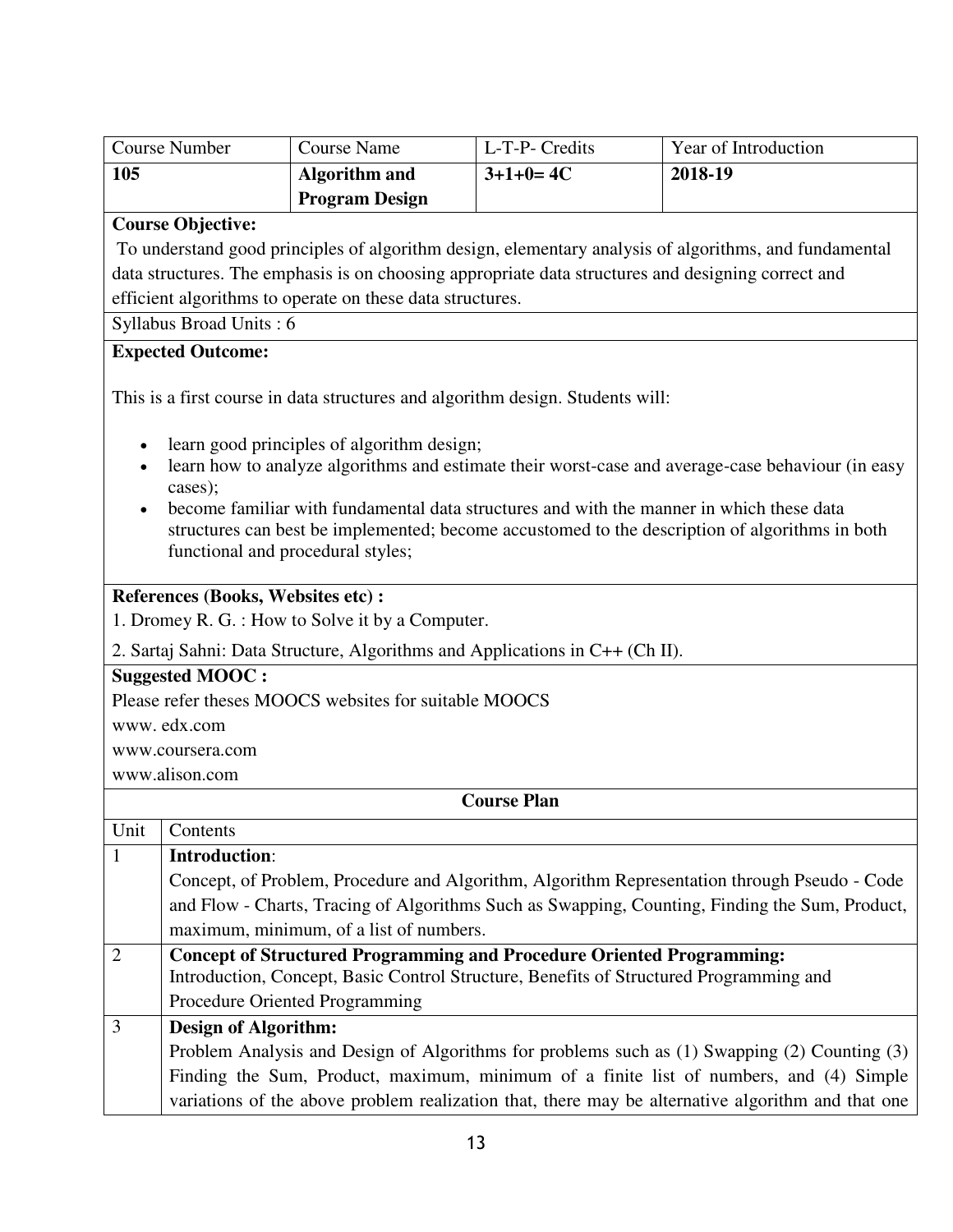|                | algorithm may be better (in some sense) than the other.                                          |
|----------------|--------------------------------------------------------------------------------------------------|
|                |                                                                                                  |
| $\overline{4}$ | <b>Problem Analysis and Design 1:</b>                                                            |
|                | Design of algorithm for problem such as generating prime numbers, Evaluation of polynomial,      |
|                | Sum of first n factorials, Finding nth term of Fibonacci sequence.                               |
| 5              | <b>Problem Analysis and Design2:</b>                                                             |
|                | Design of algorithm for problem such as Finding largest and second largest of list, Determining  |
|                | nth root of a number, compute GCD and Base Conversion                                            |
| 6              | <b>Concept of Array, Sort and Search Technique:</b>                                              |
|                | Introduction of Array, Array manipulation such as removing the duplicates, Partitioning of an    |
|                | array, listing of prime numbers, finding prime factor of a number, The problem of search and     |
|                | Merge, Linear, Binary search algorithms, The Problem of Sorting, Selection, Insertion and Bubble |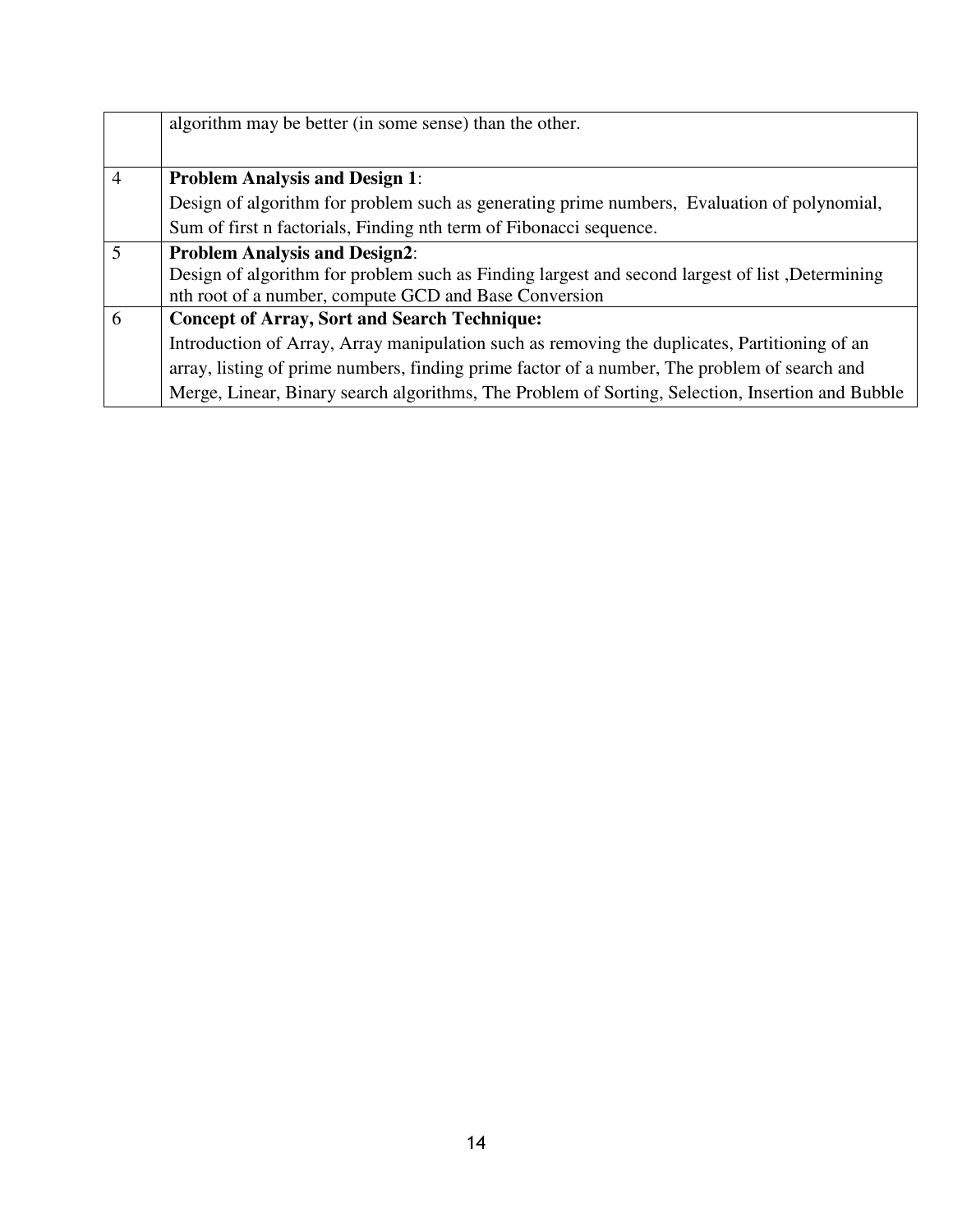| <b>Course Number</b> | <b>Course Name</b> | L-T-P- Credits   | Year of Introduction |
|----------------------|--------------------|------------------|----------------------|
| 103                  | C Programming - I  | $3 - 1 - 0 = 4C$ | 2018-19              |

**Course Objective:** 

This is a first course in programming. The objective of this paper is to teach the Programming Language C. However, the process of learning a computer language will also be emphasized. Emphasis is also on semantics and problem solving.

### **Expected Outcome:**

At the end of the course a student should be able:

- To solve a given problem using programming/algorithm
- Understand and use C libraries,
- Trace the given C program manually
- Effectively use of Arrays and functions
- Write C program for simple applications of real life using structures and Unions.

# **References (Books, Websites etc) :**

1. Let us C - Y.Kanetkar, BPB Publications 4. Yashawant Kanetkar, let Us C, BPB Publication

- 2. Programming in C Gottfried B.S., TMH 2.
- 3. The 'C' programming language B.W.Kernighan, D.M.Ritchie, PHI
- 4. Programming in ANSI C Balaguruswami, TMH
- 5. C- The Complete Reference H.Sohildt, TMH

6. A Structured Programming Approach using  $C - B.A$ . Forouzan & R.F. Gillberg, THOMSON Indian Edition

7. Computer fundamentals and programming in C – Pradip Dey & Manas Ghosh, OXFORD

#### **Suggested MOOC :**

Please refer these websites for MOOCS:

NPTEL / Swayam

www. edx.com

www.coursera.com

| Unit         | Contents                                                                                 |
|--------------|------------------------------------------------------------------------------------------|
| $\mathbf{1}$ | Introduction to C language                                                               |
|              | Origins of C, Character Set of C, C Tokens, Keywords and Identifiers, Constants,         |
|              | Variables, Data types, Declaration of variables, Declaration of variables as constant,   |
|              | Operators, Types of operators, Precedence and associativity, Expression, Type            |
|              | conversions in expressions, Input and Output functions - printf(), scanf(), getchar(),   |
|              | putchar(), Formatted input and formatted output.                                         |
| 2            | <b>Decision Control and looping</b>                                                      |
|              | Introduction, Control Statements- Sequential, Selection, Iteration Statements, Branching |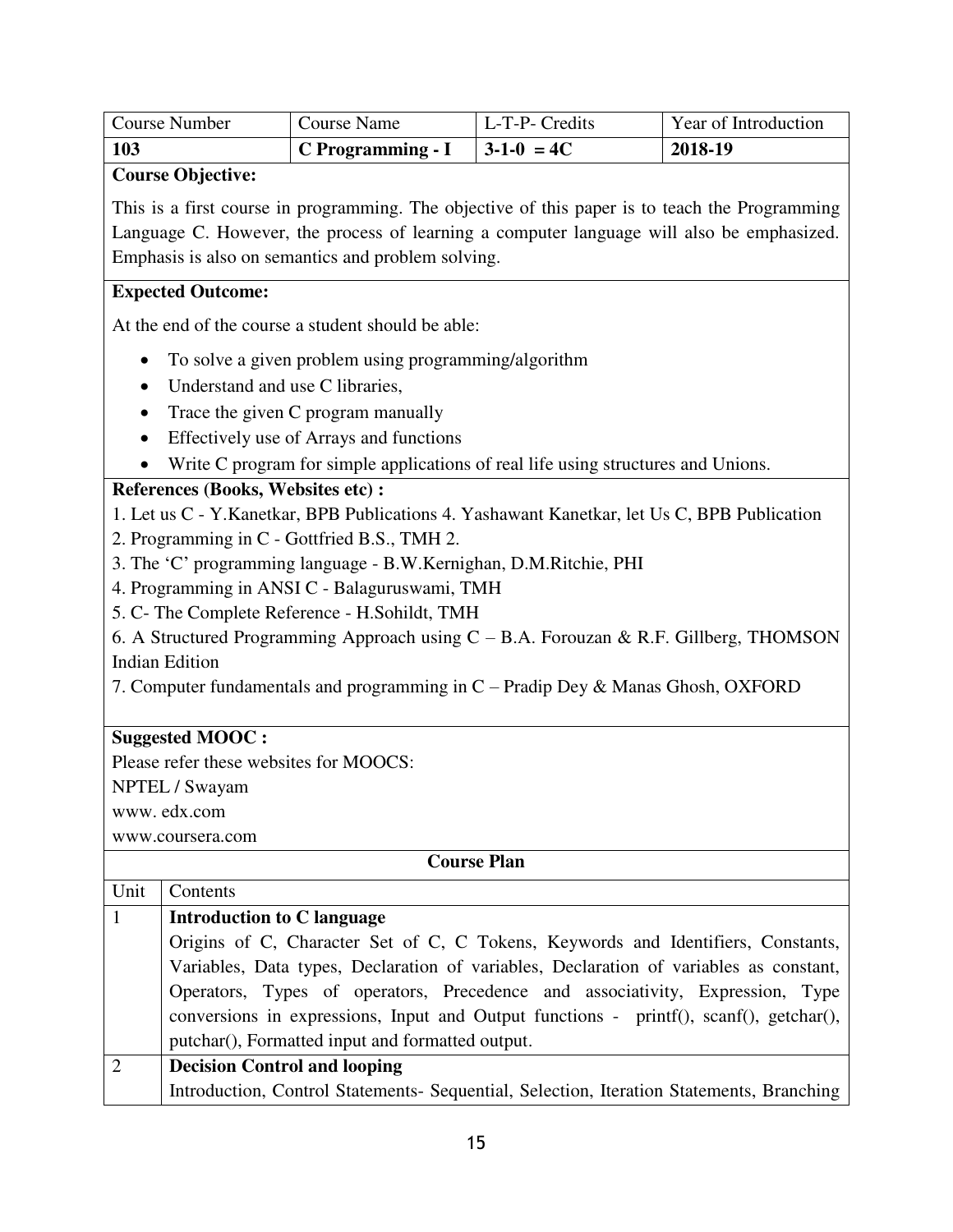| structure- if statement, if-else statement, Nested if-else statement, else if Ladder,         |
|-----------------------------------------------------------------------------------------------|
| Conditional operator, switch statement, Loop control structures- while loop, do-while         |
| loop, for loop, Nested for loop, Jump statements-break, continue, goto                        |
| <b>Functions</b>                                                                              |
| Introduction, Purpose of function, Function declaration/ Function prototype, Function         |
| definition, Function call, return statement, Function parameters, Types of functions, Call    |
| by value, Storage classes, Recursion, Examples on recursive function                          |
| <b>Arrays and Strings</b>                                                                     |
| Introduction to one-dimensional Array, Definition, Declaration, Initialization, Accessing     |
| and displaying array elements, Arrays and functions, Introduction to two-dimensional          |
| Array, Definition, Declaration, Initialization, Accessing and displaying array elements,      |
| Introductions to Strings, Definition, Declaration, Initialization, Input, output statements   |
| for strings, Standard library functions, Implementations with standard library functions      |
| <b>Structures and union</b>                                                                   |
| Introduction to structure, Defining a structure, Declaring structure variables, Accessing     |
| structure members, nested structure, Array of structure, Array within structure,              |
| Introduction to union, Definition, Declaration, Differentiate between structure and union     |
| <b>Pointers</b>                                                                               |
| Introduction to pointer, Definition, Declaring and Initializing pointer variable, Indirection |
| operator and address of operator, Accessing variable through its pointer, Pointer             |
| arithmetic, Dynamic memory allocation, Pointers & Functions, Pointers & Array,                |
| Pointers & Structures                                                                         |
|                                                                                               |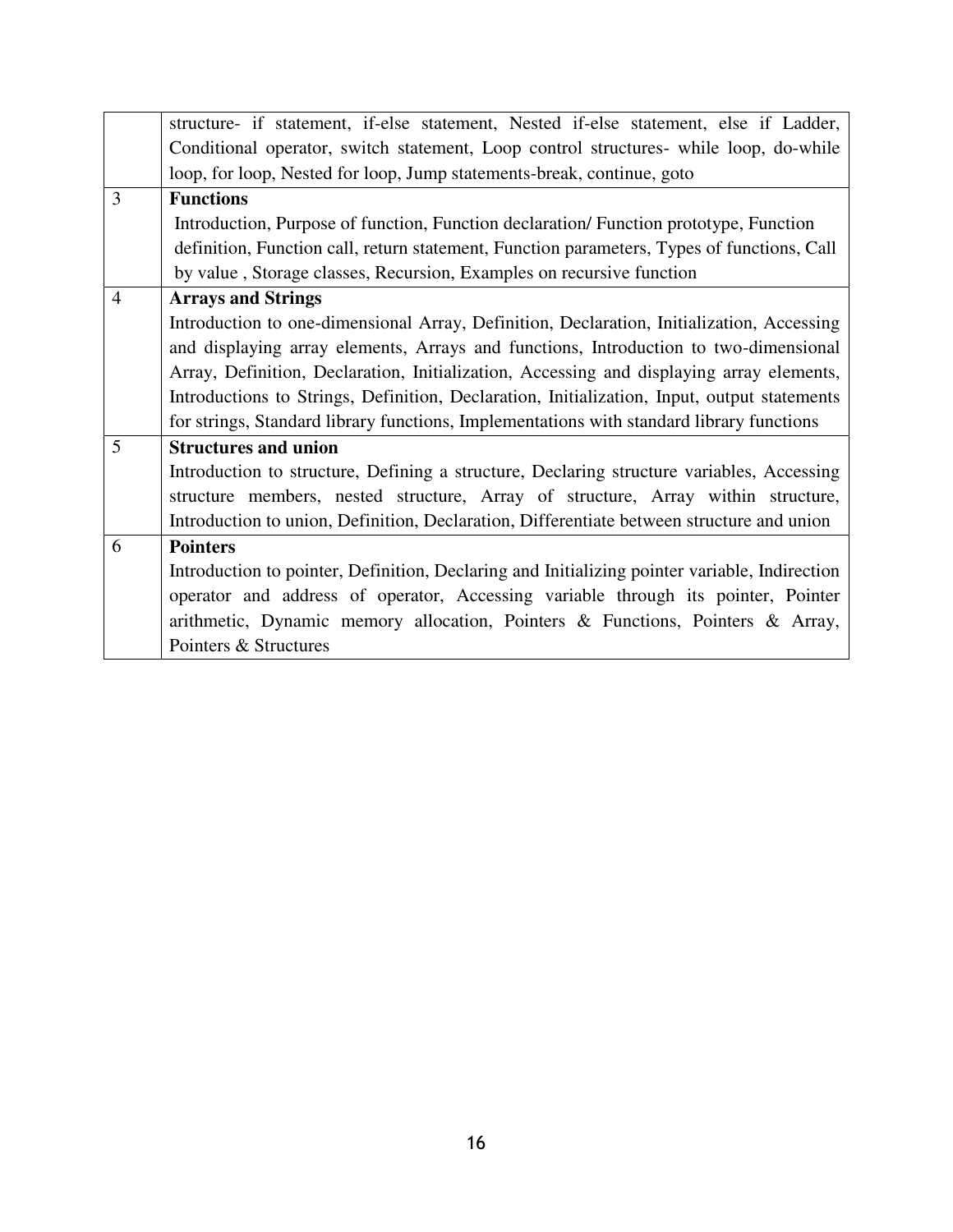| <b>Course Number</b>     |                                        | <b>Course Name</b>                                                                                   | L-T-P- Credits | Year of Introduction |
|--------------------------|----------------------------------------|------------------------------------------------------------------------------------------------------|----------------|----------------------|
| 104                      |                                        | <b>Business</b>                                                                                      | $3-1-0=4C$     | 2018-19              |
|                          |                                        | Organization                                                                                         |                |                      |
|                          |                                        | <b>System</b>                                                                                        |                |                      |
| <b>Course Objective:</b> |                                        |                                                                                                      |                |                      |
|                          |                                        | To acquaint students with fundamentals of Business Organization and management systems as a          |                |                      |
| body of knowledge.       |                                        |                                                                                                      |                |                      |
|                          |                                        |                                                                                                      |                |                      |
|                          | <b>Expected Outcome:</b>               |                                                                                                      |                |                      |
|                          |                                        | 1. Students shall know about business and structure                                                  |                |                      |
|                          |                                        | 2. Students shall know about various forms of business                                               |                |                      |
|                          |                                        | 3. Students will have sound knowledge about overall business environment.                            |                |                      |
|                          | References (Books, Websites etc):      |                                                                                                      |                |                      |
| <b>Reference Books:</b>  |                                        |                                                                                                      |                |                      |
|                          |                                        | S.A. Sherlekar , Modern Business Organization and Management – (Himalaya Publishing House)           |                |                      |
|                          |                                        | Y.K. Bhushan , Fundamental of Business Organization & Management – (S Chand Publishers)              |                |                      |
|                          |                                        | Basu, C. R.; Business Organization and Management, Tata McGraw Hill, Publishing House, New Delhi,    |                |                      |
| 1998                     |                                        |                                                                                                      |                |                      |
| New Delhi                |                                        | B S Moshal, J P Mahajan, J S Gujral, Business Organization and Management -. Galgotia Publishing Co, |                |                      |
|                          |                                        | Redmond James, Robert Trager, Media Organization and Management -, Biztantra, New Delhi              |                |                      |
|                          |                                        |                                                                                                      |                |                      |
|                          | <b>Suggested MOOC:</b>                 |                                                                                                      |                |                      |
|                          | Please refer these websites for MOOCS: |                                                                                                      |                |                      |
| NPTEL / Swayam           |                                        |                                                                                                      |                |                      |
| www.edx.com              |                                        |                                                                                                      |                |                      |
| www.coursera.com         |                                        |                                                                                                      |                |                      |
|                          | Laboratory Experiments:                |                                                                                                      |                |                      |
| $\mathbf{1}$             | <b>Nature of Business</b>              |                                                                                                      |                |                      |
|                          |                                        | Concept of Business – Meaning, Definition, Nature and Scope, Characteristics of                      |                |                      |
|                          |                                        | Business. Business as an Economic Activity. Objectives of Business.                                  |                | Structure            |
|                          |                                        | of Business (Classification of Business Activities. Requisites for Success in Modern                 |                |                      |
|                          | Business.                              |                                                                                                      |                |                      |
| $\overline{2}$           | <b>Evolution of Business</b>           |                                                                                                      |                |                      |
|                          |                                        | Beginning and development of Commerce, Evolution of Industry, Industrial                             |                |                      |
|                          |                                        | Revolution, Beginning and growth of Indian Business, Industrialization in India.                     |                |                      |
| 3                        |                                        | <b>Forms of Business Ownership</b>                                                                   |                |                      |
|                          |                                        | Introduction to various forms – Factors affecting choices of an deal form of                         |                |                      |
|                          |                                        | ownership, features Merits and Demerits of Sole Proprietorship - Joint Hindu Family                  |                |                      |
|                          |                                        | Business – Partnership – Joint Stock Company – Co-operative Organisation, Public                     |                |                      |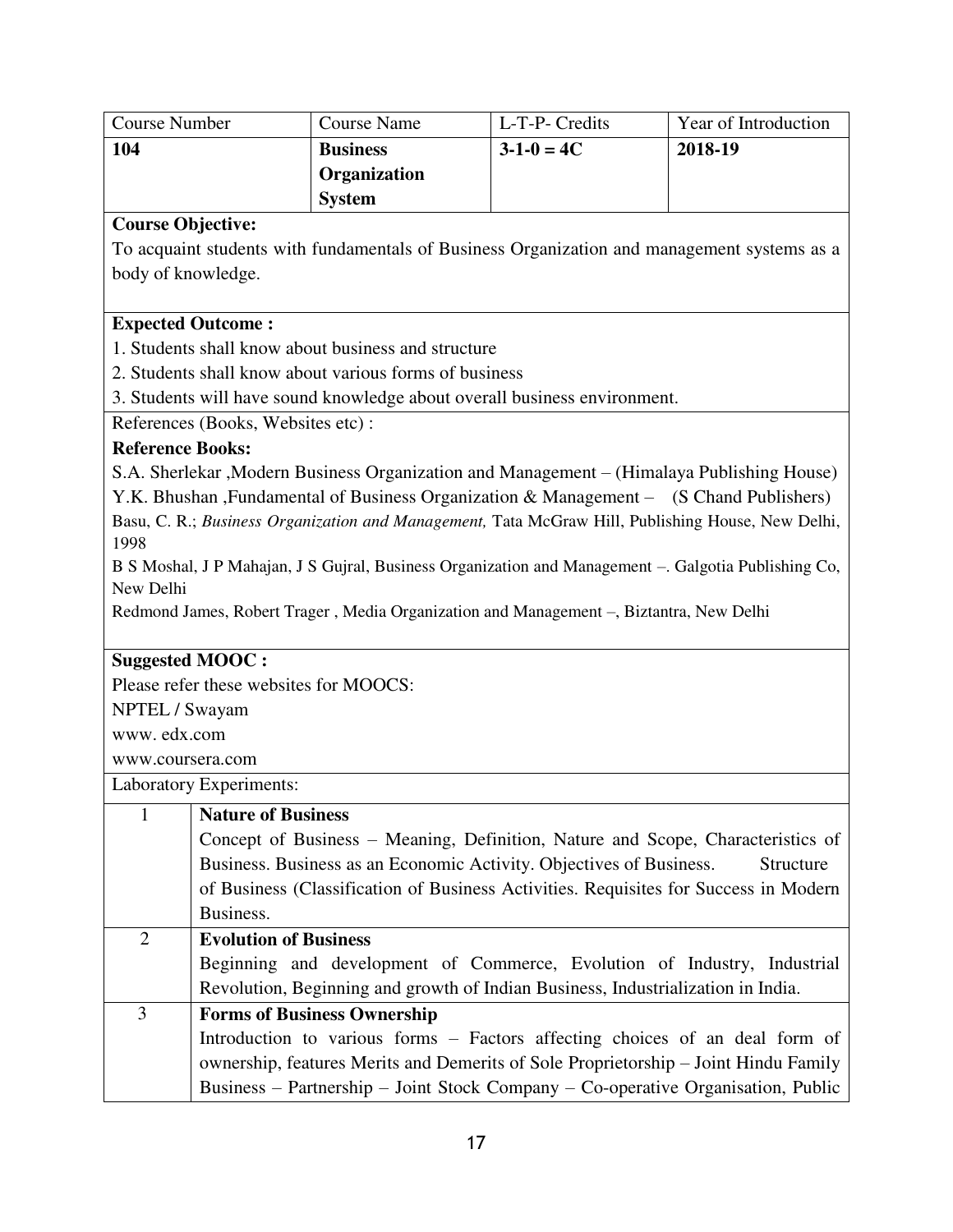|                | Enterprises.                                                                       |
|----------------|------------------------------------------------------------------------------------|
| $\overline{4}$ | <b>Formation of a Company</b>                                                      |
|                | Stages in formation and incorporation of a company ( $e$ Promotion – incorporation |
|                | and registration – Capital Subscription – Commencement of Business. - Documents    |
|                | of a Company i.e. Memorandum of Association – Articles of Association –            |
|                | Prospectus.                                                                        |
| 5              | <b>Establishment of Business Enterprise</b>                                        |
|                | Various factors to be considered while starting a new Business enterprise i.e.     |
|                | identification of Business Opportunity - Market Assessment - Suppliers -           |
|                | Technology - Location - Human Resource - Finance etc. Small and Medium             |
|                | Enterprises – Meaning Characteristics and objectives. Role of Support Organisation |
|                | such as Trade Associations and Chambers of Commerce.                               |
| 6              | <b>Organization of Trade</b>                                                       |
|                | Channels of Distribution – Meaning, Functions and types. Internal Trade –          |
|                | <b>Wholesale and Retail</b>                                                        |
|                | External Trade – Import and Export. Role and importance of support services to     |
|                | Business such as Transport Insurance etc. Business Combinations – Mergers and      |
|                | Acquisitions. Franchising. Business Process Outsourcing. Multinationals – Concept  |
|                | and role of MNCs                                                                   |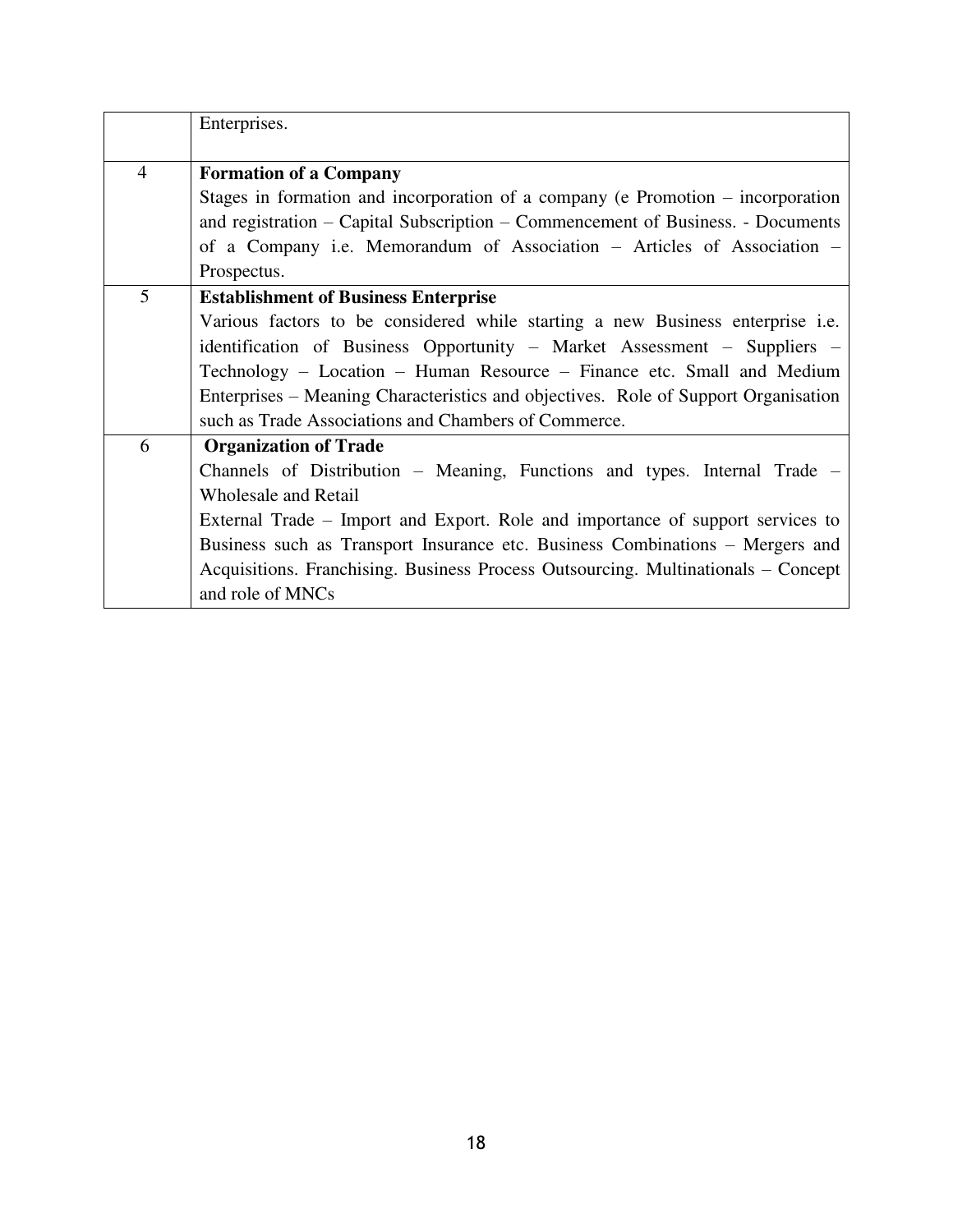|                | <b>Course Number</b>                                                                          | <b>Course Name</b>                                                      | L-T-P- Credits                                                                           | Year of Introduction |
|----------------|-----------------------------------------------------------------------------------------------|-------------------------------------------------------------------------|------------------------------------------------------------------------------------------|----------------------|
| 105            |                                                                                               | <b>Business</b>                                                         | $3 - 1 - 0 = 4C$                                                                         | 2018-19              |
|                |                                                                                               | <b>Mathematics</b>                                                      |                                                                                          |                      |
|                | <b>Course Objective:</b>                                                                      |                                                                         |                                                                                          |                      |
|                |                                                                                               | To give general idea about mathematics and its application in Business  |                                                                                          |                      |
|                | <b>Expected Outcome:</b>                                                                      |                                                                         |                                                                                          |                      |
|                |                                                                                               | The students will be able to solve small business problems by using the |                                                                                          |                      |
|                | concepts of Business Mathematics                                                              |                                                                         |                                                                                          |                      |
|                | References (Books, Websites etc) :                                                            |                                                                         |                                                                                          |                      |
|                |                                                                                               | Discrete Mathematics & its Applications by Kenneth Rosen                |                                                                                          |                      |
|                | <b>Suggested MOOC:</b>                                                                        |                                                                         |                                                                                          |                      |
|                | Please refer these websites for MOOCS:                                                        |                                                                         |                                                                                          |                      |
|                | NPTEL / Swayam                                                                                |                                                                         |                                                                                          |                      |
|                | www.edx.com                                                                                   |                                                                         |                                                                                          |                      |
|                | www.coursera.com                                                                              |                                                                         |                                                                                          |                      |
|                |                                                                                               |                                                                         | <b>Course Plan</b>                                                                       |                      |
| Unit           | Contents                                                                                      |                                                                         |                                                                                          |                      |
| 1              | <b>Set Theory:</b>                                                                            |                                                                         |                                                                                          |                      |
|                | Definition of a set, Representation of elements of sets, Methods of representing sets,        |                                                                         |                                                                                          |                      |
|                | types of sets, operations on sets, cardinality of a set, Principle of Inclusion and Exclusion |                                                                         |                                                                                          |                      |
|                | , Venn Diagram, Proof by using Venn diagram                                                   |                                                                         |                                                                                          |                      |
| $\overline{2}$ | <b>Functions and Relations:</b>                                                               |                                                                         |                                                                                          |                      |
|                |                                                                                               |                                                                         | Definition of Function, Types of Functions , Composite Function, Relation definition,    |                      |
|                | representation of relations                                                                   |                                                                         |                                                                                          |                      |
| 3              | Logic:                                                                                        |                                                                         |                                                                                          |                      |
|                |                                                                                               |                                                                         | Propositions, Logic Operations-Negation, Disjunction, Conjunction, Conditional and       |                      |
|                |                                                                                               |                                                                         | Biconditional, Truth Tables of compound propositions, Translating English sentences in   |                      |
|                |                                                                                               | to logical statements and vice versa, Logic gates and circuits          |                                                                                          |                      |
| 4              | <b>Matrices:</b>                                                                              |                                                                         |                                                                                          |                      |
|                |                                                                                               |                                                                         | Matrix Definition, General Form, Representation of matrix in computers, Types of         |                      |
|                |                                                                                               |                                                                         | matrices, Operations on matrices: Addition, Subtraction and Multiplication, transpose,   |                      |
|                |                                                                                               |                                                                         | row / column transformations, Inverse of the matrix by Co-factor and Adjoint method,     |                      |
|                |                                                                                               |                                                                         | solutions to three variable problems by using matrices, application problems of matrices |                      |
| 5              |                                                                                               | <b>Permutations and Combinations:</b>                                   |                                                                                          |                      |
|                |                                                                                               |                                                                         | Concept- Permutation, Combination, Sum and Product rules, problems on Permutation        |                      |
|                |                                                                                               |                                                                         | and combination (with wording atleast, atmost, neither nor, any one etc.)                |                      |
| 6              | <b>Probability:</b>                                                                           |                                                                         |                                                                                          |                      |
|                |                                                                                               |                                                                         | Concept and problem solving, general probability, conditional probability, partitions,   |                      |
|                | <b>Bayes Theorm</b>                                                                           |                                                                         |                                                                                          |                      |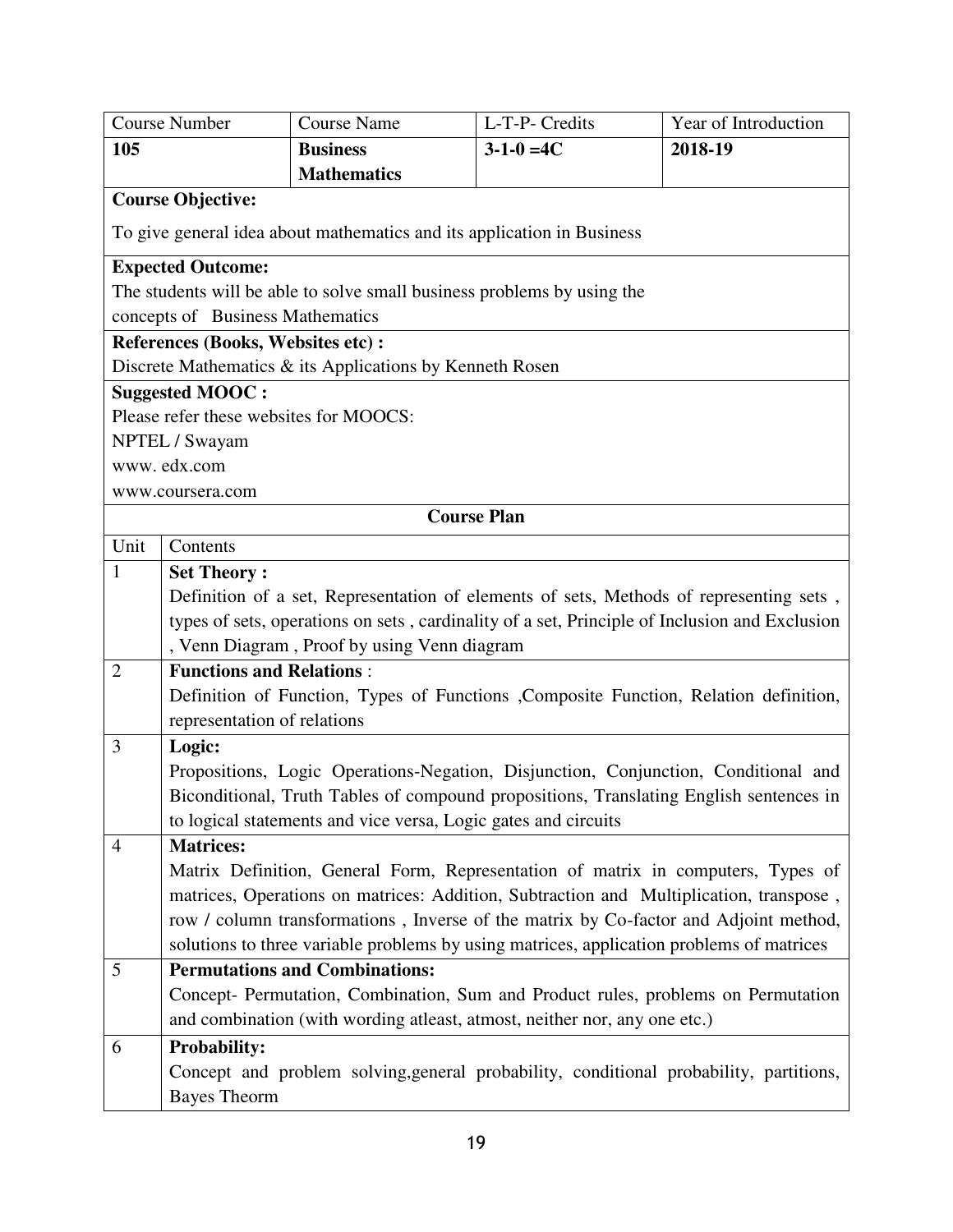| <b>Course Number</b> | Course Name      | L-T-P- Credits   | Year of Introduction |
|----------------------|------------------|------------------|----------------------|
| 106                  | Lab on MS-Office | $0 - 0 - 4 = 2C$ | 2018-19              |
|                      | <b>Suite</b>     |                  |                      |

# **Course Objective:**

The objective of this course is to help the student gain proficiency in text editing and formatting, spreadsheet and database management, and presentation preparation. An additional objective of the course is for the student to gain basic knowledge of modern-day computing technology.

### **Expected Outcome :**

Upon completion of this course students will be able to:

- Demonstrate an advanced knowledge of the Word Processing package, MS Office and a knowledge of how to design & create effective and structured documents like technical reports, letters, brochures, etc.,
- Demonstrate the skills in the appropriate use of various features of the spread sheet package MS Excel and also to create useful spreadsheet applications like tabulated statements, balance sheets, statistical charts, business statements, etc.
- Demonstrate the skills in making an effective presentation with audio and video effects using the MS Excel package
- Draw graphical pictures, flow charts, block diagrams etc., using the drawing tools available in MS Word or MS Power Point and incorporate them into documents and presentations.

# **Suggested MOOC :**

Please refer these websites for MOOCS:

NPTEL / Swayam

www. edx.com

www.coursera.com

|                | <b>Course Plan</b>                                                                |  |  |  |
|----------------|-----------------------------------------------------------------------------------|--|--|--|
| Unit           | <b>Information Technology Essentials, Windows and Internet Explorer:</b>          |  |  |  |
| $\overline{1}$ | Verify the components of a typical computer system, Explore, maintain files, and  |  |  |  |
|                | customize the Windows operating system, Review using the Internet Explorer.       |  |  |  |
| $\overline{2}$ | <b>MS Word:</b>                                                                   |  |  |  |
|                | Introduction:                                                                     |  |  |  |
|                | Introduction to MS Word, Menus, Shortcuts, Document types                         |  |  |  |
|                | Working with Documents:                                                           |  |  |  |
|                | a) Opening Files – New $&$ Existing, Saving Files                                 |  |  |  |
|                | b) Formatting page and Setting Margins                                            |  |  |  |
|                | c) Converting files to different formats : Importing, Exporting, Sending files to |  |  |  |
|                | others                                                                            |  |  |  |
|                | d) Editing text documents : Inserting, Deleting, Cut, Copy, paste, Undo, Redo,    |  |  |  |
|                | Find, Search, Replace                                                             |  |  |  |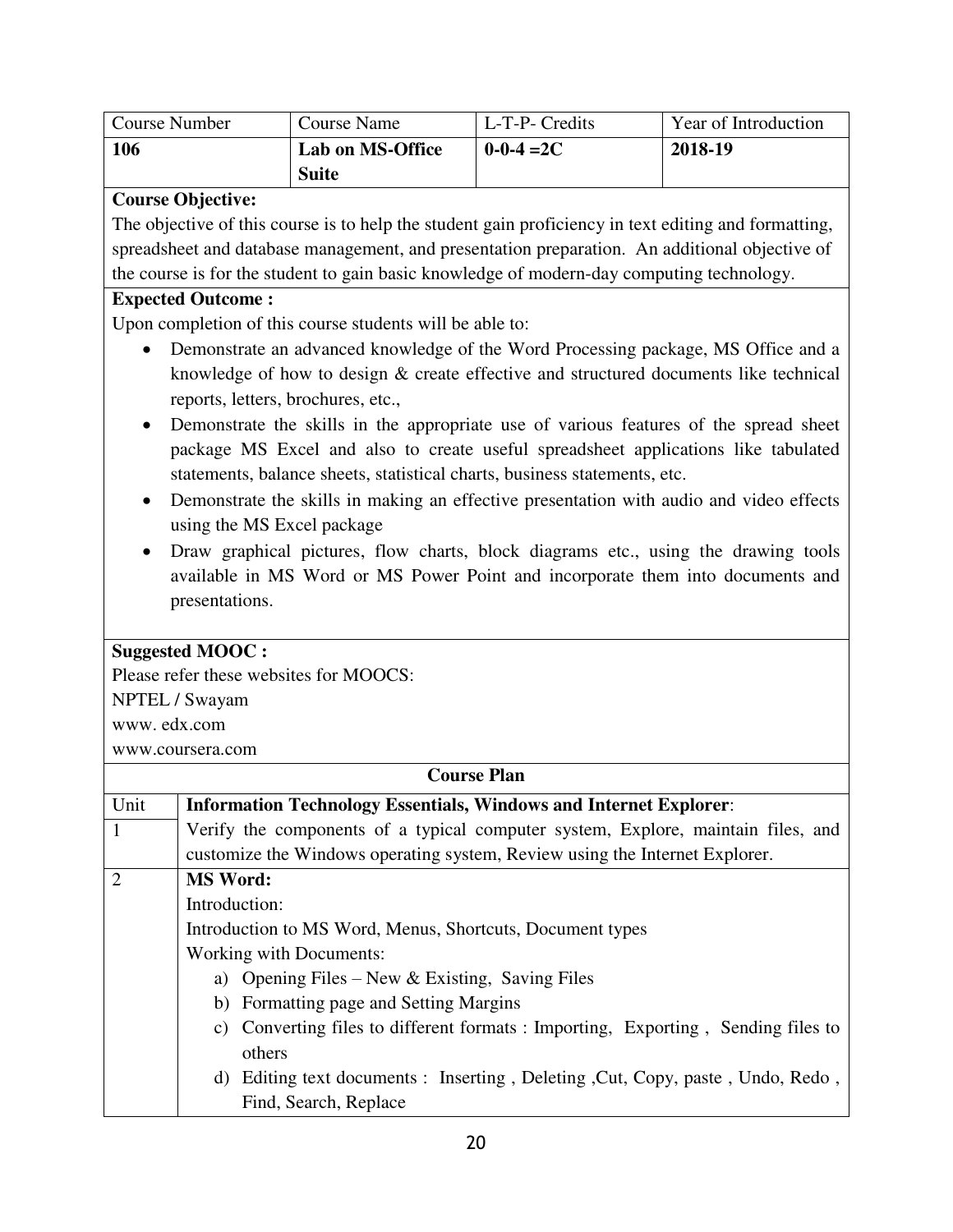|   |               | e) Using Toolbars, Ruler, Icons and help                                           |
|---|---------------|------------------------------------------------------------------------------------|
|   |               | <b>Formatting Documents:</b>                                                       |
|   |               | a) Setting Font Styles: Font selection – style, size, color etc., Type face – Bold |
|   |               | Italic, underline, Case settings, Highlighting, Special symbols                    |
|   |               | b) Setting Paragraph style: Alignments, Indents, Line space, Margins and Bullets   |
|   |               | and Numbering                                                                      |
|   |               | c) Setting Page Style: Formatting, Border & Shading, Columns, Header &             |
|   |               | footer, Setting Footnotes, Inserting manual Page break, Column break and line      |
|   |               | break, Creating sections and frames, Inserting Clip arts, inserting pictures and   |
|   |               | other files, Anchoring & Wrapping                                                  |
|   |               | d) Setting Document Styles: Table of Contents, Index, Page Numbering, data         |
|   |               | & Time, Author etc., Creating Master Documents                                     |
|   |               | <b>Creating Tables:</b>                                                            |
|   |               | Table settings, Borders, Alignments,                                               |
|   |               | Insertion, deletion, Merging, Splitting,                                           |
|   |               | Sorting, Formula                                                                   |
|   | Drawing:      |                                                                                    |
|   |               | Inserting Pictures/Files etc., Drawing                                             |
|   |               | Pictures, Formatting & Editing pictures,                                           |
|   |               | Grouping and ordering, Rotating                                                    |
|   | Tools:        |                                                                                    |
|   |               | Word Completion, Spell Checks, Macros, Mail merge, Templates, Using                |
|   |               | Wizards, Tracking, Changes, Security                                               |
|   |               |                                                                                    |
| 3 |               | <b>MS Power Point:</b>                                                             |
|   | Introduction: |                                                                                    |
|   |               | Opening new Presentation, Different presentation templates,<br>Setting             |
|   |               | backgrounds, Selecting presentation layouts                                        |
|   |               | Creating a presentation:                                                           |
|   |               | Setting presentation style, Adding Text to the presentation                        |
|   |               | Formatting a presentation:                                                         |
|   |               | Adding style, Color, gradient fills, Arranging objects, Adding Header & Footer,    |
|   |               | Slide background, Slide layout                                                     |
|   |               | Adding Graphics to the presentation:                                               |
|   |               | Inserting pictures, movies, tables, etc into the presentation, Drawing Pictures    |
|   |               | using Draw                                                                         |
|   |               | Adding effects to the presentation:                                                |
|   |               | Setting Animation & transition effect, Adding audio and video                      |
|   |               | Printing Handouts and Generating standalone presentation viewer                    |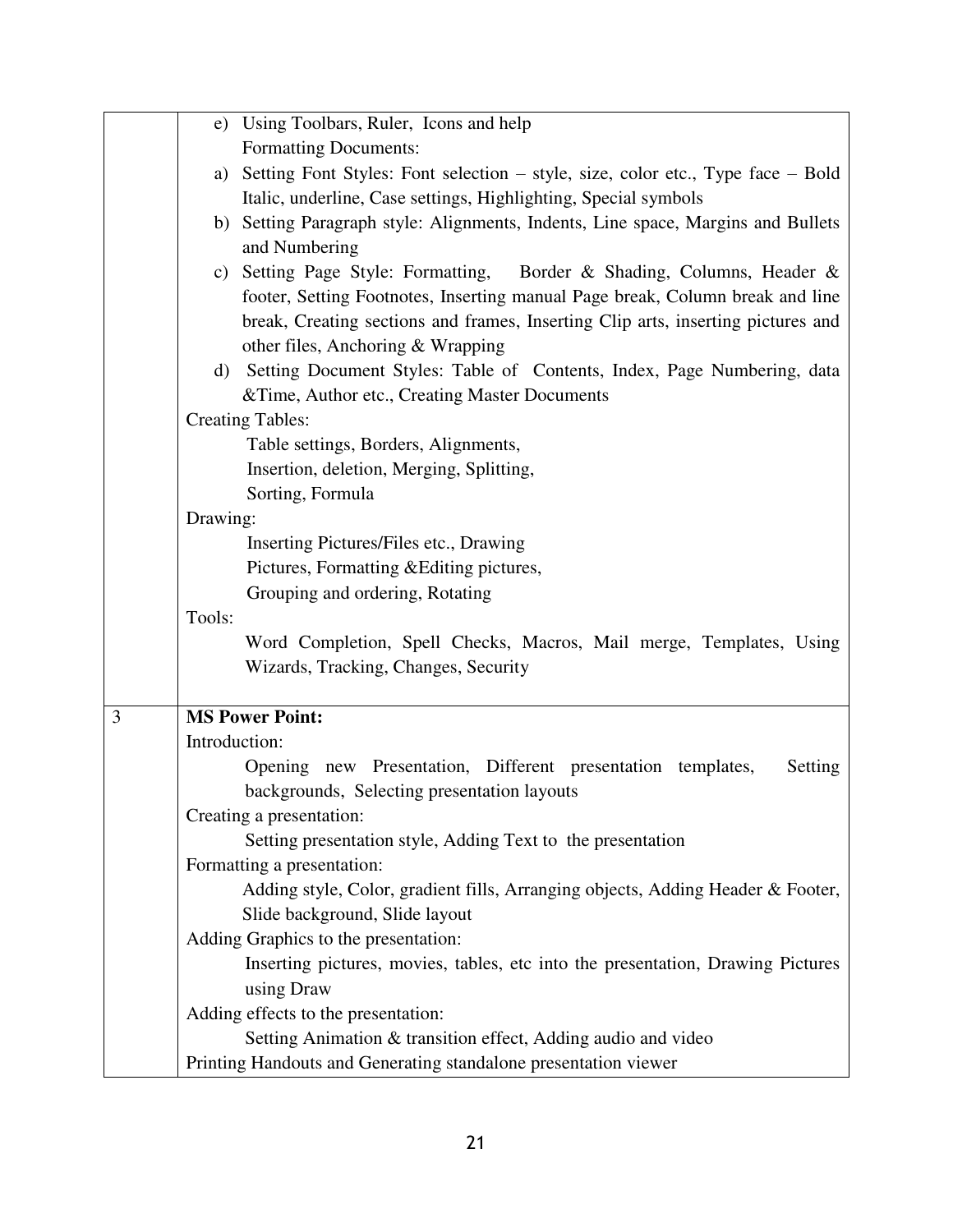| $\overline{4}$ | <b>MS Excel:</b>                                                                                                      |
|----------------|-----------------------------------------------------------------------------------------------------------------------|
|                | Introduction:                                                                                                         |
|                | Spreadsheet & its Applications, Opening spreadsheet, Menus & Toolbars &                                               |
|                | icons, Shortcuts, Using help                                                                                          |
|                | Working with Spreadsheets:                                                                                            |
|                | Opening a File, Saving Files, Setting Margins, Converting files to different                                          |
|                | formats: Importing, Exporting and Sending files to others                                                             |
|                | Spreadsheet addressing:                                                                                               |
|                | Rows, Columns & Cells, Referring cells and Selecting cells                                                            |
|                | Entering and Editing Data:                                                                                            |
|                | Entering Data, Cut, Copy, paste, Undo, Redo, Find, Search & Replace, Filling                                          |
|                | continuous rows, columns, Inserting -Data, cells, column, rows & sheets,                                              |
|                | Manual breaks                                                                                                         |
|                | Computing data:                                                                                                       |
|                | Finding total in a column or row, Mathematical<br>Setting Formula,                                                    |
|                | Operations (Addition, Subtraction, Multiplication, Division, Exponentiation),                                         |
|                | Using other Formula                                                                                                   |
|                | Formatting Spreadsheets:                                                                                              |
|                | Formatting – Cell, row, column $&$ Sheet:                                                                             |
|                | Alignment, Font, Border & shading, highlighting values Hiding/Locking Cells                                           |
|                | Worksheet:                                                                                                            |
|                | Sheet Name, Row & Column Headers, Row Height, Column Width,                                                           |
|                | Visibility – Row, Column, Sheet, worksheet Security                                                                   |
|                | Formatting – worksheet:                                                                                               |
|                | Sheet Formatting & style - background, color, Borders & shading, Anchoring                                            |
|                | objects, Formatting layout for Graphics, Clipart etc.,                                                                |
|                | Working with sheets :                                                                                                 |
|                | Sorting, Filtering, Validation, Consolidation, Subtotal, Creating Charts,                                             |
|                | Selecting charts, Formatting charts, label, scaling etc.,                                                             |
|                | <b>Using Tools:</b>                                                                                                   |
|                | Error Checking, Spell Checks, Macros, Formula Auditing, Creating & using                                              |
| 5              | Templates, Tracking changes, customization, printing worksheet                                                        |
|                | <b>Working with Excel Functions:</b><br>Concept of Functions, Commonly used functions: Sum, Max, Min, Average, Count, |
|                | Today, Now, Datedif, Countif, CountA, CountBlank, Round, RoundUp, RoundDown,                                          |
|                | ABS, Sign, Ceiling, Floor, Trim, Value, Clean, sqrt, if, sumif                                                        |
| 6              | <b>MS Access:</b>                                                                                                     |
|                | What is an Access Database, Opening a Database File, Create Table, Create and                                         |
|                | modify fields of tables, Construct simple queries, Saving and Running Queries                                         |
|                |                                                                                                                       |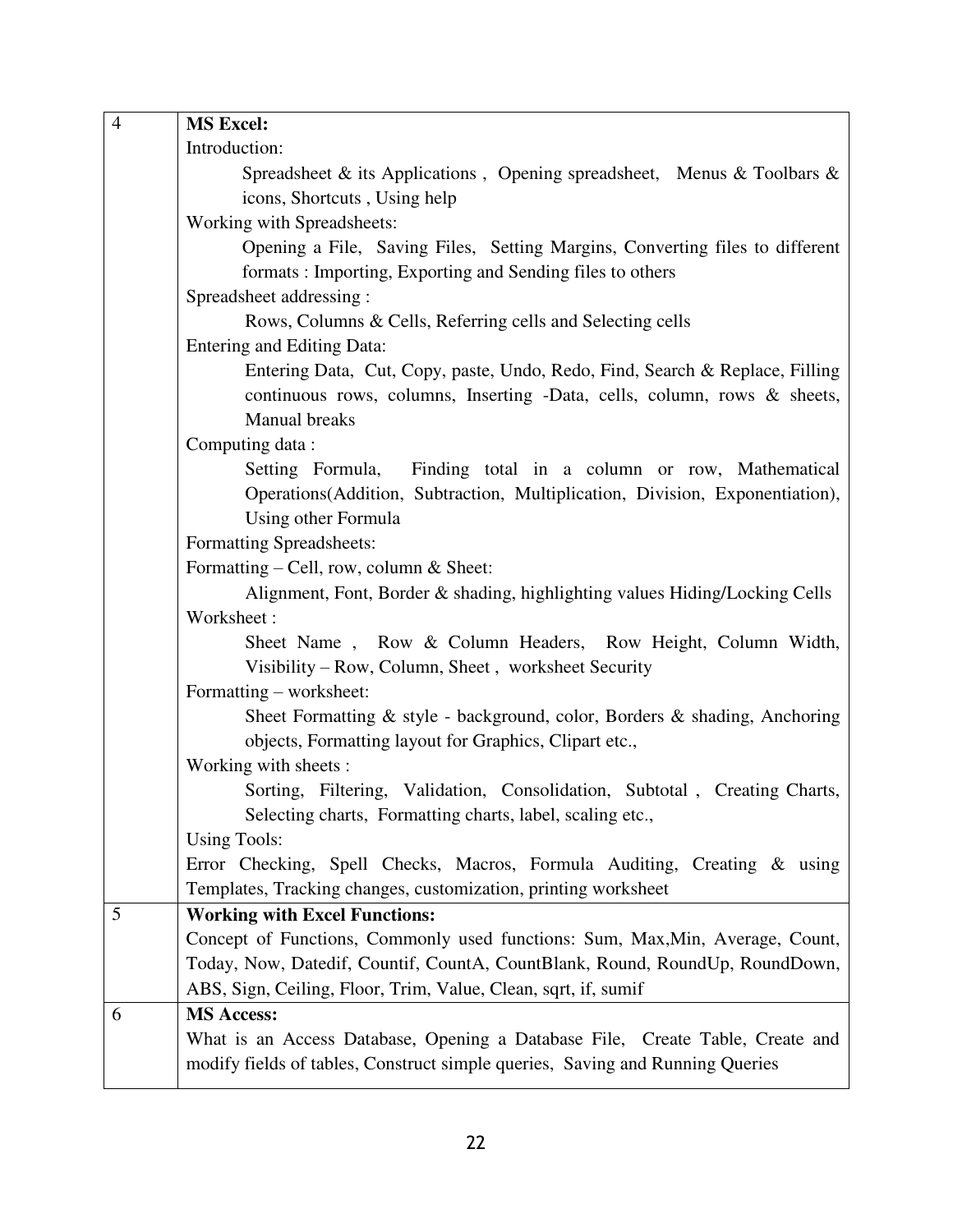| <b>Course Number</b><br><b>Course Name</b>                                                                           | L-T-P- Credits   | Year of Introduction                                                             |
|----------------------------------------------------------------------------------------------------------------------|------------------|----------------------------------------------------------------------------------|
| 107<br>Lab on C                                                                                                      | $0 - 0 - 4 = 2C$ | 2018                                                                             |
| <b>Programming I</b>                                                                                                 |                  |                                                                                  |
| <b>Course Objective:</b>                                                                                             |                  |                                                                                  |
| This is companion course of C Programming I                                                                          |                  |                                                                                  |
| <b>Syllabus Broad Units:</b>                                                                                         |                  |                                                                                  |
| This Companion course of C programming; Practical aspects of C programming towards                                   |                  |                                                                                  |
| problem solving is covered.                                                                                          |                  |                                                                                  |
| <b>Expected Outcome:</b>                                                                                             |                  |                                                                                  |
| The students will develop adequate programming skills with respect to following                                      |                  |                                                                                  |
| Implement a real world problem using basic constructs of C language.<br>1.                                           |                  |                                                                                  |
| Develop an application using Decision making and looping<br>2.                                                       |                  |                                                                                  |
| Make use of proper operators to solve problem.<br>3.                                                                 |                  |                                                                                  |
| Make use of Arrays and pointers efficiently and handling strings.<br>4.                                              |                  |                                                                                  |
| Comprehend the dynamic memory allocation and pointers in C.<br>5.                                                    |                  |                                                                                  |
|                                                                                                                      |                  |                                                                                  |
| Able to define new data types using enum, structures and typedef.<br>6.                                              |                  |                                                                                  |
|                                                                                                                      |                  |                                                                                  |
| References (Books, Websites etc):                                                                                    |                  |                                                                                  |
| 1. Let us C - Y.Kanetkar, BPB Publications4. Yashawant Kanetkar, let Us C, BPB                                       |                  |                                                                                  |
| Publication                                                                                                          |                  |                                                                                  |
| 2. Programming in C - Gottfried B.S., TMH 2.                                                                         |                  |                                                                                  |
| The 'C' programming language - B.W.Kernighan, D.M.Ritchie, PHI<br>3.                                                 |                  |                                                                                  |
| Programming in ANSI C - Balaguruswami, TMH<br>4.                                                                     |                  |                                                                                  |
| 5. C- The Complete Reference - H.Sohildt, TMH                                                                        |                  |                                                                                  |
| A Structured Programming Approach using $C - B.A$ . Forouzan & R.F. Gillberg,<br>6.<br><b>THOMSON Indian Edition</b> |                  |                                                                                  |
|                                                                                                                      |                  | 7. Computer fundamentals and programming in C – Pradip Dey & Manas Ghosh, OXFORD |

|  | Outline of Lab on $C$ programming $-I$ |
|--|----------------------------------------|
|  |                                        |

| Sr.            | <b>Programming Exercises</b>                                                                                                                                                                                                                                              |
|----------------|---------------------------------------------------------------------------------------------------------------------------------------------------------------------------------------------------------------------------------------------------------------------------|
| N <sub>0</sub> |                                                                                                                                                                                                                                                                           |
|                | Compilation and Executing programs<br>Arithmetic operations<br>Use of Symbolic constants<br>Demonstrating the following gcc options -o, -c, -D, -l, -I, -g, -E<br>Programs to demonstrate use of operators and Input/ output<br>gcc or an equivalent compiler is assumed. |
| 2              | Program to demonstrate the following<br><b>Branching</b>                                                                                                                                                                                                                  |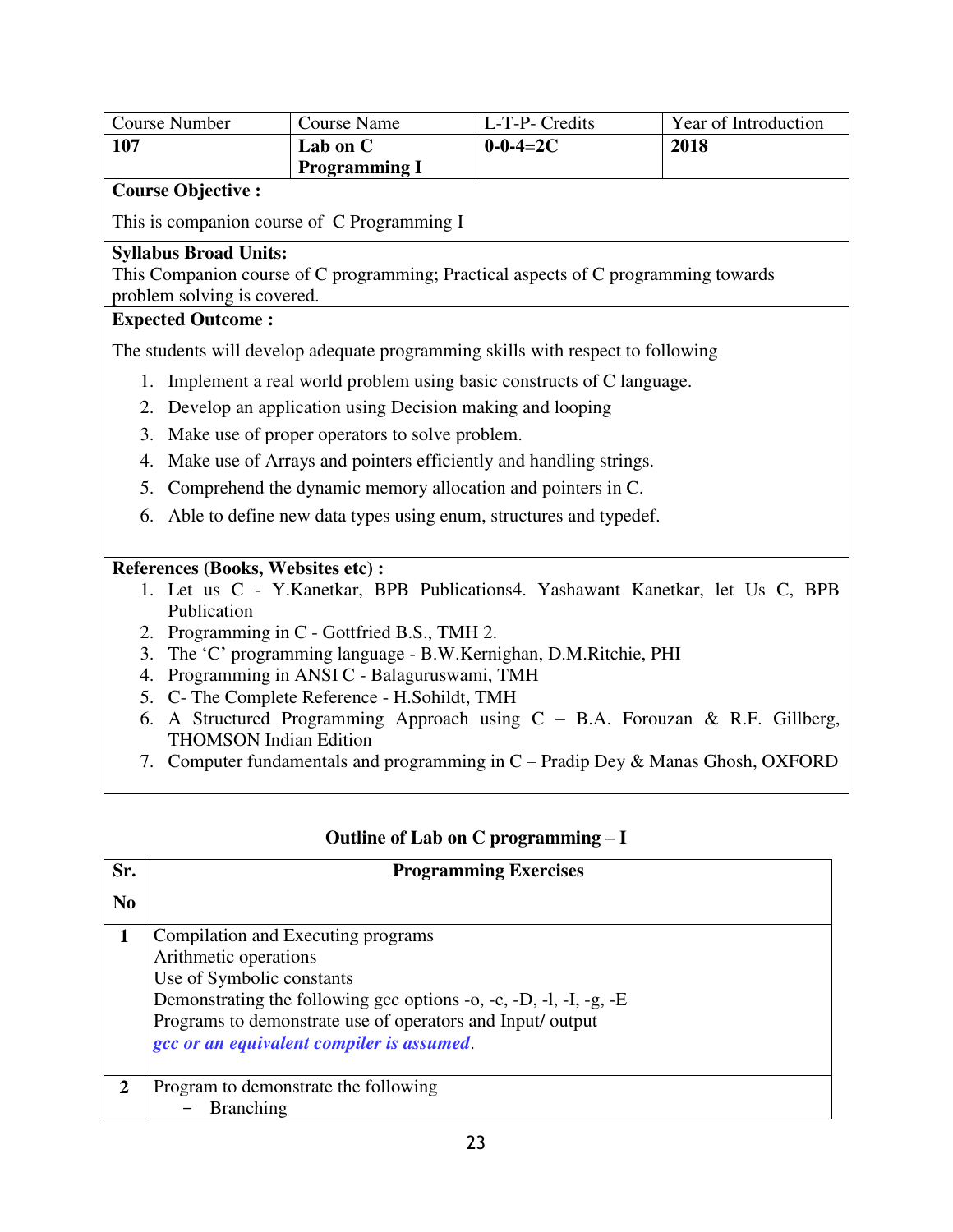|                         | <b>Nested Branching</b>                                                                   |
|-------------------------|-------------------------------------------------------------------------------------------|
|                         | Looping                                                                                   |
|                         | Selection                                                                                 |
| $\overline{\mathbf{3}}$ | Working with functions                                                                    |
|                         | Writing function prototype and definition                                                 |
|                         | Using functions to solve problems (Calling a function)                                    |
|                         | Using recursion                                                                           |
|                         | Storage classes - Using register, extern and static                                       |
|                         |                                                                                           |
| 4                       | <b>Arrays and Strings</b>                                                                 |
|                         | 1D - Linear Search, Sort                                                                  |
|                         | 2D - Matrix operations                                                                    |
|                         | Strings: program to do operations on string using library and user defined functions      |
|                         | Finding length of string, String concatenation, removing extra spaces, get substring,     |
|                         | check whether second string is part of another, converting string to lowercase, uppercase |
|                         | etc.                                                                                      |
| 5                       | <b>Structures</b>                                                                         |
|                         | Making use of structures to define new types (user defined types)                         |
|                         | Arrays of structure, display all elements of array and sorting of them.                   |
| 6                       | Pointers.                                                                                 |
|                         | Programs to demonstrate working of pointer; need of pointer                               |
|                         | Pointer as parameter to function                                                          |
|                         | Comparison of pointer with arrays and using pointer to refer an array                     |
|                         | Creating pointer dynamically by using dynamic memory allocation                           |
|                         | Array of Pointers, Ragged Arrays, Function pointer                                        |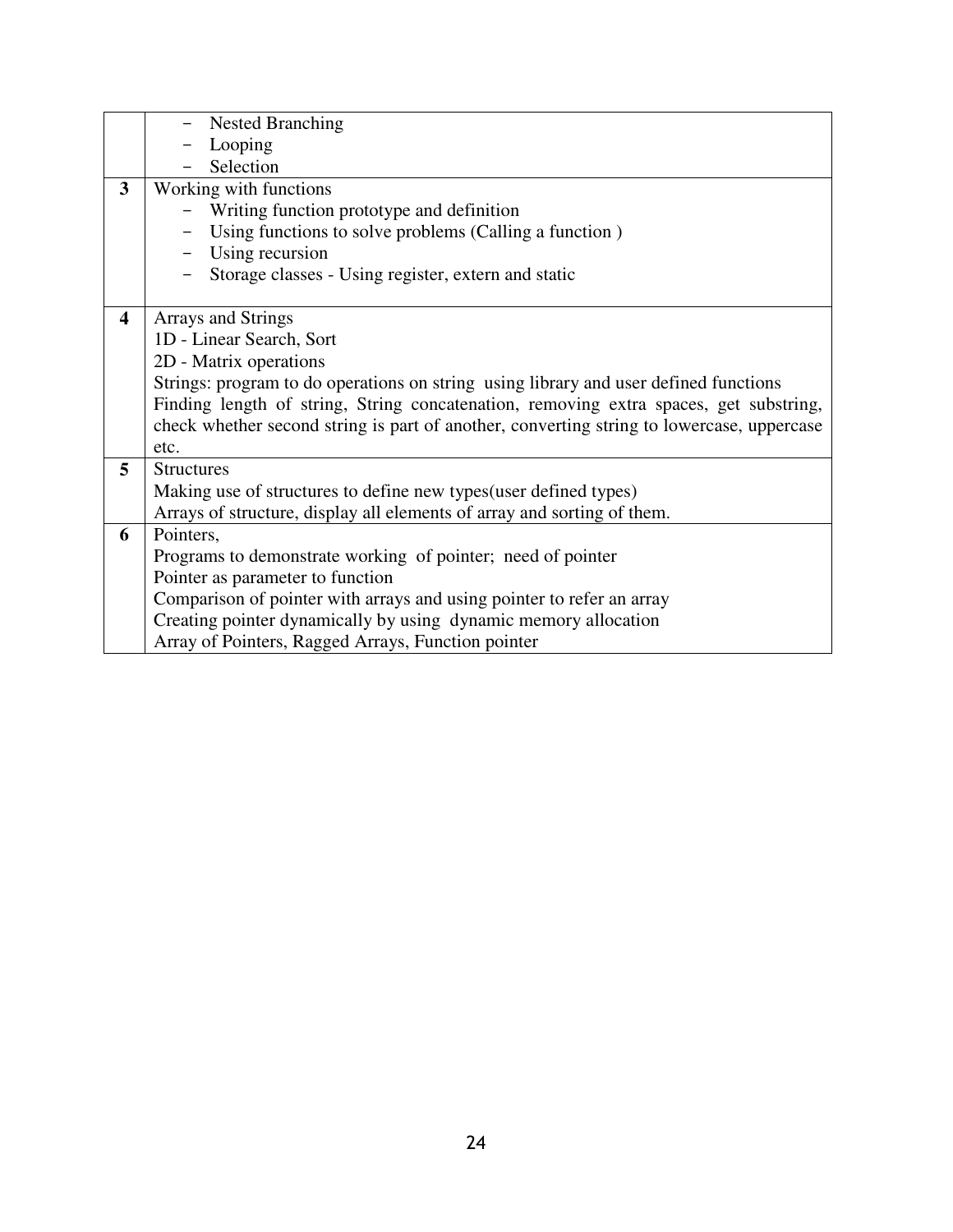| <b>Course Number</b>          |                                    | <b>Course Name</b>                                               | L-T-P- Credits                                                                                    | Year of Introduction                                                                        |
|-------------------------------|------------------------------------|------------------------------------------------------------------|---------------------------------------------------------------------------------------------------|---------------------------------------------------------------------------------------------|
| 108                           |                                    | <b>General Course-I</b>                                          | $2 - 0 - 0 = 1C$                                                                                  | 2018-19                                                                                     |
|                               |                                    | <b>Business English</b>                                          |                                                                                                   |                                                                                             |
| <b>Course Objective:</b>      |                                    |                                                                  |                                                                                                   |                                                                                             |
|                               |                                    |                                                                  |                                                                                                   | The objective is to introduce Business English to undergraduate students for effective      |
|                               |                                    | communication in business organization.                          |                                                                                                   |                                                                                             |
| <b>Expected Outcome:</b>      |                                    |                                                                  |                                                                                                   |                                                                                             |
|                               |                                    |                                                                  |                                                                                                   | At the end of this course, student should be able to Understand how to converse in business |
|                               |                                    |                                                                  | situations and Write effective e-mails, prepare proposals & flyers, news reports.                 |                                                                                             |
|                               | References (Books, Websites etc) : |                                                                  |                                                                                                   |                                                                                             |
|                               |                                    | English Grammar and Composition – Wren and Martin                |                                                                                                   |                                                                                             |
|                               |                                    |                                                                  | Business Communication – Urmila Rai, S.M Rai, Himalaya Publication House, 9 <sup>th</sup> edition |                                                                                             |
|                               |                                    |                                                                  | Scott Ober – Contemporary Business Communciation, Biztara Publications                            |                                                                                             |
|                               |                                    | Sinha K K – Business Communication, Galgotia Publishing Company  |                                                                                                   |                                                                                             |
|                               |                                    | http://www.businessenglishsite.com/general-business-english.html |                                                                                                   |                                                                                             |
|                               |                                    | http://www.englishclub.com/business-english/                     |                                                                                                   |                                                                                             |
|                               |                                    | http://www.better-english.com/exerciselist.html                  |                                                                                                   |                                                                                             |
| <b>Suggested MOOC:</b>        |                                    |                                                                  |                                                                                                   |                                                                                             |
|                               |                                    | Please refer these websites for MOOCS:                           |                                                                                                   |                                                                                             |
| NPTEL / Swayam<br>www.edx.com |                                    |                                                                  |                                                                                                   |                                                                                             |
|                               |                                    |                                                                  |                                                                                                   |                                                                                             |
| www.coursera.com              |                                    |                                                                  | <b>Course Plan</b>                                                                                |                                                                                             |
| Unit                          |                                    |                                                                  |                                                                                                   |                                                                                             |
| $\mathbf{1}$                  | Contents                           |                                                                  |                                                                                                   |                                                                                             |
|                               | <b>Business English:</b>           |                                                                  |                                                                                                   | Introduction Protocol & Meeting People in Business; Dealing with people $-$ at work,        |
|                               |                                    |                                                                  |                                                                                                   | customer service The Basics of Customer Service - Techniques to Calm an Angry               |
|                               |                                    |                                                                  |                                                                                                   | Customer Getting Back on the Good Side of an Injured Customer; negotiating with             |
|                               |                                    | customers & suppliers, saying negative things in a positive way  |                                                                                                   |                                                                                             |
| $\overline{2}$                | <b>Business Writing:</b>           |                                                                  |                                                                                                   |                                                                                             |
|                               |                                    |                                                                  |                                                                                                   | Reporting information and ideas – preparing news reports, handouts, flyers; writing         |
|                               |                                    | effective proposals – outline of B-plan                          |                                                                                                   |                                                                                             |
| 3                             | <b>Electronic Mailing:</b>         |                                                                  |                                                                                                   |                                                                                             |
|                               |                                    |                                                                  |                                                                                                   | Art of mailing right; Making accepting and turning down offers; placing orders,             |
|                               |                                    |                                                                  | responses, conveying regrets, sending firm reminders, acknowledging receipt.                      |                                                                                             |
| $\overline{4}$                | <b>Oral proficiency:</b>           |                                                                  |                                                                                                   |                                                                                             |
|                               |                                    |                                                                  |                                                                                                   | Impromptu, conversation – courteous talk, small talk, first 5 min; turn taking,             |
|                               |                                    |                                                                  |                                                                                                   | networking, business conventions, business meetings, party talk; discussion during an       |
|                               | interview                          |                                                                  |                                                                                                   |                                                                                             |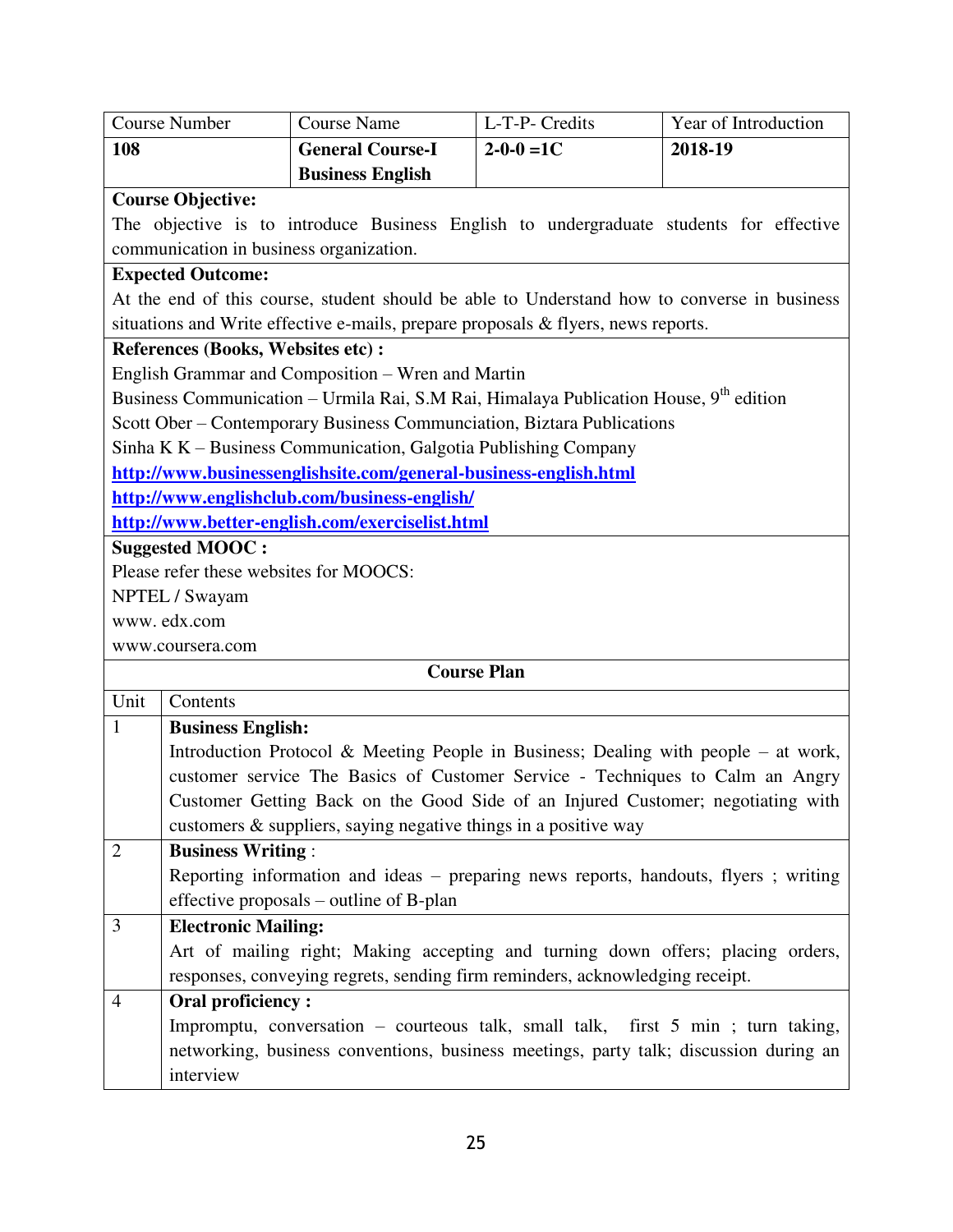|   | <b>Group discussions:</b>                                                            |
|---|--------------------------------------------------------------------------------------|
|   | Initiating, listening, contributing, disagreeing, summarizing                        |
| n | <b>Telephone speaking skills:</b>                                                    |
|   | Professional telephone etiquettes, Taking and Leaving Messages, Presentation skills- |
|   | information gathering, preparing aids, rehearsals, making effective power-point      |
|   | presentation, summarizing.                                                           |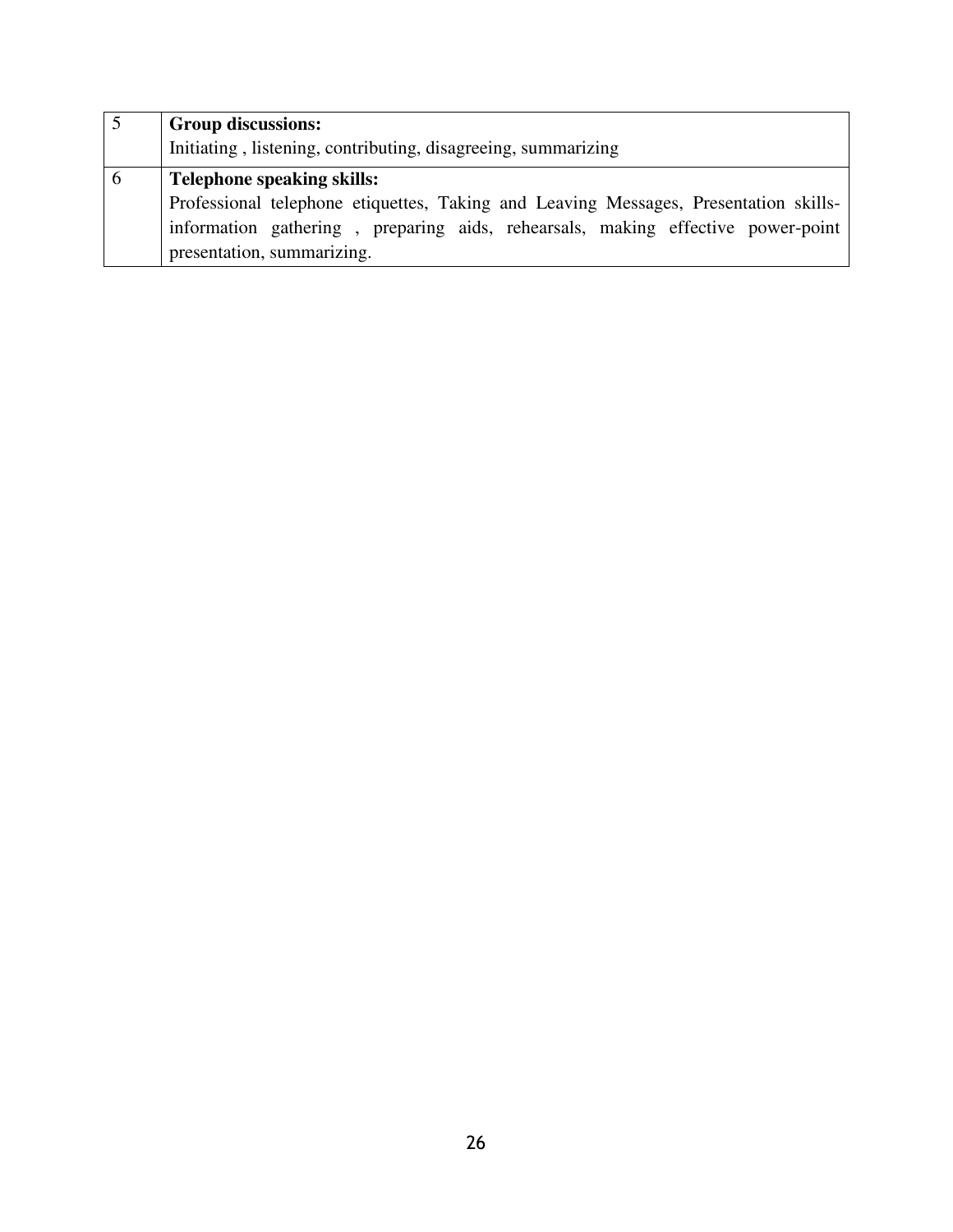# SEMESTER II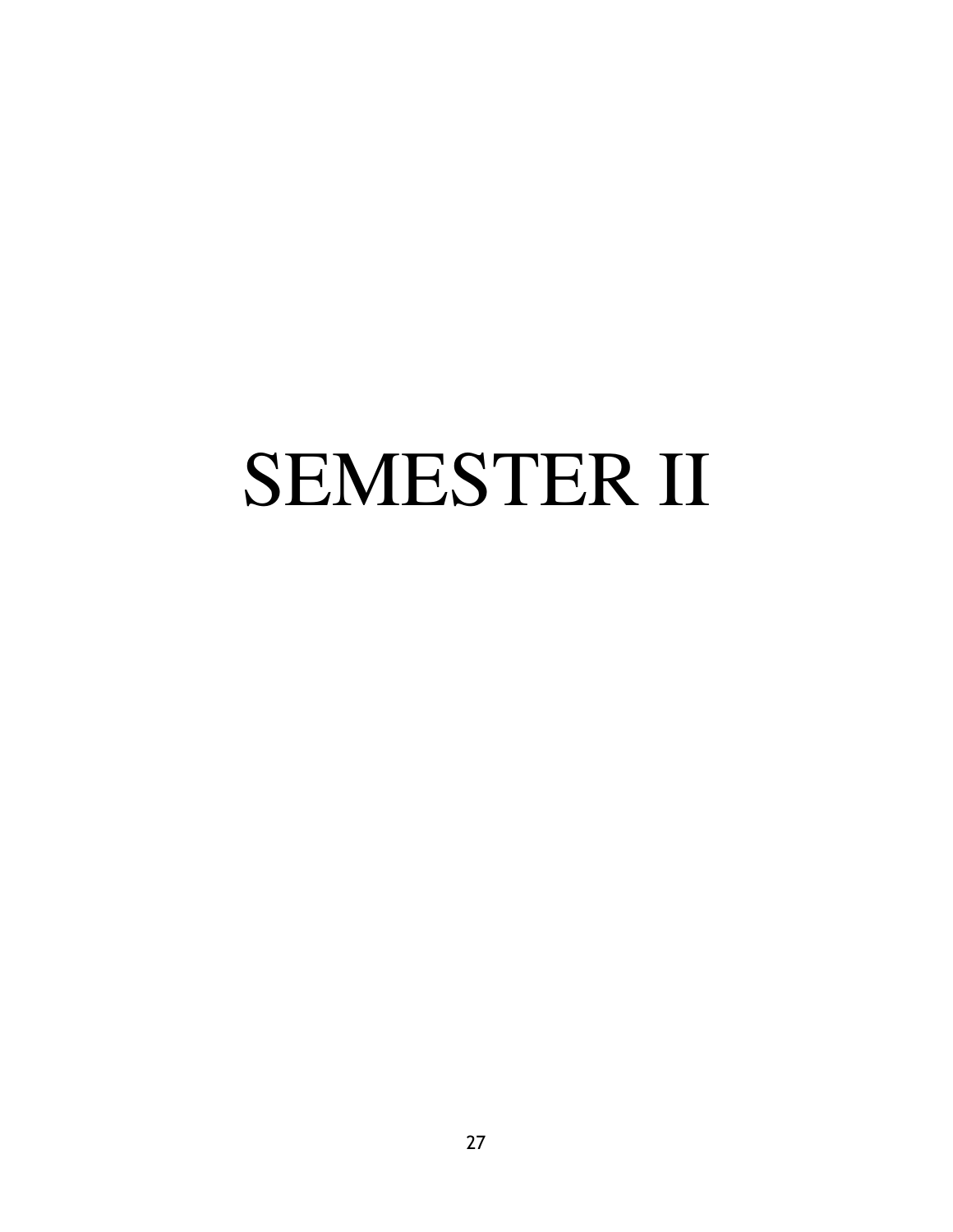# **Semester II**

|                                                                                           |                                                                                              | эсшемет п        |                      |
|-------------------------------------------------------------------------------------------|----------------------------------------------------------------------------------------------|------------------|----------------------|
| <b>Course Number</b>                                                                      | <b>Course Name</b>                                                                           | L-T-P- Credits   | Year of Introduction |
| 201                                                                                       | Computer                                                                                     | $3 - 1 - 0 = 4C$ | 2018-19              |
|                                                                                           | <b>Organization and</b>                                                                      |                  |                      |
|                                                                                           | Architecture                                                                                 |                  |                      |
| <b>Course Objective:</b>                                                                  |                                                                                              |                  |                      |
|                                                                                           | Main objective of this paper is to learn structure and functioning of various hardware       |                  |                      |
| components of digital computer. Also study the interactions and communication among these |                                                                                              |                  |                      |
| hardware components.                                                                      |                                                                                              |                  |                      |
| <b>Expected Outcome:</b>                                                                  |                                                                                              |                  |                      |
| At the end of this course, student should be able to understand                           |                                                                                              |                  |                      |
| Simple machine architecture and the reduced instruction set computers.                    |                                                                                              |                  |                      |
| Memory control, direct memory access, interrupts, and memory organization<br>$\bullet$    |                                                                                              |                  |                      |
| $\bullet$                                                                                 | Basic data flow through the CPU (interfacing, bus control logic, and internal                |                  |                      |
| communications).                                                                          |                                                                                              |                  |                      |
| Number systems, instruction sets, addressing modes, and data/instruction formats.         |                                                                                              |                  |                      |
| References (Books, Websites etc) :                                                        |                                                                                              |                  |                      |
|                                                                                           | M Morris Mano Computer systems Architecture third edition Prentice Hall of India Publication |                  |                      |

# **Suggested MOOC :**

Please refer these websites for MOOCS:

NPTEL / Swayam

www. edx.com

www.coursera.com

| Unit           | Contents                                                                               |
|----------------|----------------------------------------------------------------------------------------|
| 1              | <b>Introduction To Digital Computer:</b>                                               |
|                | Data Representation – Data Types – Complements – Arithmetic Operations –               |
|                | Representations – Fixed – Point, Floating – Point, Decimal Fixed – Point – Binary      |
|                | Codes- Logic Gates, Boolean Algebra, Map Simplification – Combinational Circuits:      |
|                | Half-Adder, Full Adder- Flip Flops - Sequential Circuits                               |
| $\overline{2}$ | <b>Introduction To Digital Components And Micro Operations:</b>                        |
|                | $ICS$ – Decoders – Multiplexers – Registers – Shift Registers – Binary Counters –      |
|                | Memory Unit – Register Transfer Language – Register Transfer – Bus And Memory          |
|                | Transfers – Arithmetic, Logic And Shift Micro Operations, Arithmetic Logic Shift Unit. |
| $\overline{3}$ | Computerorganization:                                                                  |
|                | Instruction Codes – Computer Registers – Computer Instructions – Timing And Control    |
|                | $-$ Instruction Cycle – Memory Reference Instructions – I/O And Interrupt – Machine    |
|                | Language – Assembly Language – Assembler.                                              |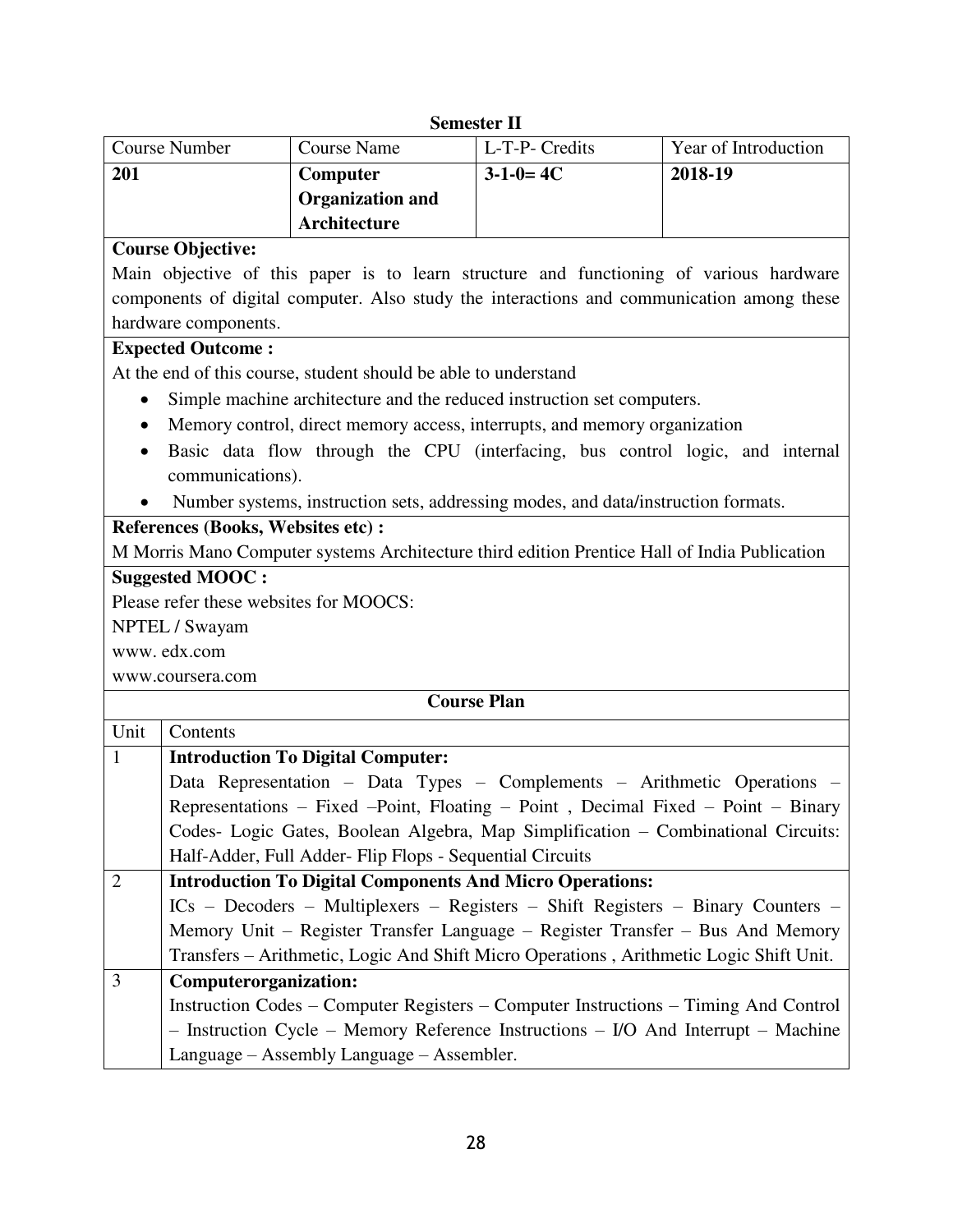| $\overline{4}$ | <b>Memory Organization:</b>                                                         |
|----------------|-------------------------------------------------------------------------------------|
|                | Memory Hierarchy – Main Memory – Auxiliary Memory – Associative Memory – Cache      |
|                | Memory – Virtual Memory – Memory Management.                                        |
| 5              | <b>Central Processing Unit:</b>                                                     |
|                | General Register Organization - Control Word - Stack Organization - Instruction     |
|                | Format – Addressing Modes – Data Transfer And Manipulation – Program Control,       |
|                | <b>RISC</b>                                                                         |
| 6              | <b>Input – Output Organization:</b>                                                 |
|                | Peripheral Devices – Input-Output Interface – Asynchronous Data Transfer – Modes Of |
|                | Transfer – Priority Interrupt – DMA – IOP – Serial Communication.                   |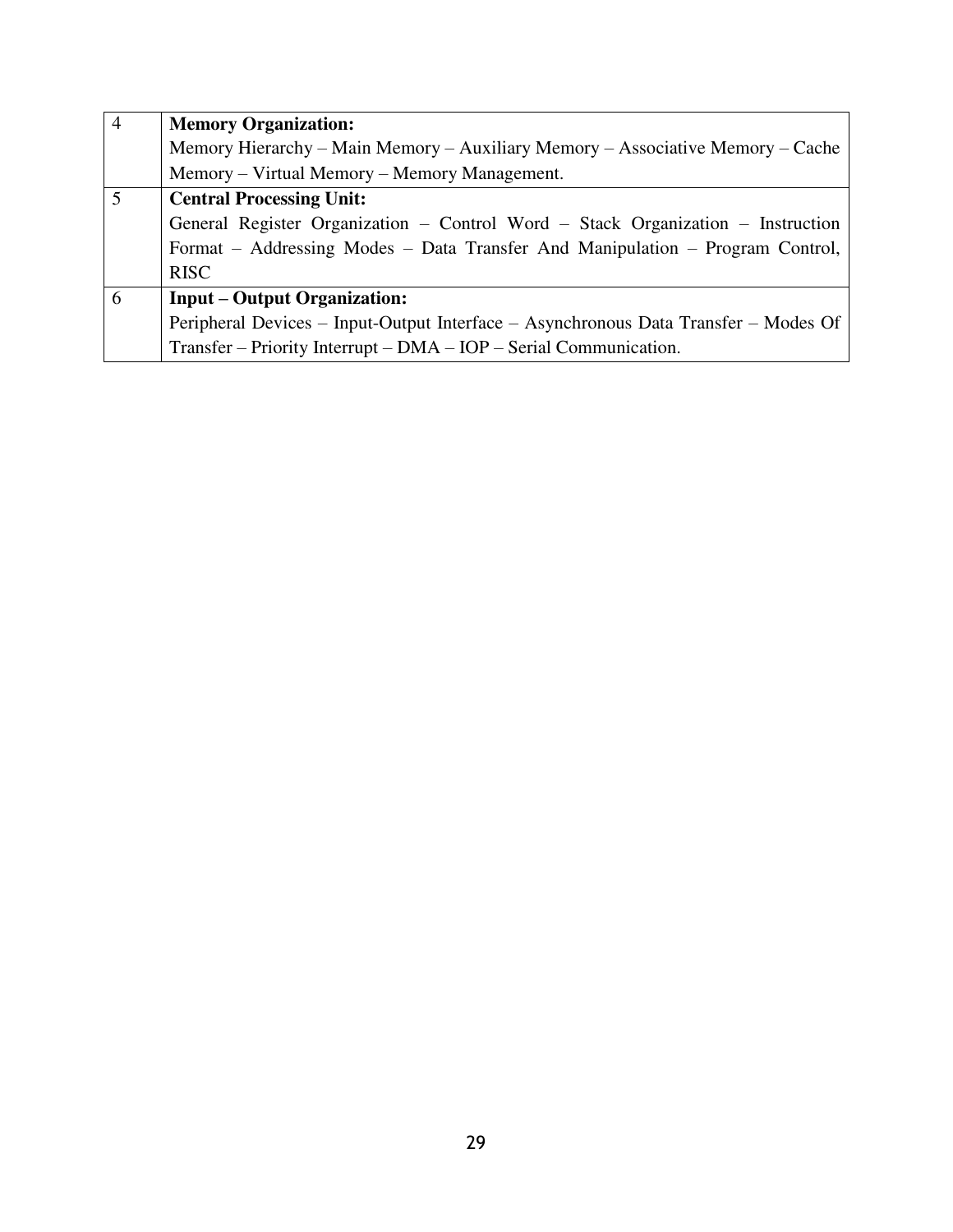| Course Number                                                                                                                                                                                                                                                                                                                      | <b>Course Name</b>       | L-T-P- Credits   | Year of Introduction |
|------------------------------------------------------------------------------------------------------------------------------------------------------------------------------------------------------------------------------------------------------------------------------------------------------------------------------------|--------------------------|------------------|----------------------|
| 202                                                                                                                                                                                                                                                                                                                                | <b>Database</b>          | $3 - 1 - 0 = 4C$ | 2018-19              |
|                                                                                                                                                                                                                                                                                                                                    | <b>Management System</b> |                  |                      |
| <b>Course Objective:</b>                                                                                                                                                                                                                                                                                                           |                          |                  |                      |
| $\mathbf{r}$ $\mathbf{r}$ $\mathbf{r}$ $\mathbf{r}$ $\mathbf{r}$ $\mathbf{r}$ $\mathbf{r}$ $\mathbf{r}$ $\mathbf{r}$ $\mathbf{r}$ $\mathbf{r}$ $\mathbf{r}$ $\mathbf{r}$ $\mathbf{r}$ $\mathbf{r}$ $\mathbf{r}$ $\mathbf{r}$ $\mathbf{r}$ $\mathbf{r}$ $\mathbf{r}$ $\mathbf{r}$ $\mathbf{r}$ $\mathbf{r}$ $\mathbf{r}$ $\mathbf{$ | <b>POST 1999</b>         | <b>EXTERNAL</b>  |                      |

This is a foundational course on Data Modeling. The course aims to impart knowledge of the concepts related to database and operations on databases. It also gives the idea how database is managed in various environments with emphasis on security measures as implemented in database management systems.

#### **Expected Outcome :**

At the end of the course, student should be able to

- A) Understand the concepts of database and techniques for its management.
- B) Different Data Models at Conceptual and Logical level.
- C) Differentiate between the role of DBA and Data Architect
- D) Understanding Data Security standards and Methods

#### **References (Books, Websites etc) :**

1) Database System Concepts By Henry korth and A. Silberschatz

2) Database Systems Concepts, Designs and Application by Shio Kumar Singh, Pearson

3) Database Management Systems by Debabrata Sahoo ,Tata Macgraw Hill

#### **Suggested MOOC :**

Please refer these websites for MOOCS:

NPTEL / Swayam

www. edx.com

www.coursera.com

|                | <b>Course Plan</b>                                                                     |
|----------------|----------------------------------------------------------------------------------------|
| Unit           | Contents                                                                               |
| $\mathbf{1}$   | <b>Introduction of Database Management System:</b>                                     |
|                | Difference between Data, Information, Data Processing & Data Management. File          |
|                | Oriented Approach, Database oriented approach to Data Management, Need for DBMS,       |
|                | Characteristic of Database, Database Architecture: Levels of Abstraction, Database     |
|                | schema and instances, 3 tier architecture of DBMS, Data Independence. Database users,  |
|                | Types of Database System. Database Languages, DBMS interfaces.                         |
| $\overline{2}$ | Data Modeling:                                                                         |
|                | Data Models, Logical Data Modeling: Hierarchical Data Model, Network Data Model,       |
|                | Relational Data Model, Advantages and Disadvantages of Logical Data Modeling.          |
|                | Conceptual Data Modeling: Entity Relationship Model, Entities, Attributes, Types of    |
|                | Attributes, Relationships, Degree of relationship Set, Mapping Cardinalities, Keys, ER |
|                | Diagram Notations, Roles Participation: Total and Partial, Strong and Weak Entity Set. |
|                | Case studies on ERD.                                                                   |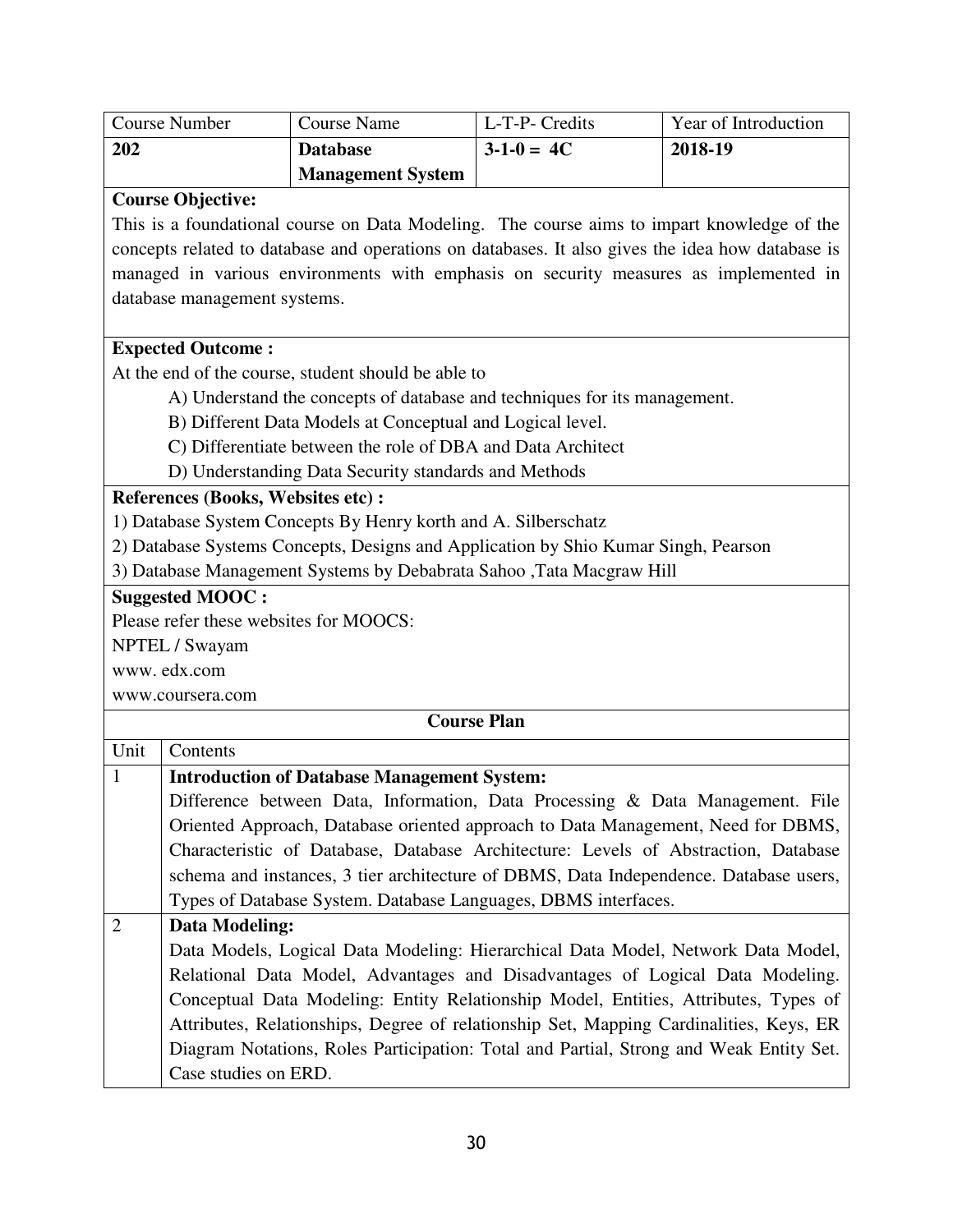| 3              | <b>Normalization:</b>                                                                      |  |  |
|----------------|--------------------------------------------------------------------------------------------|--|--|
|                | Keys: Composite, Candidate, Primary, Secondary, Foreign, Super key, CODD's Rules,          |  |  |
|                | Mapping conceptual model into Relational Model. Functional Dependencies,                   |  |  |
|                | Decomposition, Lossy and Lossless Decomposition, Dependency Preserving                     |  |  |
|                | Decomposition Advantages and Disadvantages of Normalization, Normal Forms (1NF,            |  |  |
|                | 2NF, 3NF, Case Studies on Normalization.                                                   |  |  |
| $\overline{4}$ | <b>File Structures and Data Administration:</b>                                            |  |  |
|                | File Organization, Overview of Physical Storage Media, Magnetic Disk, RAID, Tertiary       |  |  |
|                | Storage, Storage Access, Data Dictionary Storage, Organization of File (Sequential,        |  |  |
|                | Clustering), Indexing and Hashing, Basic Concepts, indices, B+ Tree index file, B- tree    |  |  |
|                | index file, Static hashing, Dynamic Hashing, Data administration, Role and                 |  |  |
|                | Responsibility of DBA                                                                      |  |  |
| 5              | <b>Transaction and Concurrency Control</b>                                                 |  |  |
|                | Multiprogramming and Multiprocessing, Basic Database access operations, Concept of         |  |  |
|                | transaction, transaction state, ACID properties, Schedules, Serializability of schedules., |  |  |
|                | Concurrency Control, lock based protocols, timestamp based protocols, Multiple             |  |  |
|                | granularity, Multiple Version Techniques, Deadlock and its handling, Wait-Die and          |  |  |
|                | Wound-Wait, Deadlock prevention without using timestamps, Deadlock detection and           |  |  |
|                | time outs                                                                                  |  |  |
| 6              | <b>Database Recovery and security Management:</b>                                          |  |  |
|                | Database Recovery, Types of Failures, and Data access. Recovery and atomicity,             |  |  |
|                | Recovery Techniques Algorithms: Log Based Recovery, Check points, Shadow Paging,           |  |  |
|                | Recovery with concurrent transactions                                                      |  |  |
|                |                                                                                            |  |  |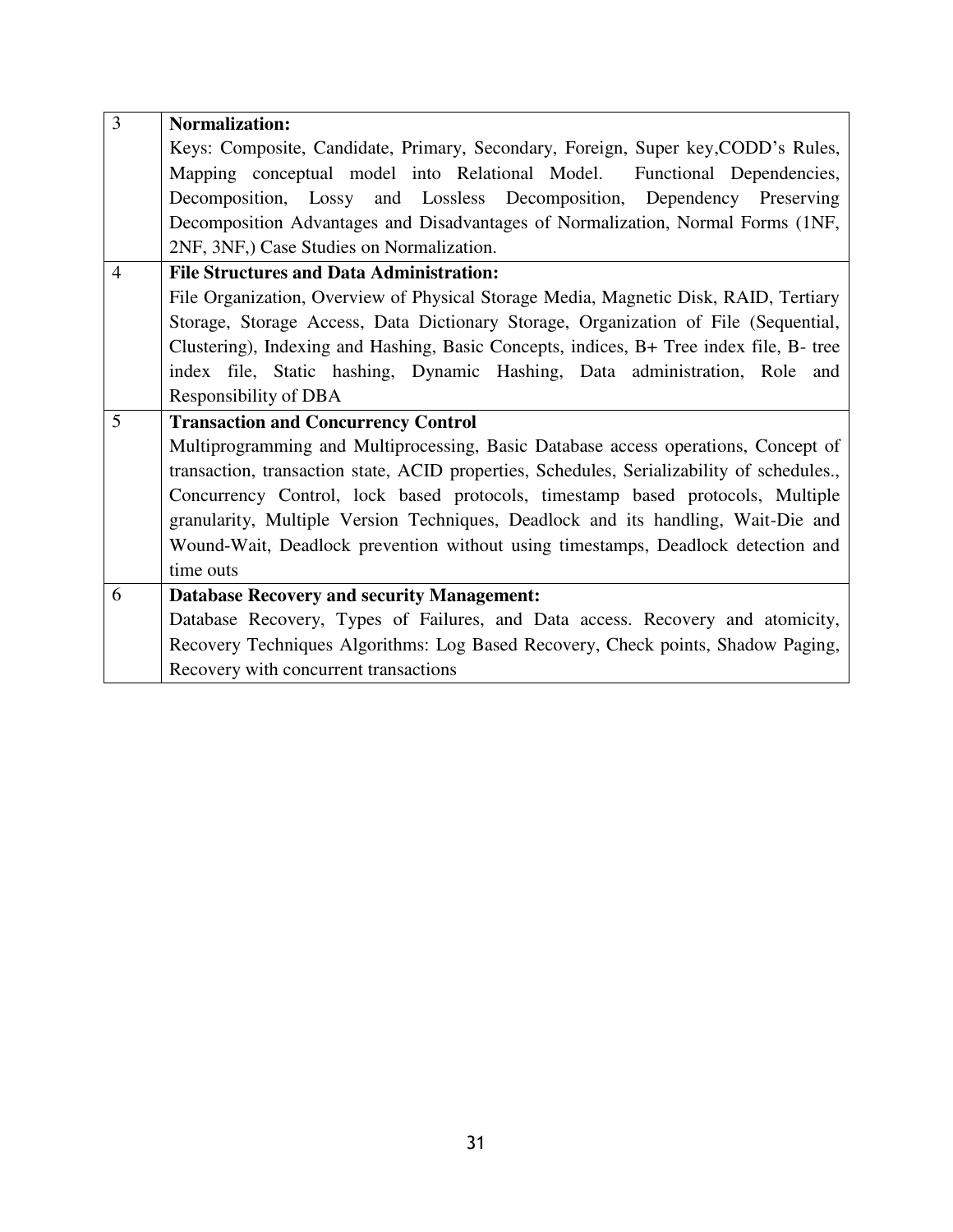| 203                  | C Programming - II $\vert$ 3-1-0= 4C |                | 2018-19              |
|----------------------|--------------------------------------|----------------|----------------------|
| <b>Course Number</b> | Course Name                          | L-T-P- Credits | Year of Introduction |

**Course Objective:** 

- To understand file handling in C.
- To develop skills to analyze the problem given and to design & develop an efficient solution to given problem
- To develop capability to choose appropriate data structures for given problems
- $\bullet$  To imbibe programming skills & thereby making industry ready

# **Expected Outcome:**

After undergoing this course, student will

1. Have thorough knowledge about data structures

2. Ability to design& develop program using linear data structures& non linear data structures for solving problems

3. Ability to choose appropriate data structures for problem solving

4. Ability to use combination of these data structures for problem solving.

# **References (Books, Websites etc) :**

1. Behrouz A. Forouzan and Richard F. Gilberg , 2nd Edition, Thomson, 2003, Computer Science A Structured Programming Approach Using C

2. Basavraj S Anami, Shanmukhappa Angadi, Sunil Kumar S Manvi, PHI Publications, 2010. A Holistic approach to learning C.

3. Andrew Tenanbaum, Thomson, 2005, Data Structures with C.Robert Kruse & Bruce Leung, Data Structures & Program Design in C, Pearson Education,

# **Suggested MOOC :**

Data structures and Algorithms, Prof. Sudarshan Iyengar, IITRopar, 8 weeks, Rerun Feb 05, 2018 https://onlinecourses.nptel.ac.in/noc16\_cs06 at NEPTEL

| Unit           | Contents                                                                                      |  |  |
|----------------|-----------------------------------------------------------------------------------------------|--|--|
| $\vert$ 1      | <b>Elementary Data Structures:</b>                                                            |  |  |
|                | Basic concepts such as data object, array, and record;                                        |  |  |
|                | Operations and relations on data objects; definition of data structure; Built-in data types   |  |  |
|                |                                                                                               |  |  |
|                | abstract data type; concepts of pre-conditions and post-conditions; Implementation of an      |  |  |
|                | ADT in a language; Specification and implementation of simple data structures such as         |  |  |
|                | Integer, Rational, Currency, Date, Temperature, distance, Pay, Marks, Grade_card etc.         |  |  |
| $\overline{2}$ | <b>Linear Data Structures:</b>                                                                |  |  |
|                | (Representation in Memory and operations like insertion, deletion and traversal) – one        |  |  |
|                | and multidimensional array, Pointer arrays, single link list, circular link list, double link |  |  |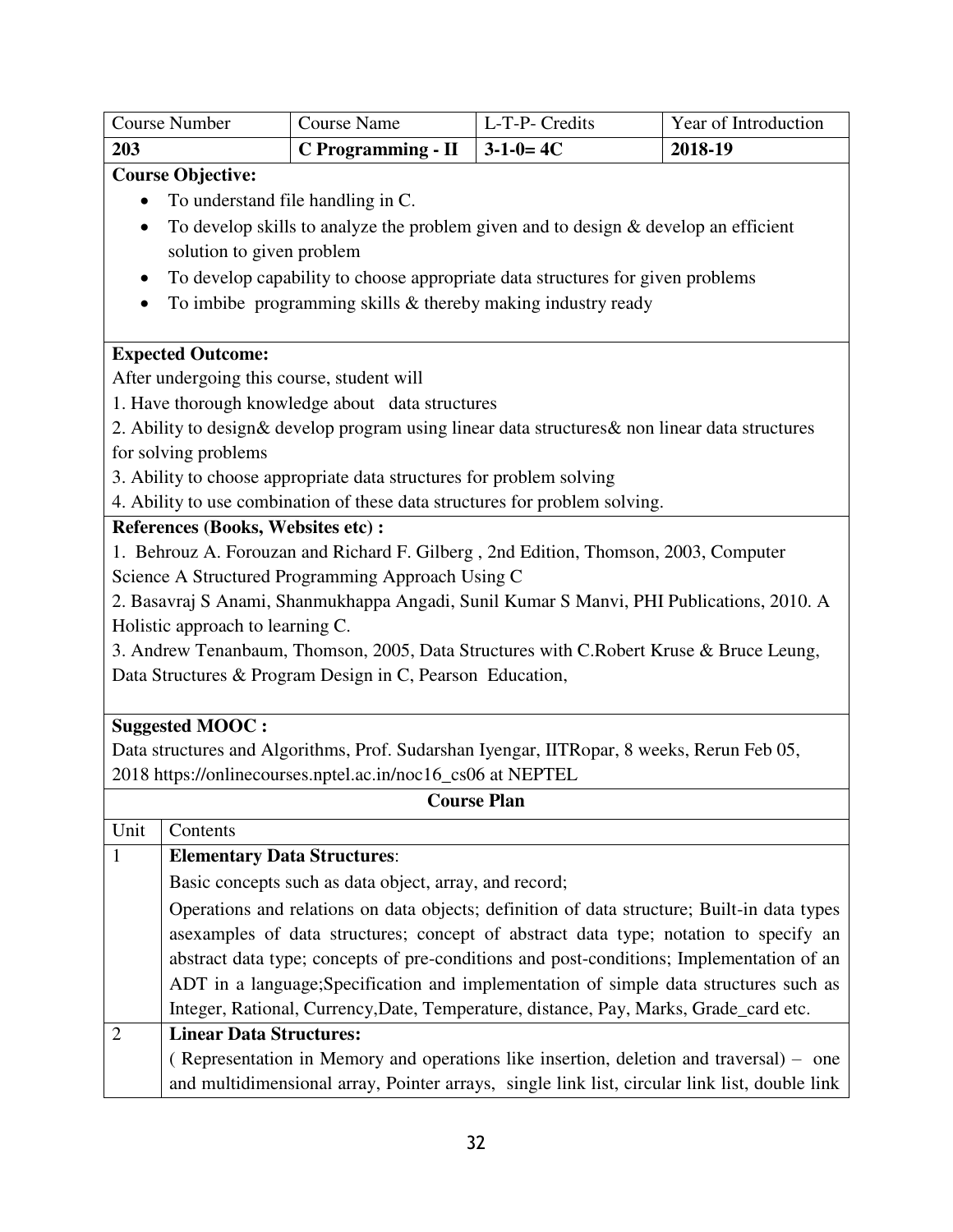|                | list                                                                                          |
|----------------|-----------------------------------------------------------------------------------------------|
|                |                                                                                               |
| 3              | <b>Particular Linear Data Structures:</b>                                                     |
|                | Representation in Memory and operations like insertion, deletion and traversal)               |
|                | Stacks: Applications: implementation of recursion, factorial calculation, queues, circular    |
|                | queue, deques;                                                                                |
| $\overline{4}$ | <b>File Handling:</b>                                                                         |
|                | Creation, reading writing in a file. Pattern Matching and Extraction of data from a file.     |
|                | Reading and writing from files.                                                               |
| 5              | <b>Hierarchical data structures:</b>                                                          |
|                | General trees and related concepts; depth first and breadth first traversal of trees; n-ary   |
|                | trees and important properties of n-ary trees; binary trees and their properties; binary tree |
|                | traversal algorithms.                                                                         |
| 6              | The problem of search and Sorting:                                                            |
|                | Llinear and binary search and their efficiency; Hash tables, The standard sort algorithms     |
|                | (Bubble/insertion/selection) and their efficiencies; Merge sort and quick sort algorithms     |
|                | and their efficiencies.                                                                       |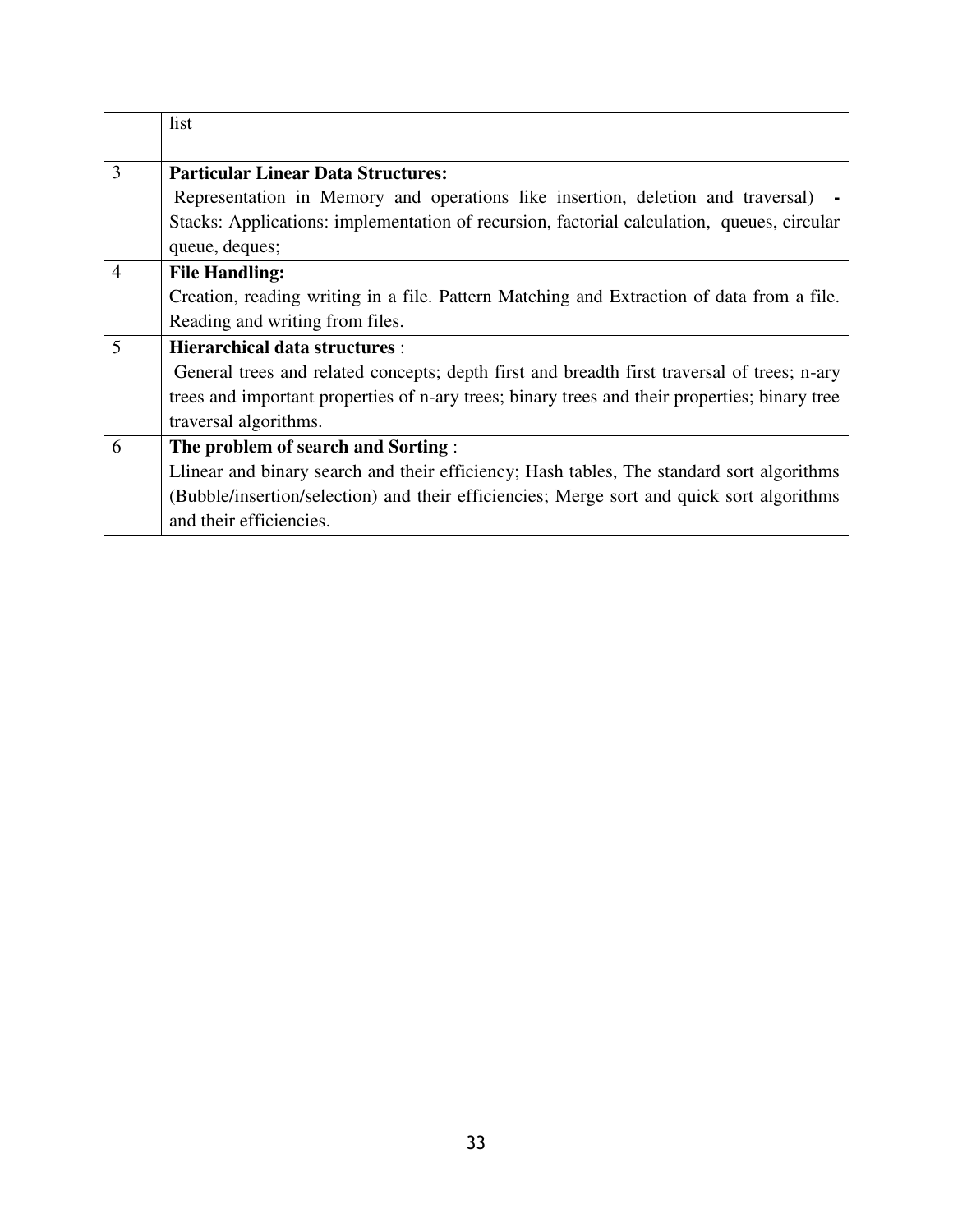|                | <b>Course Number</b>                                                                                                                                                        | <b>Course Name</b>                                             | L-T-P- Credits                                                                         | Year of Introduction |  |
|----------------|-----------------------------------------------------------------------------------------------------------------------------------------------------------------------------|----------------------------------------------------------------|----------------------------------------------------------------------------------------|----------------------|--|
| 204            |                                                                                                                                                                             | <b>Financial</b>                                               | $3-1-0=4C$                                                                             | 2018-19              |  |
|                |                                                                                                                                                                             | <b>Accounting</b>                                              |                                                                                        |                      |  |
|                | <b>Course Objective:</b>                                                                                                                                                    |                                                                |                                                                                        |                      |  |
| 1.             |                                                                                                                                                                             | To impart basic accounting knowledge                           |                                                                                        |                      |  |
| 2.             |                                                                                                                                                                             |                                                                | To lay a foundation for further study of accounting at higher level                    |                      |  |
| 3.             |                                                                                                                                                                             |                                                                | To enable the students to understand basic accounting principles, practice and its     |                      |  |
|                |                                                                                                                                                                             | applications in modern business activities.                    |                                                                                        |                      |  |
|                | <b>Expected Outcome:</b>                                                                                                                                                    |                                                                |                                                                                        |                      |  |
|                |                                                                                                                                                                             | The knowledge of accounting and its principles at basic level. |                                                                                        |                      |  |
|                |                                                                                                                                                                             |                                                                | Practical's in Tally and Excel for Financial Accounting assignments                    |                      |  |
|                | References (Books, Websites etc) :                                                                                                                                          |                                                                |                                                                                        |                      |  |
|                |                                                                                                                                                                             |                                                                | 1. Dr. S. N. Maheshwari, Financial Accounting For Management: (Vikas Publishing House) |                      |  |
|                |                                                                                                                                                                             |                                                                | 2. Robert Anthony, David Hawkins, Business Accounting. (Tata McGraw -Hill)             |                      |  |
|                |                                                                                                                                                                             |                                                                | 3. M.G.Patkar, Book-Keeping & Accountancy.Std XI(FYJC) Commerce                        |                      |  |
|                |                                                                                                                                                                             |                                                                | 4. Anil Chowdhry, Fundamentals of Accounting & Financial Analysis (PearsonEducation)   |                      |  |
|                |                                                                                                                                                                             |                                                                | 5. M.E.Thukaram Rao, Accounting for Managers. (New Age International Publishers)       |                      |  |
|                | <b>Suggested MOOC:</b>                                                                                                                                                      |                                                                |                                                                                        |                      |  |
|                | Please refer these websites for MOOCS:                                                                                                                                      |                                                                |                                                                                        |                      |  |
|                | NPTEL / Swayam                                                                                                                                                              |                                                                |                                                                                        |                      |  |
|                | www.edx.com                                                                                                                                                                 |                                                                |                                                                                        |                      |  |
|                | www.coursera.com                                                                                                                                                            |                                                                | <b>Course Plan</b>                                                                     |                      |  |
|                |                                                                                                                                                                             |                                                                |                                                                                        |                      |  |
| Unit           | Contents                                                                                                                                                                    |                                                                |                                                                                        |                      |  |
| 1              | <b>Introduction:</b>                                                                                                                                                        |                                                                |                                                                                        |                      |  |
|                | Need for Accounting, Meaning and definition of book keeping, System of Book keeping.<br>Financial Accounting-definition, Scope and objectives. Accounting v/s Book Keeping. |                                                                |                                                                                        |                      |  |
|                |                                                                                                                                                                             |                                                                |                                                                                        |                      |  |
|                |                                                                                                                                                                             |                                                                | Limitations of Financial Accounting, End users of financial statement.                 |                      |  |
| $\overline{2}$ | Accounting                                                                                                                                                                  | <b>Accounting Principles, Concepts and Conventions:</b>        |                                                                                        |                      |  |
|                | Principles-definition<br>and<br>importance,<br>Accounting<br>Concepts<br>and<br>Conventions, Branches of accounting.                                                        |                                                                |                                                                                        |                      |  |
| 3              |                                                                                                                                                                             |                                                                |                                                                                        |                      |  |
|                | <b>Journal and ledger:</b>                                                                                                                                                  |                                                                |                                                                                        |                      |  |
|                | Journal-importance and utility, classification of accounts, journalizing of transactions.<br>Ledger- meaning and utility, posting and balancing of account                  |                                                                |                                                                                        |                      |  |
| $\overline{4}$ |                                                                                                                                                                             | <b>Subsidiary Books And Trial Balance:</b>                     |                                                                                        |                      |  |
|                |                                                                                                                                                                             |                                                                |                                                                                        |                      |  |
|                | Cash book, purchase book, sales book. Trial Balance- meaning and purpose, preparation<br>of a trial balance.                                                                |                                                                |                                                                                        |                      |  |
| 5              | <b>Preparation of final accounts:</b>                                                                                                                                       |                                                                |                                                                                        |                      |  |
|                |                                                                                                                                                                             |                                                                | Preparation of Trading and Profit & Loss Account and Balance Sheet of sole proprietary |                      |  |
|                | business.                                                                                                                                                                   |                                                                |                                                                                        |                      |  |
|                |                                                                                                                                                                             |                                                                |                                                                                        |                      |  |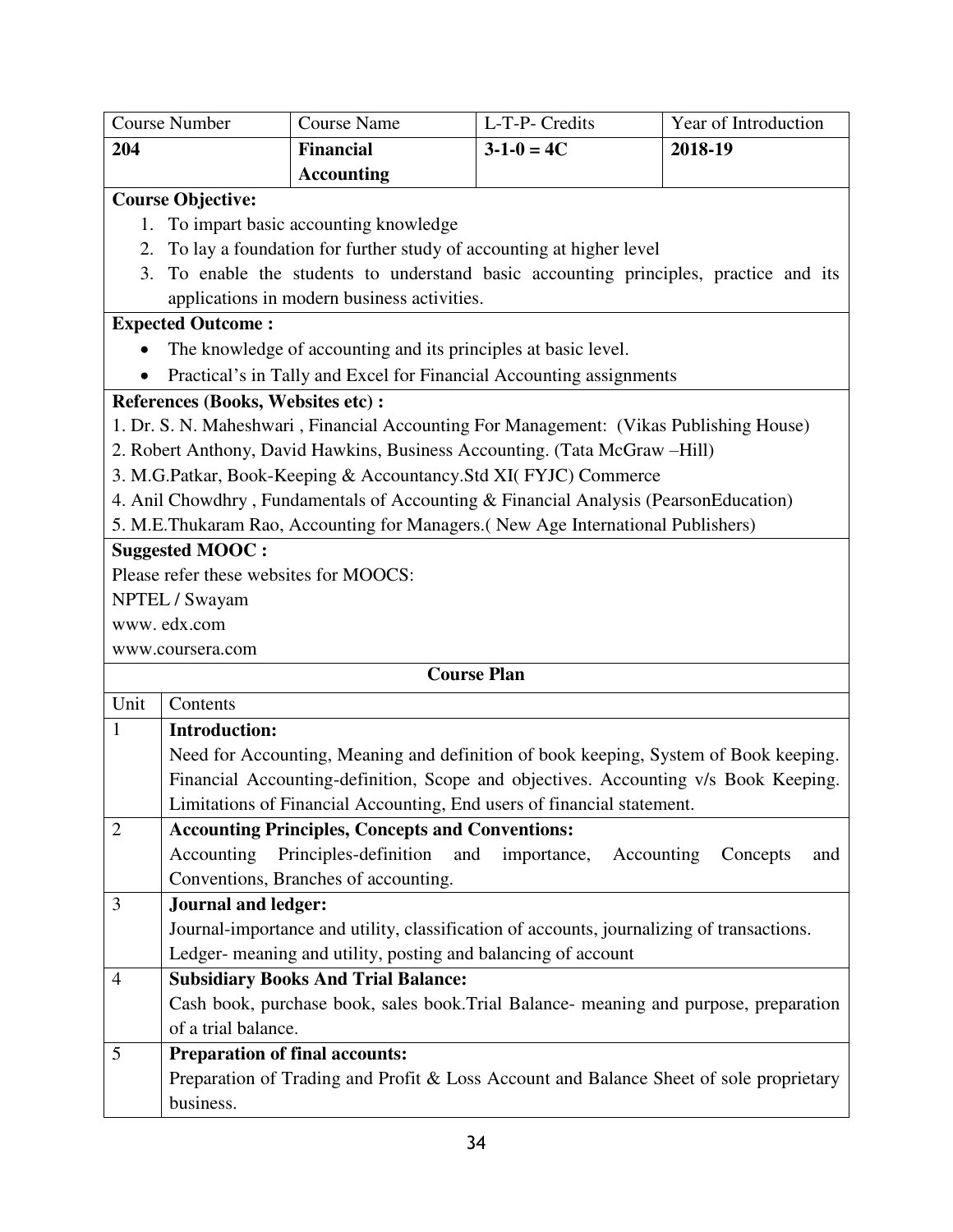| <b>Computerized Accounting:</b>                                                        |  |  |
|----------------------------------------------------------------------------------------|--|--|
| Computers and Financial application, Accounting Software packages. (Orientation level) |  |  |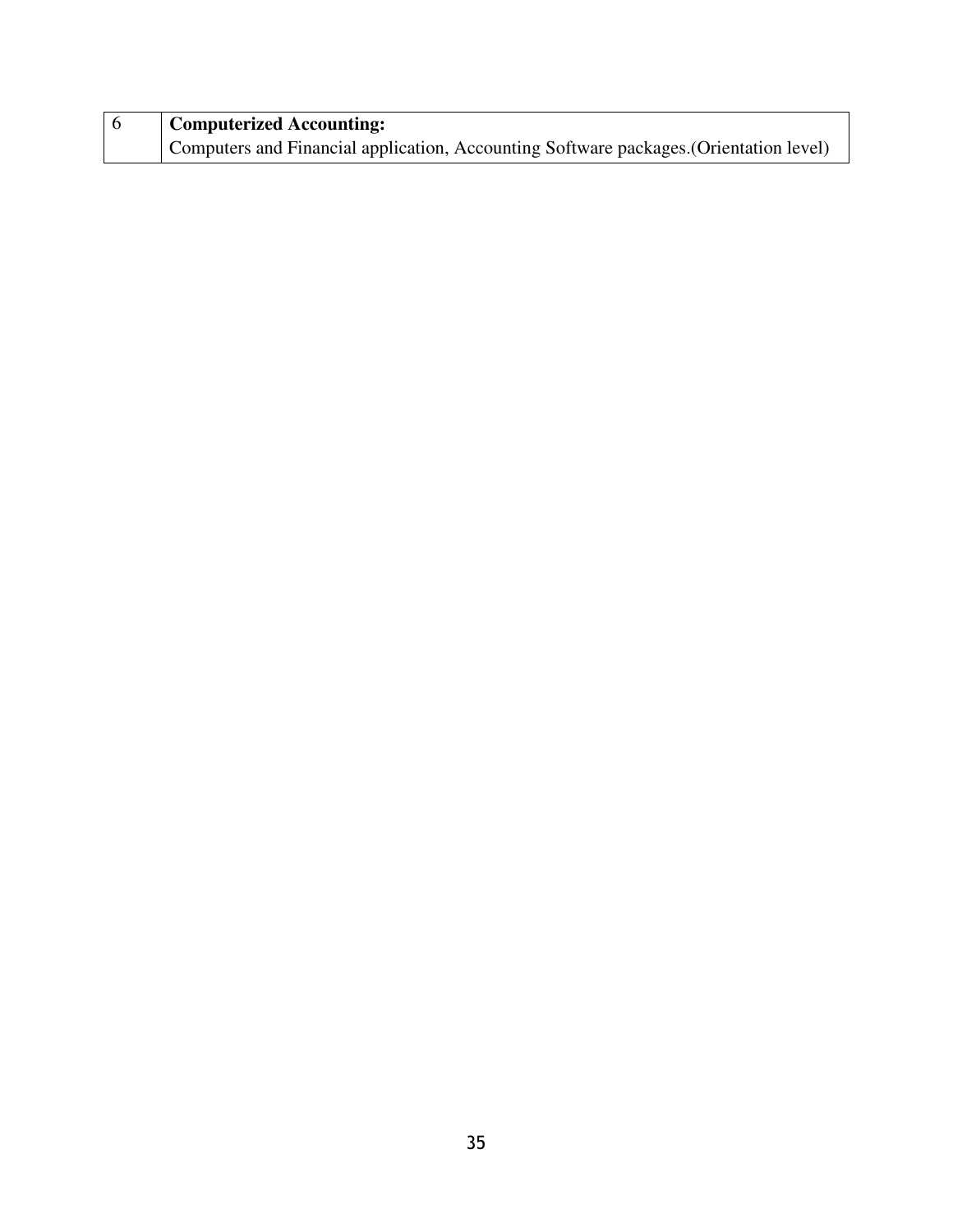|                   | <b>Course Number</b>                                                                   | <b>Course Name</b>                                                                        | L-T-P- Credits     | Year of Introduction                                                                |  |
|-------------------|----------------------------------------------------------------------------------------|-------------------------------------------------------------------------------------------|--------------------|-------------------------------------------------------------------------------------|--|
| 205               |                                                                                        | <b>Principles of</b>                                                                      | $3-1-0=4C$         | 2018-19                                                                             |  |
| <b>Management</b> |                                                                                        |                                                                                           |                    |                                                                                     |  |
|                   | <b>Course Objective:</b>                                                               |                                                                                           |                    |                                                                                     |  |
|                   |                                                                                        | To understand the concepts in Management and to develop the skills related to practice of |                    |                                                                                     |  |
|                   | management.                                                                            |                                                                                           |                    |                                                                                     |  |
|                   | <b>Expected Outcome:</b>                                                               |                                                                                           |                    |                                                                                     |  |
|                   |                                                                                        | To understand the functions and processes of business management.                         |                    |                                                                                     |  |
|                   | References (Books, Websites etc) :                                                     |                                                                                           |                    |                                                                                     |  |
|                   |                                                                                        | 1. Heinz Weihrich & Harold Koontz, Principles and Practice of Management                  |                    |                                                                                     |  |
| 2.                |                                                                                        | Tripathi & Reddy, Principles of Management                                                |                    |                                                                                     |  |
|                   |                                                                                        | 3. Dr. L.M.Prasad, Principles of Management                                               |                    |                                                                                     |  |
|                   |                                                                                        | 4. Richard Daft., Management. Thomson South Western Publishers, Australia                 |                    |                                                                                     |  |
|                   | <b>Suggested MOOC:</b>                                                                 |                                                                                           |                    |                                                                                     |  |
|                   |                                                                                        | Please refer these websites for MOOCS:                                                    |                    |                                                                                     |  |
|                   | NPTEL / Swayam                                                                         |                                                                                           |                    |                                                                                     |  |
|                   | www.edx.com                                                                            |                                                                                           |                    |                                                                                     |  |
|                   | www.coursera.com                                                                       |                                                                                           |                    |                                                                                     |  |
|                   |                                                                                        |                                                                                           | <b>Course Plan</b> |                                                                                     |  |
| Unit              | Contents                                                                               |                                                                                           |                    |                                                                                     |  |
| $\mathbf{1}$      |                                                                                        | <b>Introduction to Management:</b>                                                        |                    |                                                                                     |  |
|                   | Definitions and Meaning of Management, Characteristics of Management, Management       |                                                                                           |                    |                                                                                     |  |
|                   | Vs. Administration, Levels of Management, Functions of management, Scope and           |                                                                                           |                    |                                                                                     |  |
|                   |                                                                                        |                                                                                           |                    | Importance of Management, Henry Fayol' s contribution to Management, Fredrick       |  |
|                   |                                                                                        | Taylor's contribution to Scientific Management, Social Responsibility of Management.      |                    |                                                                                     |  |
| $\overline{2}$    | <b>Planning:</b>                                                                       |                                                                                           |                    |                                                                                     |  |
|                   |                                                                                        |                                                                                           |                    | Meaning, Steps in planning process, Nature of planning, Types of plans, Mission and |  |
|                   | Objectives, Process of setting Objectives, Management by Objectives, Decision making - |                                                                                           |                    |                                                                                     |  |
|                   | process.                                                                               |                                                                                           |                    |                                                                                     |  |
| 3                 | <b>Organizing:</b>                                                                     |                                                                                           |                    |                                                                                     |  |
|                   | Meaning, Process of Organizing, Organization Structure, Forms of Organization          |                                                                                           |                    |                                                                                     |  |
| 4                 | <b>Staffing:</b>                                                                       |                                                                                           |                    |                                                                                     |  |
|                   | Recruitment and its Sources, Selection process, Payment of Wages and Salaries,         |                                                                                           |                    |                                                                                     |  |
|                   |                                                                                        | Incentives - Types, Motivation - Positive and Negative motivation.                        |                    |                                                                                     |  |
| 5                 | Directing:                                                                             |                                                                                           |                    |                                                                                     |  |
|                   |                                                                                        |                                                                                           |                    | Defining Leadership, Types of leadership. Authority & Responsibility, Delegation of |  |
|                   |                                                                                        |                                                                                           |                    | Authority, Decentralization - Determinants of decentralization, Distinction between |  |
|                   |                                                                                        | Delegation and Decentralization.                                                          |                    |                                                                                     |  |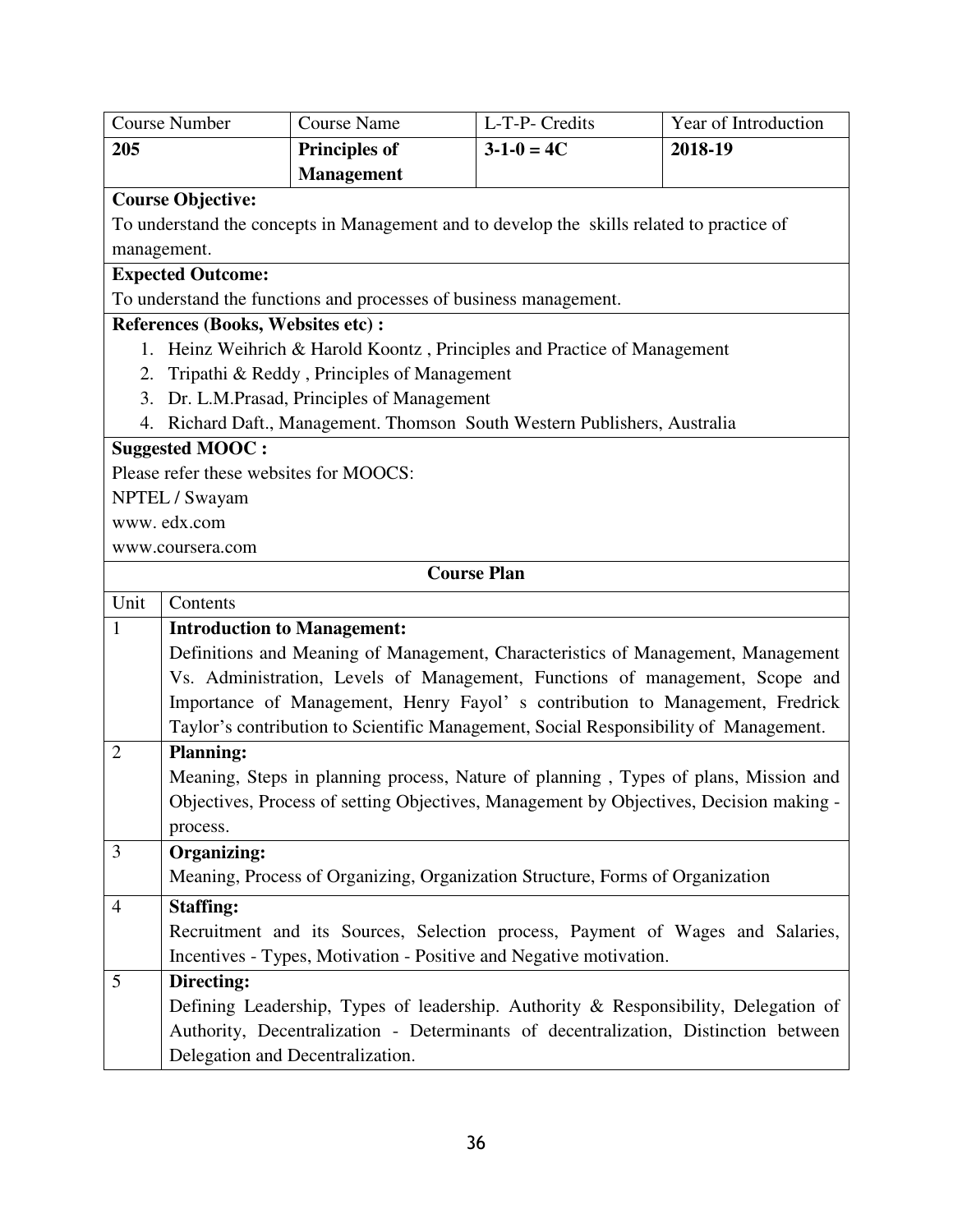| l 6 | <b>Controlling:</b>                                                                 |
|-----|-------------------------------------------------------------------------------------|
|     | Meaning, Characteristics of Control, Process of Controlling, Modern methods of      |
|     | controlling, Requirements for Effective Control, Relationship between Planning $\&$ |
|     | Controlling. Use of IT in Controlling. Zero Based Budgeting and Management audit.   |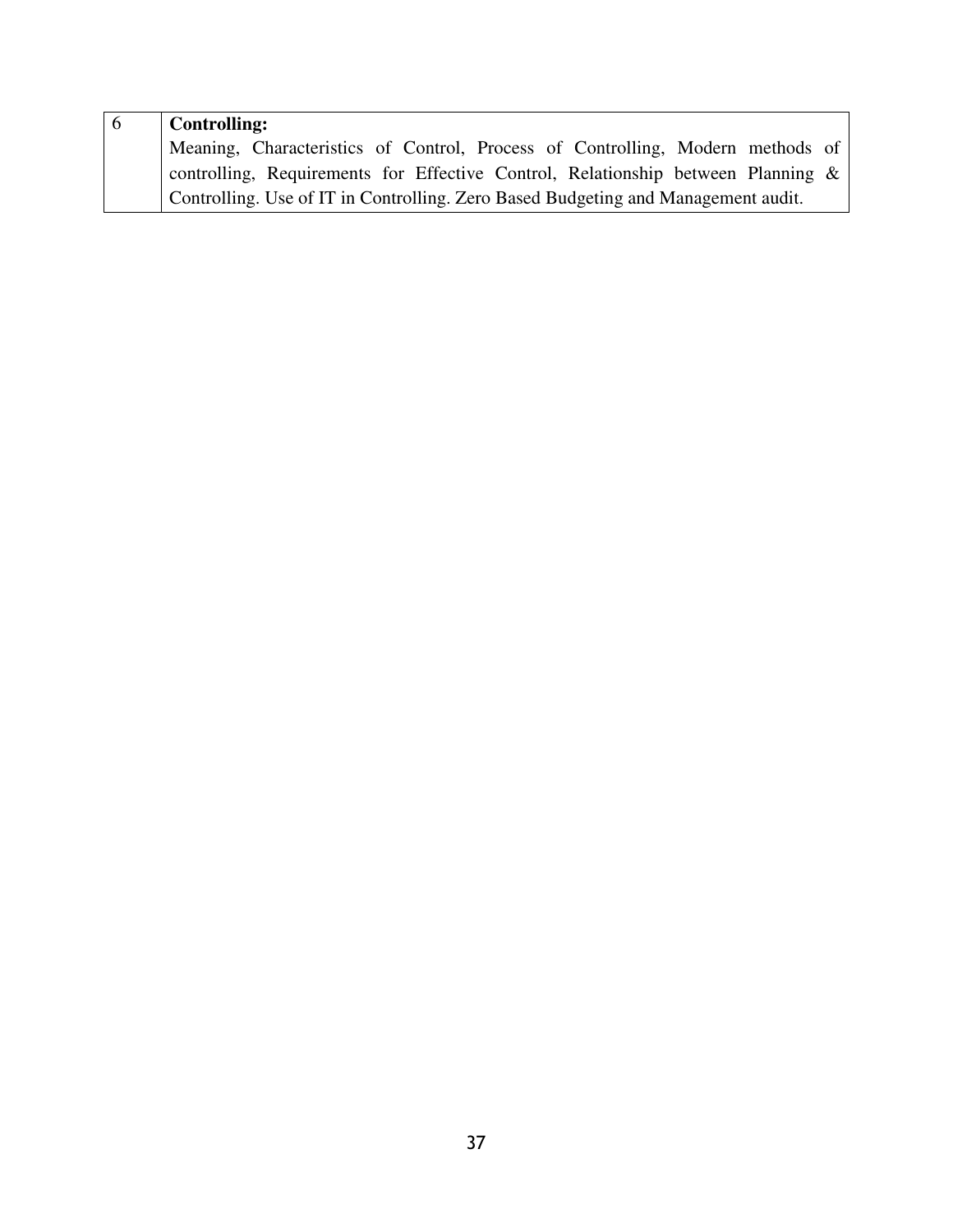| <b>Course Number</b>      | Course Name            | L-T-P- Credits   | Year of Introduction |
|---------------------------|------------------------|------------------|----------------------|
| <b>206</b>                | Lab on C               | $0 - 0 - 4 = 2C$ | 2018-19              |
|                           | <b>Programming -II</b> |                  |                      |
| <b>Course Objective :</b> |                        |                  |                      |

This is companion course of C Programming II

# **Syllabus Broad Units:**

 This Companion course of C programming II; Practical aspects of C programming towards problem solving is covered.

# **Expected Outcome :**

The students will develop adequate programming skills with respect to following

- 1. Define basic data structures such as Date, Currency and Rational; and using it.
- 2. Defining and using and updating Liner data structures : arrays and Linked List
- 3. Should define data types such as stack, queue and List
- 4. Able to read and write data into files.
- 5. Able to define hierarchical data types; manipulate and use it.
- 6. Able to understand searching and sorting mechanism and use various algorithms on it.

# **References (Books, Websites etc) :**

- 1. Behrouz A. Forouzan and Richard F. Gilberg , 2nd Edition, Thomson, 2003, Computer Science A Structured Programming Approach Using C
- 2. Basavraj S Anami, Shanmukhappa Angadi, Sunil Kumar S Manvi, PHI Publications, 2010. A Holistic approach to learning C.
- 3. Andrew Tenanbaum, Thomson, 2005, Data Structures with C.Robert Kruse & Bruce Leung, Data Structures & Program Design in C, Pearson Education,

# **Lab on C programming -II**

| Sr.            | <b>Programming Exercises</b>                                                                                                                                                                                                                                                                                                                                                                                                                                                                                                                                                                                                       |  |  |
|----------------|------------------------------------------------------------------------------------------------------------------------------------------------------------------------------------------------------------------------------------------------------------------------------------------------------------------------------------------------------------------------------------------------------------------------------------------------------------------------------------------------------------------------------------------------------------------------------------------------------------------------------------|--|--|
| N <sub>0</sub> |                                                                                                                                                                                                                                                                                                                                                                                                                                                                                                                                                                                                                                    |  |  |
|                | <b>Elementary Data Structures</b>                                                                                                                                                                                                                                                                                                                                                                                                                                                                                                                                                                                                  |  |  |
|                | Write a program having functionality of one dimension and two dimensionarrays<br>$\qquad \qquad -$<br>with use of simple data types such as Integer, Float, Date etc.<br>Write a program wherein mathematical calculations involves such as average,<br>$\overline{\phantom{0}}$<br>percentage calculation, Factorial calculation and Matrix multiplication<br>Write program for structure implementation for array and pointers.<br>$\qquad \qquad -$<br>Create a object of the class to achieve various functionalities of accounting such<br>$\overline{\phantom{0}}$<br>as Net Pay calculation, Tax dedication, Gross pay etc. |  |  |
| 2.             | <b>Linear Data Structures</b>                                                                                                                                                                                                                                                                                                                                                                                                                                                                                                                                                                                                      |  |  |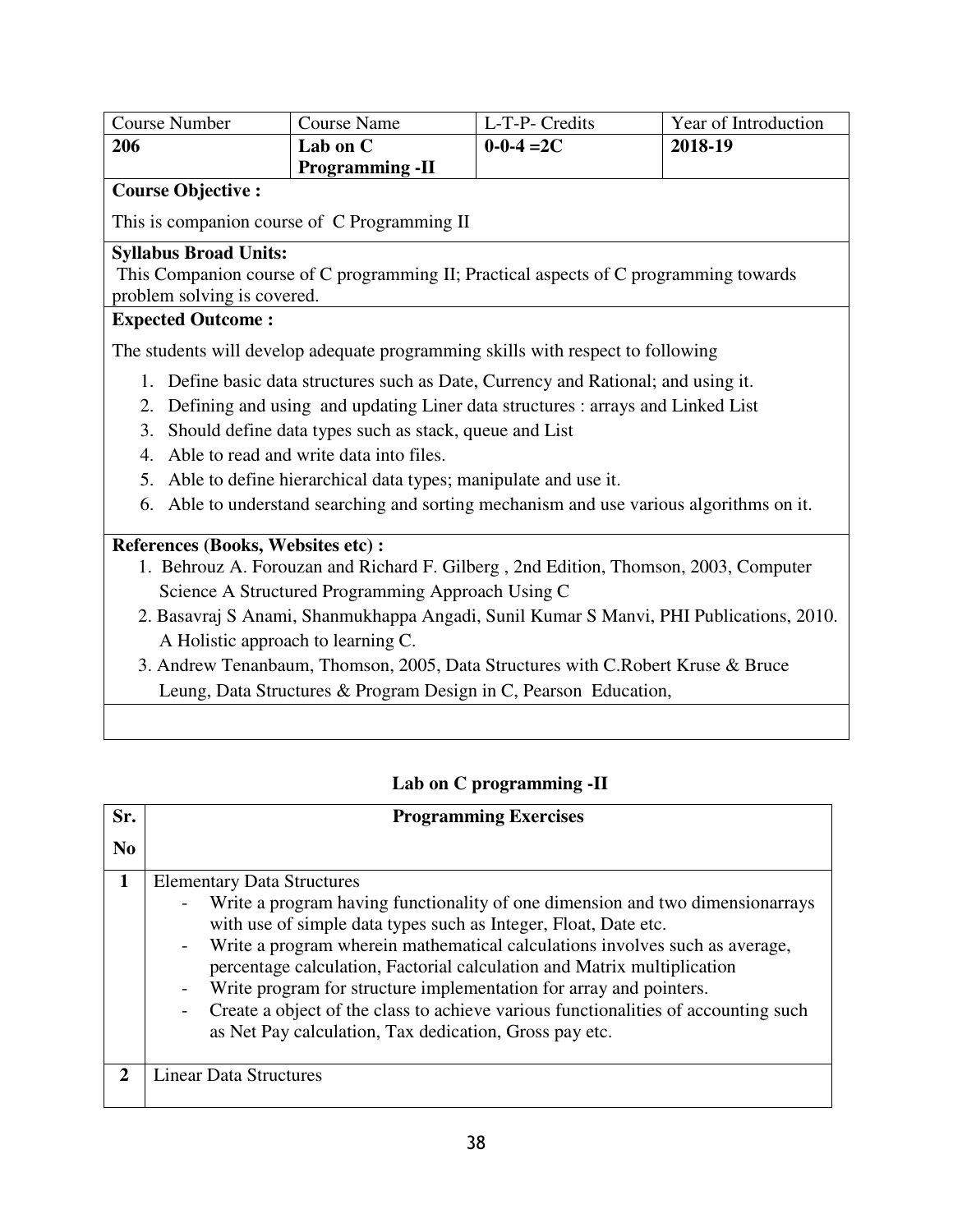|                         | Demonstrate various functionalities for Link list, Circular link list and double link                                                           |  |  |  |
|-------------------------|-------------------------------------------------------------------------------------------------------------------------------------------------|--|--|--|
|                         | list with the reference of array and pointer.                                                                                                   |  |  |  |
|                         | Write a C program to insert and delete string / integer data from specific place of                                                             |  |  |  |
|                         | linked list.                                                                                                                                    |  |  |  |
|                         | Search a specific string/integer in a given data set also find how many time it                                                                 |  |  |  |
|                         | occurs or repeats in a set given                                                                                                                |  |  |  |
| $\overline{\mathbf{3}}$ | <b>Particular Linear Data Structures</b>                                                                                                        |  |  |  |
|                         | Write program for implementation of recursion                                                                                                   |  |  |  |
|                         | Demonstrate Insertion, Deletion and Searching functionalities with their                                                                        |  |  |  |
|                         | nomenclatural for -                                                                                                                             |  |  |  |
|                         | <b>Stack</b><br>$\circ$                                                                                                                         |  |  |  |
|                         | Queues<br>$\circ$                                                                                                                               |  |  |  |
|                         | <b>Circular Queues</b><br>$\circ$                                                                                                               |  |  |  |
|                         | Do necessary assumption for implementation of it                                                                                                |  |  |  |
|                         |                                                                                                                                                 |  |  |  |
| $\overline{\mathbf{4}}$ | File Handling                                                                                                                                   |  |  |  |
|                         | Program to create and write data into files                                                                                                     |  |  |  |
|                         | Program to read data from files.                                                                                                                |  |  |  |
|                         | Programs on pattern matching on data of files and using this pattern matching at                                                                |  |  |  |
|                         | the time of reading and writing data into file                                                                                                  |  |  |  |
|                         |                                                                                                                                                 |  |  |  |
| 5                       | Hierarchical data structures                                                                                                                    |  |  |  |
|                         | Programs for defining data structure to represent a tree. Creating tree and adding                                                              |  |  |  |
|                         | data/nodes into it.                                                                                                                             |  |  |  |
|                         | Programs to traverse tress: DFS, BFS and other                                                                                                  |  |  |  |
|                         | Deleting and nodes in tree                                                                                                                      |  |  |  |
|                         |                                                                                                                                                 |  |  |  |
| 6                       | The problem of search and Sorting                                                                                                               |  |  |  |
|                         | Programs to use liners/sequential searching and binary searching                                                                                |  |  |  |
|                         |                                                                                                                                                 |  |  |  |
|                         |                                                                                                                                                 |  |  |  |
|                         | Programs to implement standard sorting algorithms with efficiency measurement<br>Reading data form and using it with various sorting algorithms |  |  |  |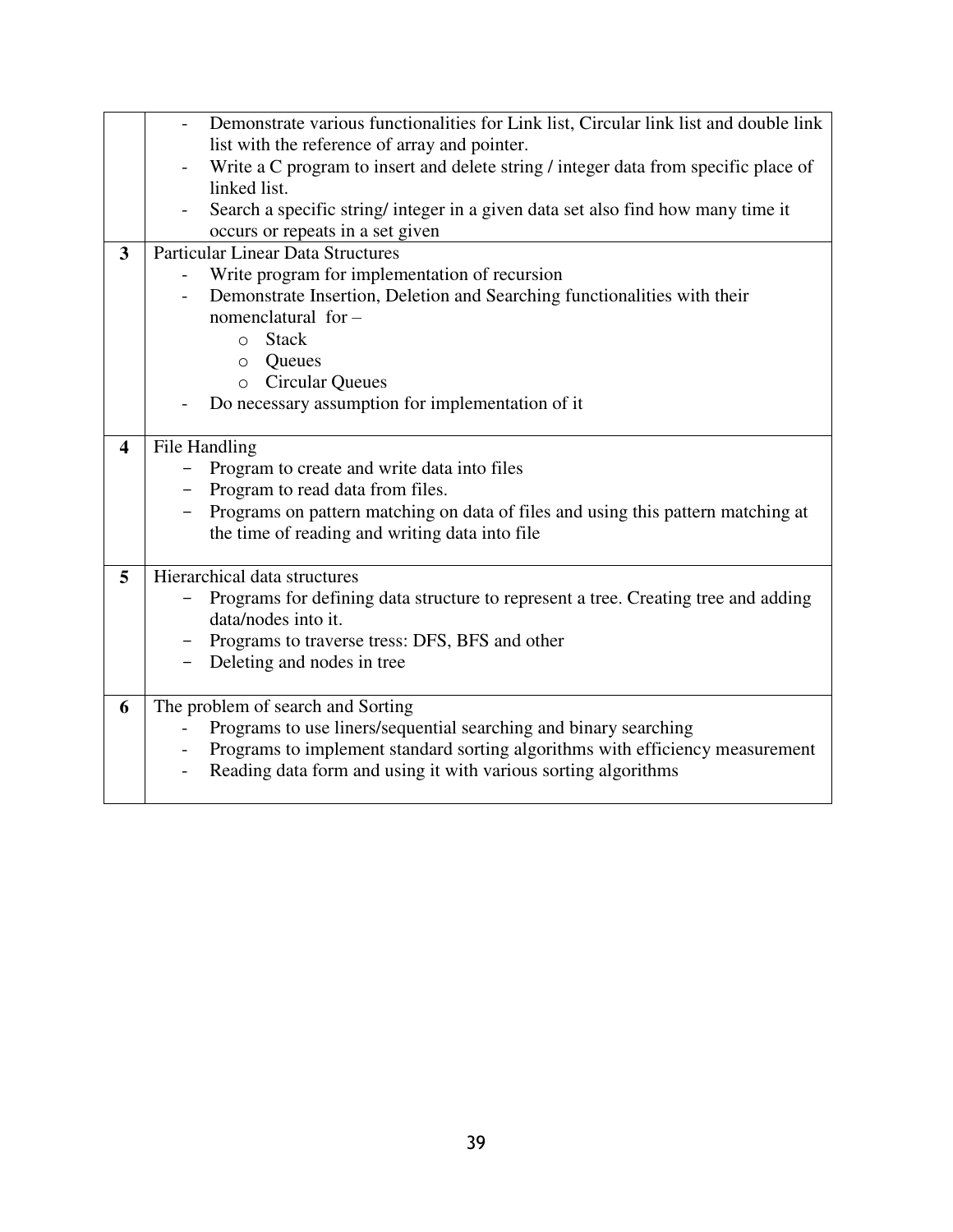| <b>Course Number</b> |                                                                                            | <b>Course Name</b>                                                                        | L-T-P- Credits                                                                     | Year of Introduction                                                                          |
|----------------------|--------------------------------------------------------------------------------------------|-------------------------------------------------------------------------------------------|------------------------------------------------------------------------------------|-----------------------------------------------------------------------------------------------|
| 207                  |                                                                                            | <b>Environmental</b>                                                                      | $2 - 0 - 0 = 2C$                                                                   | 2018-19                                                                                       |
|                      |                                                                                            | <b>Studies</b>                                                                            |                                                                                    |                                                                                               |
|                      | <b>Course Objective:</b>                                                                   |                                                                                           |                                                                                    |                                                                                               |
|                      |                                                                                            | To Understand and the nature and function of the natural environment affecting society.   |                                                                                    |                                                                                               |
|                      | <b>Expected Outcome:</b>                                                                   |                                                                                           |                                                                                    |                                                                                               |
|                      |                                                                                            | Understand the importance of Environment in the life of living things.                    |                                                                                    |                                                                                               |
|                      | References (Books, Websites etc) :                                                         |                                                                                           |                                                                                    |                                                                                               |
|                      |                                                                                            | Agrawal K.C.: Environmental Biology: Nidhi Publishers Ltd(2001)                           |                                                                                    |                                                                                               |
|                      | ٠                                                                                          | Bharucha Erach: The Biodiversity of India: Mapin Publishing Pvt. Ltd.                     |                                                                                    |                                                                                               |
|                      |                                                                                            |                                                                                           |                                                                                    | Jadhav H and Bhosale V.M.: Environmental Protection and Laws: Himalaya                        |
|                      |                                                                                            | Publishing House.                                                                         |                                                                                    |                                                                                               |
|                      | $\bullet$                                                                                  | Miller T.G. Jr.: Environmental Science: Wadsworth Publishing Co.                          |                                                                                    |                                                                                               |
|                      | Suggested MOOC:                                                                            |                                                                                           |                                                                                    |                                                                                               |
|                      |                                                                                            |                                                                                           | <b>Course Plan</b>                                                                 |                                                                                               |
| Unit                 | Contents                                                                                   |                                                                                           |                                                                                    |                                                                                               |
| 1                    |                                                                                            | The multidisciplinary nature of environment studies:                                      |                                                                                    |                                                                                               |
|                      |                                                                                            | Definition, scope and importance-need of public awareness.                                |                                                                                    |                                                                                               |
|                      | <b>Natural Resources:</b>                                                                  |                                                                                           |                                                                                    |                                                                                               |
|                      |                                                                                            | Renewable and non-renewable resources:                                                    |                                                                                    |                                                                                               |
|                      |                                                                                            | Forest resources: Use and over- exploitation, deforestation. Case studies. Timber         |                                                                                    |                                                                                               |
|                      |                                                                                            | extraction, mining, dams and their effects on forest                                      |                                                                                    | and tribal                                                                                    |
|                      | people.                                                                                    |                                                                                           |                                                                                    |                                                                                               |
|                      | Water<br>resources:                                                                        | Use<br>and                                                                                | over-utilization of<br>surface                                                     | and<br>groundwater,                                                                           |
|                      |                                                                                            | floods, droughts, conflicts over water, dams- benefit and Problems.                       |                                                                                    |                                                                                               |
|                      |                                                                                            |                                                                                           |                                                                                    | <b>Mineral Resources:</b> Use and exploitation 'environmental effects of extracting and using |
|                      | mineral resources, case studies.                                                           |                                                                                           |                                                                                    |                                                                                               |
|                      |                                                                                            | Food resources: World food problems, changes caused by agriculture. Fertilizer-           |                                                                                    |                                                                                               |
|                      |                                                                                            | pesticide problems, water logging, salinity, case studies.                                |                                                                                    |                                                                                               |
|                      |                                                                                            | Energy resources: Growing energy needs, renewable and non-renewable energy                |                                                                                    |                                                                                               |
|                      | resources, use of alternative energy sources.                                              |                                                                                           |                                                                                    |                                                                                               |
|                      |                                                                                            | Land resources: Land as resources, land degradation, man induced landslides,              |                                                                                    |                                                                                               |
|                      | desertification. Role of individual in conservation of natural resources. Equitable use of |                                                                                           |                                                                                    |                                                                                               |
|                      |                                                                                            | resources for sustainable lifestyles                                                      |                                                                                    |                                                                                               |
| $\overline{2}$       | <b>Ecosystem:</b>                                                                          |                                                                                           |                                                                                    |                                                                                               |
|                      |                                                                                            | Concept of ecosystem, structure and function of an ecosystem, producers, consumers and    |                                                                                    |                                                                                               |
|                      |                                                                                            | decomposers .Energy flow in the ecosystem, Ecological succession, food chains, food       |                                                                                    |                                                                                               |
|                      |                                                                                            | webs and ecological pyramids, introduction, types, characteristics features structure and |                                                                                    |                                                                                               |
|                      |                                                                                            |                                                                                           | function of the following ecosystem, forest ecosystem ,grassland ecosystem, Desert |                                                                                               |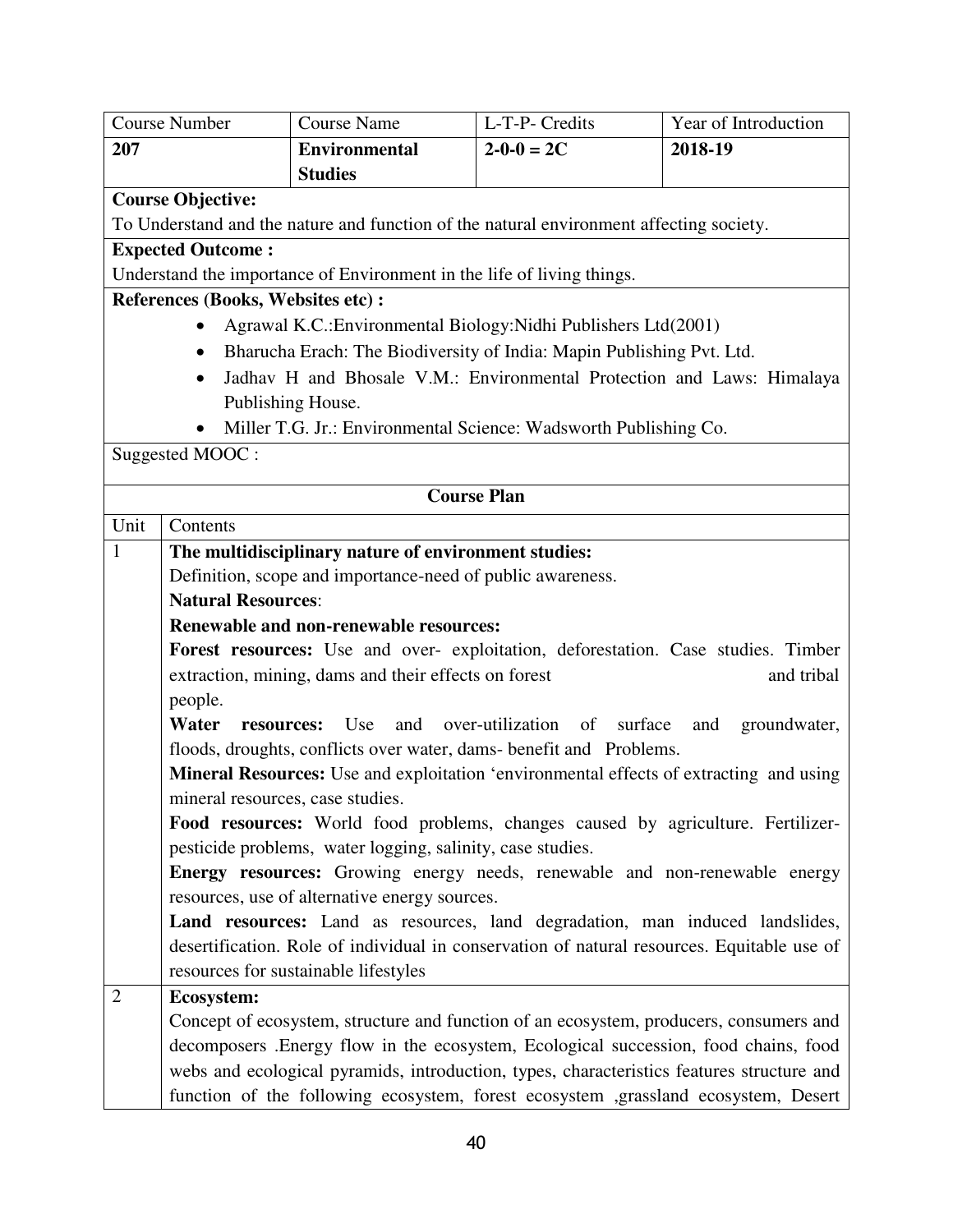|                | ecosystem, Aquatic ecosystems, ponds, stream, lakes, rivers, estuaries.                    |  |  |  |
|----------------|--------------------------------------------------------------------------------------------|--|--|--|
| 3              | <b>Biodiversity and its conservations:</b>                                                 |  |  |  |
|                | Introduction, Definition: genetic, species and ecosystem diversity, Biogeographically      |  |  |  |
|                | classification of India, value of biodiversity: consumptive use, productive use, social,   |  |  |  |
|                | ethical, aesthetic and option vales, India as a mega diversity nation, Hot-Spots of        |  |  |  |
|                | biodiversity, Threats to biodiversity: habitat loss, poaching of wildlife, Man wildlife    |  |  |  |
|                | conflicts, Endangered and endemic species of India, Conservation of biodiversity: In situ  |  |  |  |
|                | and Ex-situ conservation of biodiversity.                                                  |  |  |  |
| $\overline{4}$ | <b>Environmental Pollution:</b>                                                            |  |  |  |
|                | Definition- Causes, effects and control measures of:-Air pollution, water pollution, soil  |  |  |  |
|                | pollution, marine pollution, noise pollution, thermal pollution, and nuclear hazards .Soil |  |  |  |
|                | waste management: cause, effects and control measures of urban and industrial waste.       |  |  |  |
|                | Role of an individual in prevention of pollution. Pollution case studies. Disaster         |  |  |  |
|                | management: floods, earthquakes, cyclone and landslide.                                    |  |  |  |
| 5              | <b>Social issues and Environment:</b>                                                      |  |  |  |
|                | From unsustainable to sustainable development, urban/problems related to energy, water     |  |  |  |
|                | conservation, rain water harvesting, watershed management, Resettlement and                |  |  |  |
|                | rehabilitation of people; its problems and concerns Case Studies, Environment ethics:      |  |  |  |
|                | Issues and possible solutions , wasteland reclamation, Consumerism and waste products,     |  |  |  |
|                | Environment protection Act, Air(presentation and Control of Pollution)Act. Water           |  |  |  |
|                | (Prevention and Control of Pollution) Act. Wildlife Protection Act. Forest Conservation    |  |  |  |
|                | Act. Issues involved in enforcement of environmental legislation. Public awareness.        |  |  |  |
| 6              | <b>Human Population and the Environment:</b>                                               |  |  |  |
|                | Population growth, variation among nations, population explosion-Family Welfare            |  |  |  |
|                | Programme. Environment and Human health.Human Rights Value Education. HIV/AIDS             |  |  |  |
|                | Women and Child Welfare.Role of Information Technology in Environment and human            |  |  |  |
|                | health.                                                                                    |  |  |  |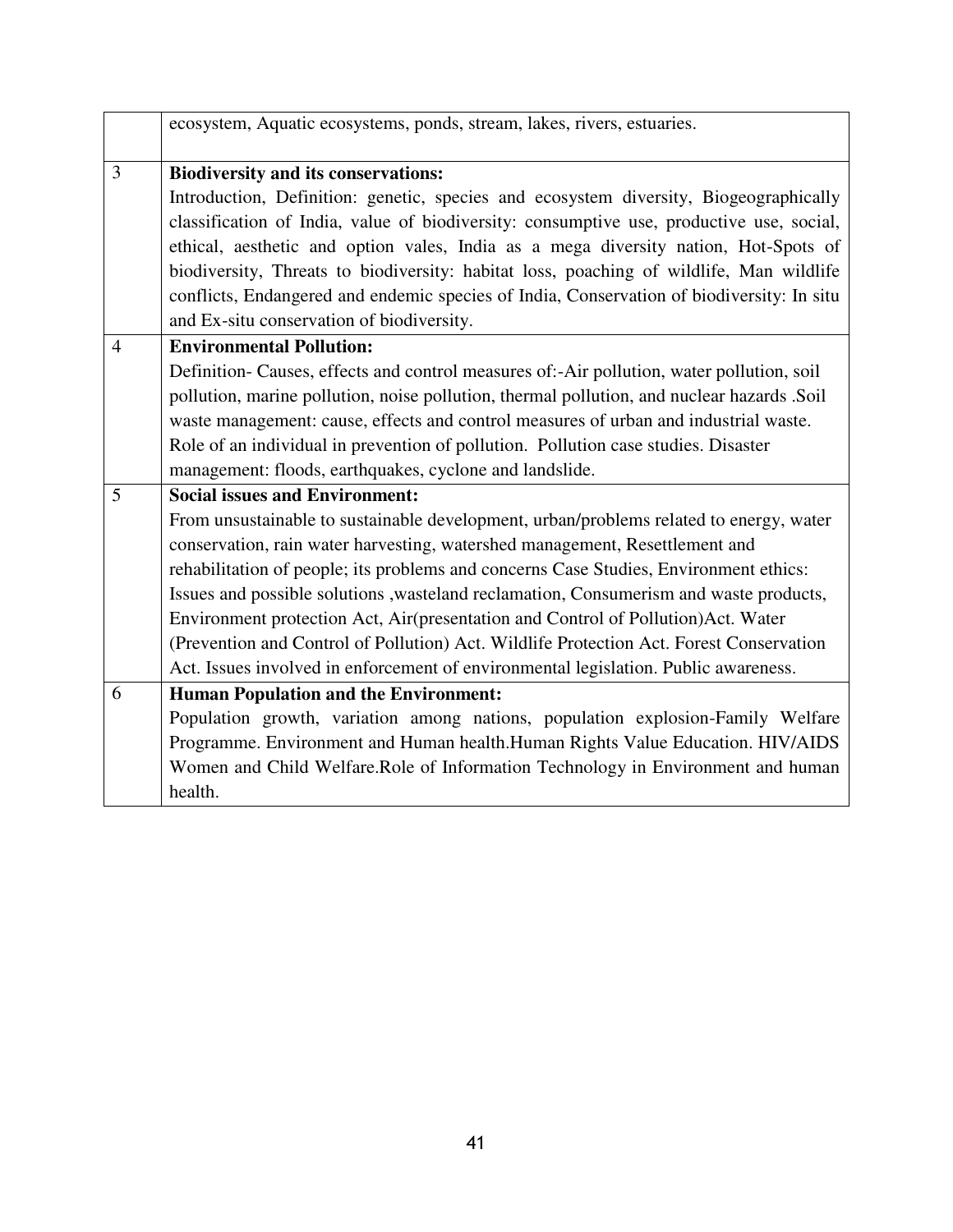|                                                                                                                                                                     | <b>Course Number</b>                                                                | <b>Course Name</b>                                            | L-T-P- Credits                                                                          | Year of Introduction |  |  |
|---------------------------------------------------------------------------------------------------------------------------------------------------------------------|-------------------------------------------------------------------------------------|---------------------------------------------------------------|-----------------------------------------------------------------------------------------|----------------------|--|--|
| 208                                                                                                                                                                 |                                                                                     | <b>General Course II</b>                                      | $2 - 0 - 0 = 1C$                                                                        | 2018-19              |  |  |
|                                                                                                                                                                     |                                                                                     | <b>Business</b>                                               |                                                                                         |                      |  |  |
|                                                                                                                                                                     |                                                                                     | Communication                                                 |                                                                                         |                      |  |  |
| <b>Course Objective:</b>                                                                                                                                            |                                                                                     |                                                               |                                                                                         |                      |  |  |
| The objective is to acquaint undergraduate students with required communication skills.                                                                             |                                                                                     |                                                               |                                                                                         |                      |  |  |
| <b>Expected Outcome:</b>                                                                                                                                            |                                                                                     |                                                               |                                                                                         |                      |  |  |
| At the end of this course, student should be able to                                                                                                                |                                                                                     |                                                               |                                                                                         |                      |  |  |
| (a) Understand the concept of communication and use of different media                                                                                              |                                                                                     |                                                               |                                                                                         |                      |  |  |
| (b) able to make effective written and oral communication                                                                                                           |                                                                                     |                                                               |                                                                                         |                      |  |  |
| References (Books, Websites etc) :                                                                                                                                  |                                                                                     |                                                               |                                                                                         |                      |  |  |
| Business Communication – Urmila Rai, S.M Rai, Himalaya Publication House, 9 <sup>th</sup> edition<br>Taylor Shirley – Communication for Business, Pearson Education |                                                                                     |                                                               |                                                                                         |                      |  |  |
|                                                                                                                                                                     |                                                                                     |                                                               |                                                                                         |                      |  |  |
|                                                                                                                                                                     |                                                                                     |                                                               | http://www.englishclub.com/business-english/correspondence-samples.htm                  |                      |  |  |
|                                                                                                                                                                     |                                                                                     | http://www.writeexpress.com/writing-easy-letters.html         |                                                                                         |                      |  |  |
| http://www.4hb.com/letters/                                                                                                                                         |                                                                                     |                                                               |                                                                                         |                      |  |  |
| http://www.businessletters.in/<br><b>Suggested MOOC:</b>                                                                                                            |                                                                                     |                                                               |                                                                                         |                      |  |  |
|                                                                                                                                                                     |                                                                                     |                                                               |                                                                                         |                      |  |  |
| Please refer these websites for MOOCS:<br>NPTEL / Swayam                                                                                                            |                                                                                     |                                                               |                                                                                         |                      |  |  |
|                                                                                                                                                                     | www.edx.com                                                                         |                                                               |                                                                                         |                      |  |  |
|                                                                                                                                                                     | www.coursera.com                                                                    |                                                               |                                                                                         |                      |  |  |
| <b>Course Plan</b>                                                                                                                                                  |                                                                                     |                                                               |                                                                                         |                      |  |  |
| Unit                                                                                                                                                                | Contents                                                                            |                                                               |                                                                                         |                      |  |  |
| 1                                                                                                                                                                   | <b>Basic elements of Communication:</b>                                             |                                                               |                                                                                         |                      |  |  |
|                                                                                                                                                                     |                                                                                     |                                                               | Concept, Need and Importance, Objectives, Elements of communication, Process, Role      |                      |  |  |
|                                                                                                                                                                     |                                                                                     |                                                               | of communication in Business, Barriers to communication- physical, semantic and         |                      |  |  |
|                                                                                                                                                                     |                                                                                     |                                                               | language, socio-psychological, cultural barriers, principles of effective communication |                      |  |  |
| $\overline{2}$                                                                                                                                                      | <b>Types:</b>                                                                       |                                                               |                                                                                         |                      |  |  |
|                                                                                                                                                                     |                                                                                     |                                                               | Downward, Upward, Horizontal, grapevine communication, Verbal and Non-verbal            |                      |  |  |
|                                                                                                                                                                     |                                                                                     |                                                               | Channels – advantages, Methods of communication – pictures, graphs $\&$ charts, maps,   |                      |  |  |
|                                                                                                                                                                     | signs & symbols                                                                     |                                                               |                                                                                         |                      |  |  |
| 3                                                                                                                                                                   | <b>Media and modes:</b>                                                             |                                                               |                                                                                         |                      |  |  |
|                                                                                                                                                                     |                                                                                     |                                                               | conventional modes – mail, courier, hand delivery, telegraph, telex, modern             |                      |  |  |
|                                                                                                                                                                     | communication technology - telephone, cellular phone, sms, voice mail, Fax, e-mail, |                                                               |                                                                                         |                      |  |  |
|                                                                                                                                                                     |                                                                                     |                                                               | teleconferencing, websites, notice board, hoardings and bill boards, newspaper and      |                      |  |  |
|                                                                                                                                                                     |                                                                                     | magazines, radio, film, television, internet, Choice of media |                                                                                         |                      |  |  |